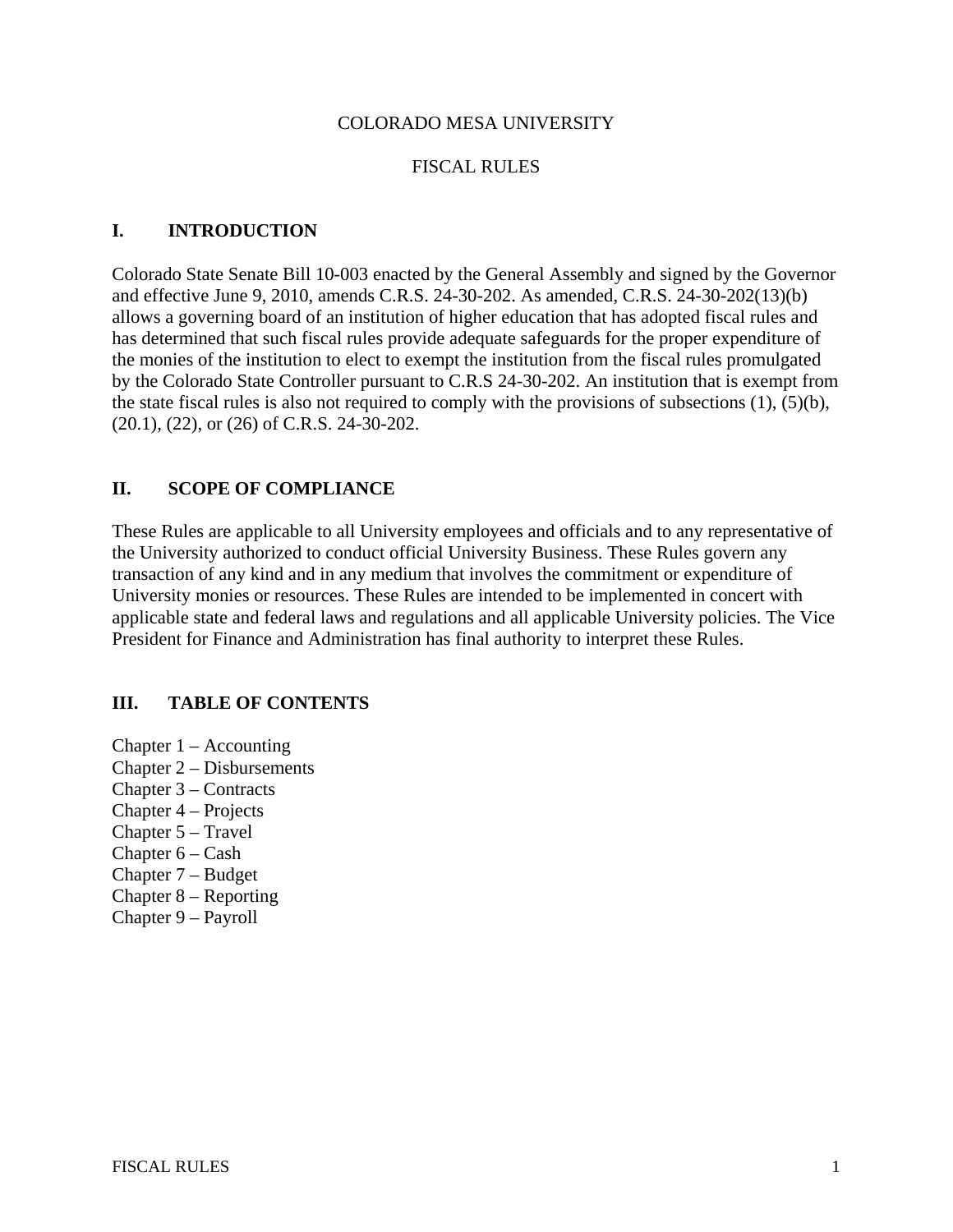# **CHAPTER 1: ACCOUNTING**

## **FISCAL RULE NUMBER**

- **1-1 Accounting Principles and Standards**
- **1-2 Interface with the State Financial System**
- **1-3 Delegated Authority**
- **1-4 Financial Transactions and Internal Controls**
- **1-5 Reporting of Fraud, Theft or Embezzlement**
- **1-6 Accountability and Capitalization of Equipment**

## **RULE 1-1: ACCOUNTING PRINCIPLES AND STANDARDS**

The accounting principles of Colorado Mesa University ("University") shall be based on generally accepted accounting principles (GAAP) as adopted by the Governmental Accounting Standards Board (GASB) and applicable laws and regulations. When a conflict between statutory provisions and GAAP exists, GAAP takes precedence in financial reporting purposes. When it is necessary to report compliance of financial transactions with statutory requirements, supplemental schedules may be used. Preparation of separate statutory based reports may also be necessary.

The Chief Executive Officer of the University and the University Controller shall annually certify to the State Controller as to the adequacy of its systems of internal accounting and administrative controls. The certification form, content and due date shall be determined by the State Controller.

## **RULE 1-2: INTERFACE WITH THE STATE FINANCIAL SYSTEM**

The University shall continue to transmit summary financial information to the state financial system. The University shall maintain an electronic interface with the state financial system that has been approved by the State Controller.

The University is authorized by the State Controller as the custodian of the University's portion of the financial database on the State financial system. The University shall not grant any person access to financial data contained on the State financial system for general perusal, other than University employees or representatives for University business purposes. Specific request for query access to the University's financial system shall be in accordance with the Colorado Open Records Act.

## **RULE 1-3: DELEGATED AUTHORITY**

As used herein, the Chief Executive Officer (the University President), the Chief Financial Officer (the Vice President for Finance and Administration), the Chief Procurement Officer (the Assistant Vice President for Auxiliary Services), and the University Controller are responsible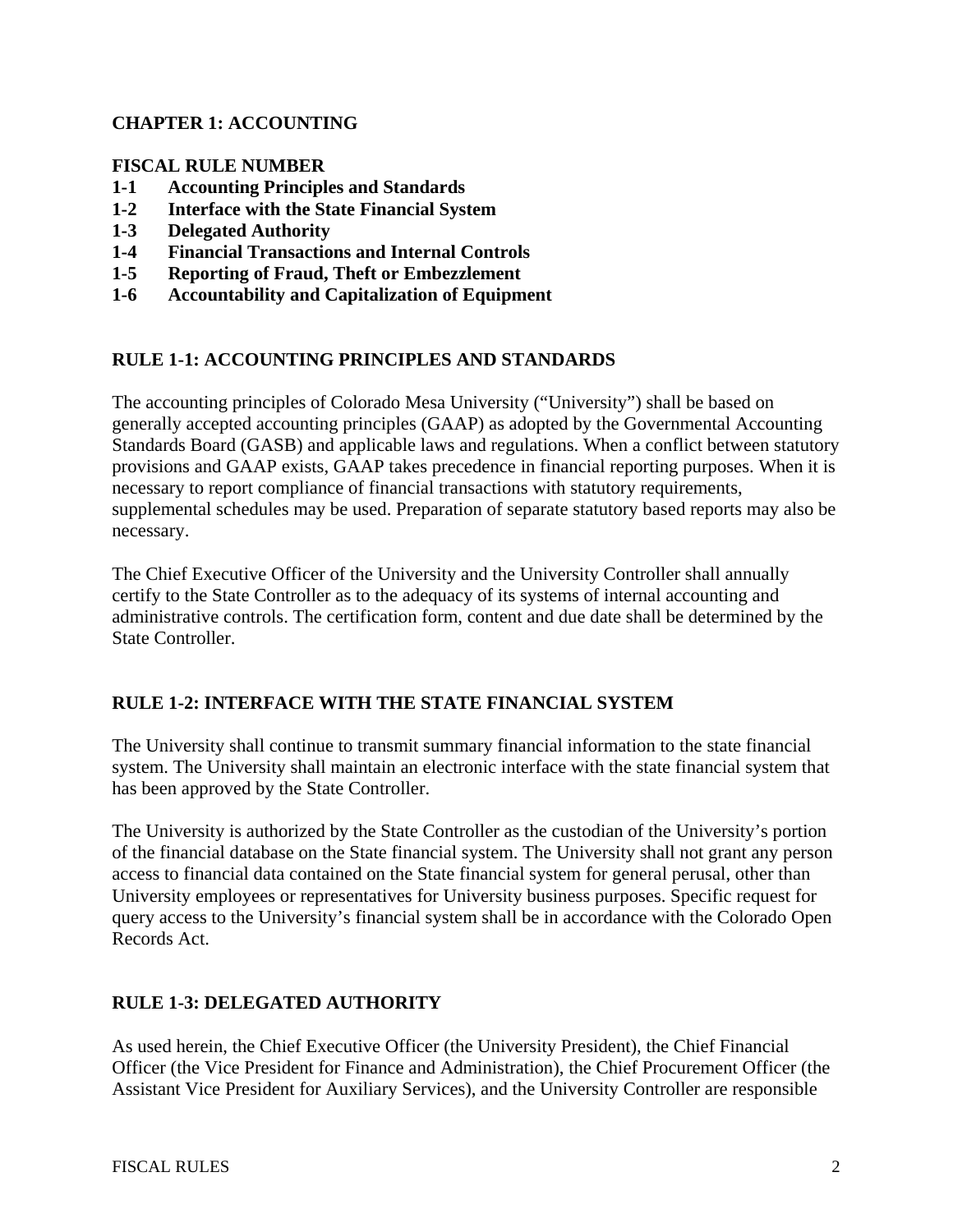for the fiscal management of the University. These Rules may only be waived upon approval of the University Chief Financial Officer under these Rules. Substantive changes to these Rules require Board of Trustee approval.

# **RULE 1-4: FINANCIAL TRANSACTIONS AND INTERNAL CONTROLS**

The University shall implement internal accounting and administrative controls that reasonably ensure that financial transactions are accurate, reliable, and conform to these Rules prior to recording transactions on the University financial system and prior to making payment. The factors of risk, cost, and business requirements shall be considered when establishing these internal controls.

# **RULE 1-5: REPORTING OF FRAUD, THEFT OR EMBEZZLEMENT**

The University is responsible for the design and implementation of programs and controls to prevent, deter and detect fraud. Any suspected fraudulent misstatements of the Financial Statements shall be reported to the University Controller. Any suspected theft or embezzlement of University funds or assets shall be immediately reported to the University Controller. Also, the results of any investigation or follow-up including corrective measures implemented to prevent or reduce the likelihood of future occurrences must be reported in writing to the University Controller in a timely manner.

# **RULE 1-6: ACCOUNTABILITY AND CAPITALIZATION OF EQUIPMENT**

The University is responsible for ensuring that all equipment acquired by the University is properly accounted for when acquired, inventoried and safeguarded throughout its useful life, and properly accounted for at the time of disposal. Items with a useful life of greater than one year purchased by the University shall be either capitalized or expensed in the fiscal year in which it was acquired, based on applicable capitalization thresholds.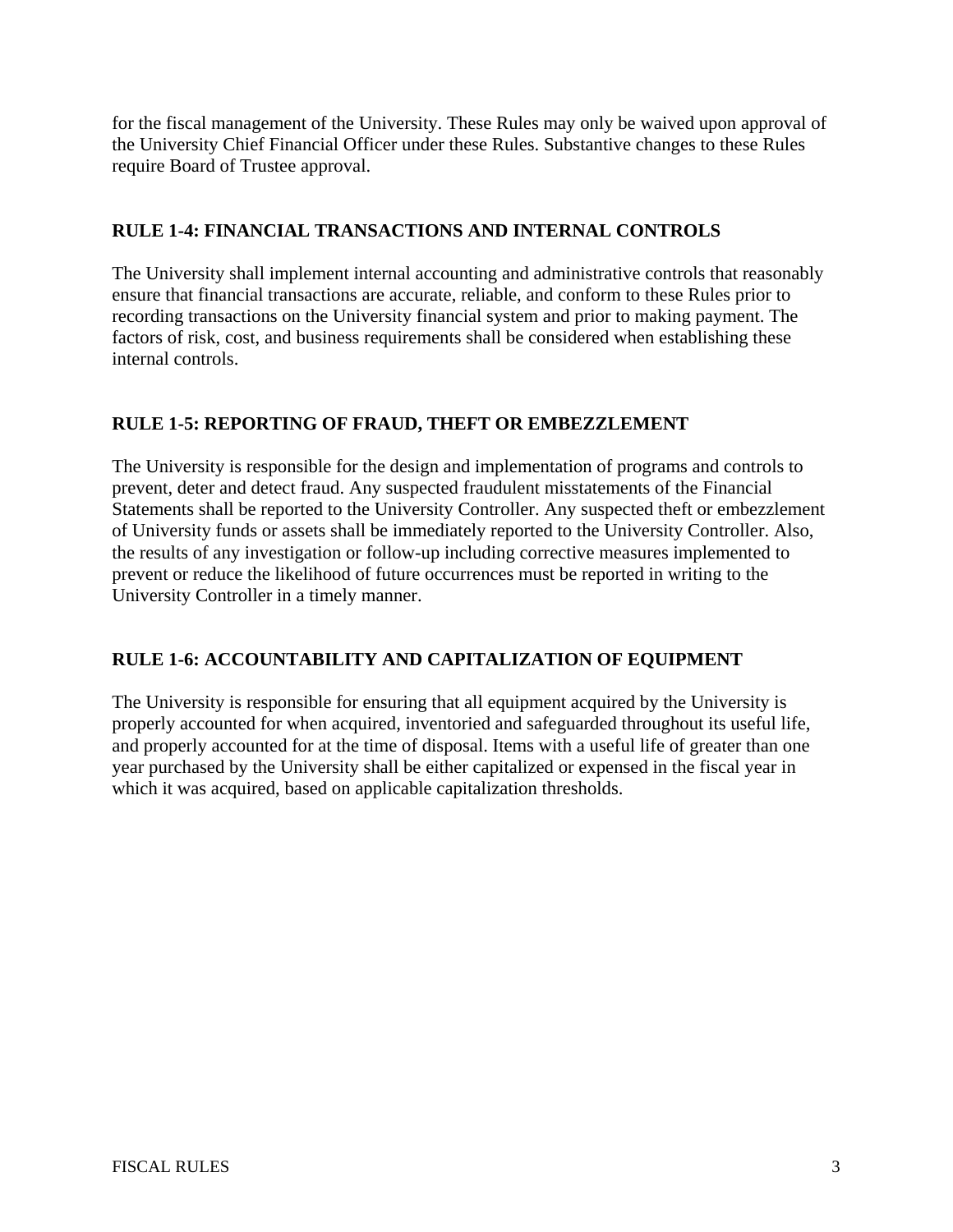### **CHAPTER 2: DISBURSEMENTS**

### **FISCAL RULE NUMBER**

- **2-1 Propriety of Expenditures**
- **2-2 Commitment Vouchers**
- **2-3 Receiving Reports**
- **2-4 Purchase Discounts**
- **2-5 Interest Payments on Delinquent Receivables**
- **2-6 Interagency Purchases and Payments**
- **2-7 Official Training and Functions**
- **2-8 Miscellaneous Compensation and Other Benefits (Perquisites)**
- **2-9 Moving and Relocation**

### **RULE 2-1: PROPRIETY OF EXPENDITURES**

All expenditures by the University shall meet the following standards of propriety

- A. Expenditures are for official University Business purposes only.
- B. Expenditures are reasonable and necessary under the circumstances.

### **RULE 2-2: COMMITMENT VOUCHERS**

#### **IV. DEFINITIONS**

- A. **Advance Payment** A payment made for goods or services prior to the receipt thereof.
- B. **Chief Procurement Officer** The Assistant VP for Auxiliary Services

#### C. **Commitment Voucher** – The elements of a Commitment Voucher include

- 1. A description of the goods or services being purchased or other reasons for the disbursement of funds;
- 2. The amount to be paid;
- 3. That the obligation of the University is being charged to the appropriate account; and
- 4. That the procurement requirements have been satisfied.

**Inclusions:** Commitment Vouchers include any approved form of Purchase Order, University contract, travel authorization, advice of employment, grant contract, license agreement, and other written authorizations which satisfy the elements required in Fiscal Rule 2-1.

**Exclusions:** Procurement cards are not Commitment Vouchers. Procurement cards are a method of payments, not a method of procurement. Purchases made with a procurement card also require the use of an appropriate Commitment Voucher or Small Purchase Documentation.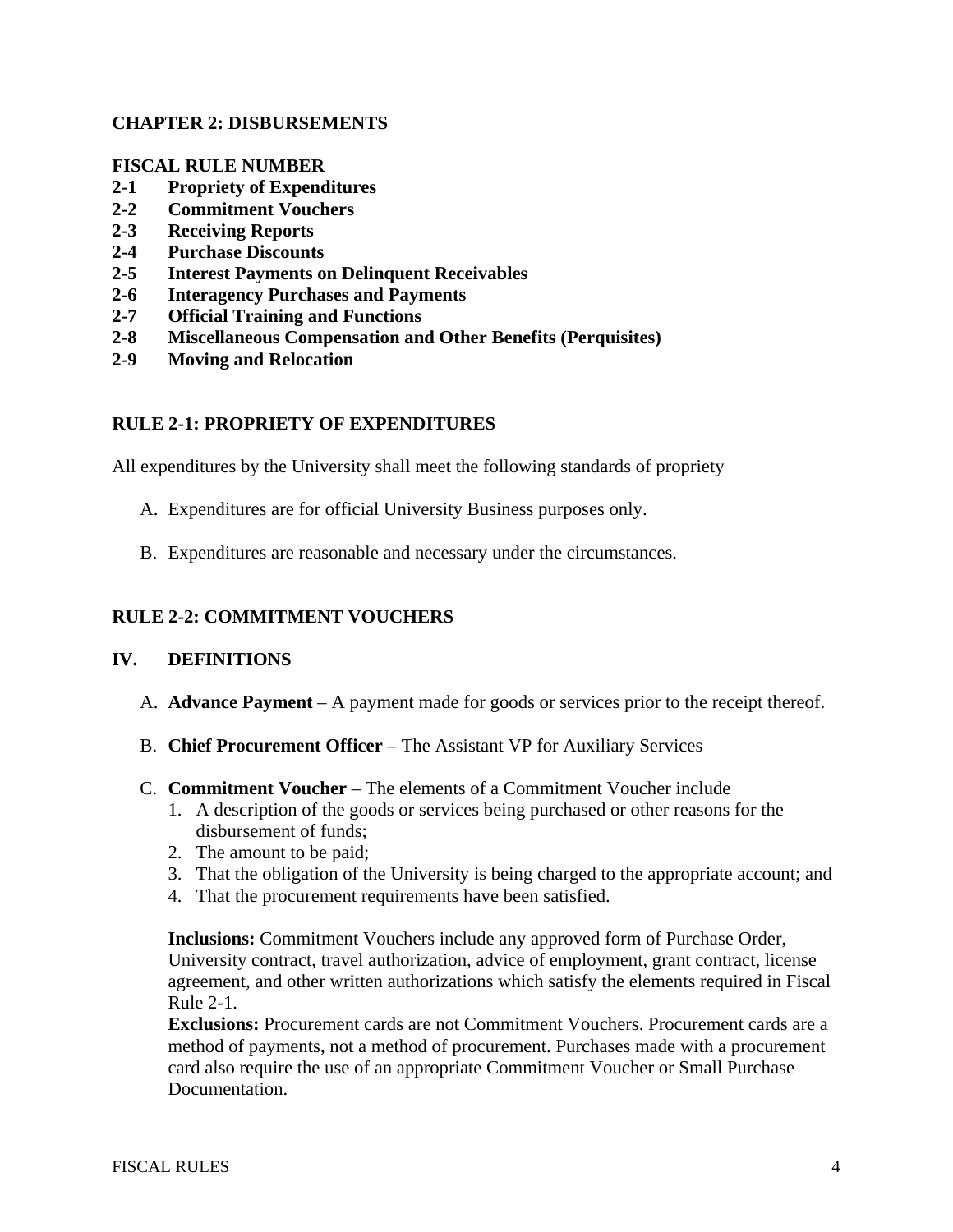- D. **Emergency** An unexpected event creating an immediate threat to public health, welfare, or safety, the functioning of the University or the preservation or protection of property, which requires an immediate response.
- E. **Encumbrance** An amount reserved on the University financial system that reflects a formal University obligation.
- F. **Purchase Order** A document, in a form prescribed by the Purchasing Department, prepared and approved by an authorized employee of the University for the purpose of encumbering funds securing goods or services from a vendor.
- G. **Reviewing Attorney** An assistant attorney general, special assistant attorney general or other attorney authorized by the State Attorney General who has received written delegation as a Reviewing Attorney from the State Attorney General or delegee.
- H. **Small Purchase Documentation** Small Purchase Documentation is required for purchases up to \$5,000 (with Fiscal Rules Exception). Documentation shall include:
	- 1. A description of the goods or services being purchased or other reasons for the disbursement of funds;
	- 2. The amount to be paid;
	- 3. That the obligation of the University is being charged to the appropriate account; and
	- 4. The procurement requirements have been satisfied.

**Inclusions:** Small Purchase Documentation includes, without limitation, an invoice, billing, receipt, court order or any other document appropriate to the transaction and approved by the University Controller.

**Exclusions:** Small Purchase Documentation is not required for purchases that do not require a receipt under the University's travel rules.

## **V. USE OF COMMITMENT VOUCHERS**

The University shall not disburse funds unless the disbursement is supported by a Commitment Voucher or Small Purchase Documentation. With respect to proposed expenditures, the University shall ensure that the Commitment Voucher

- A. Expenditure is authorized by the appropriate departmental authorities and required approvals have been received;
- B. Expenditure is reasonable and necessary;
- C. Prices or rates are fair and reasonable;
- D. Expenditure amount is within the available unencumbered balance;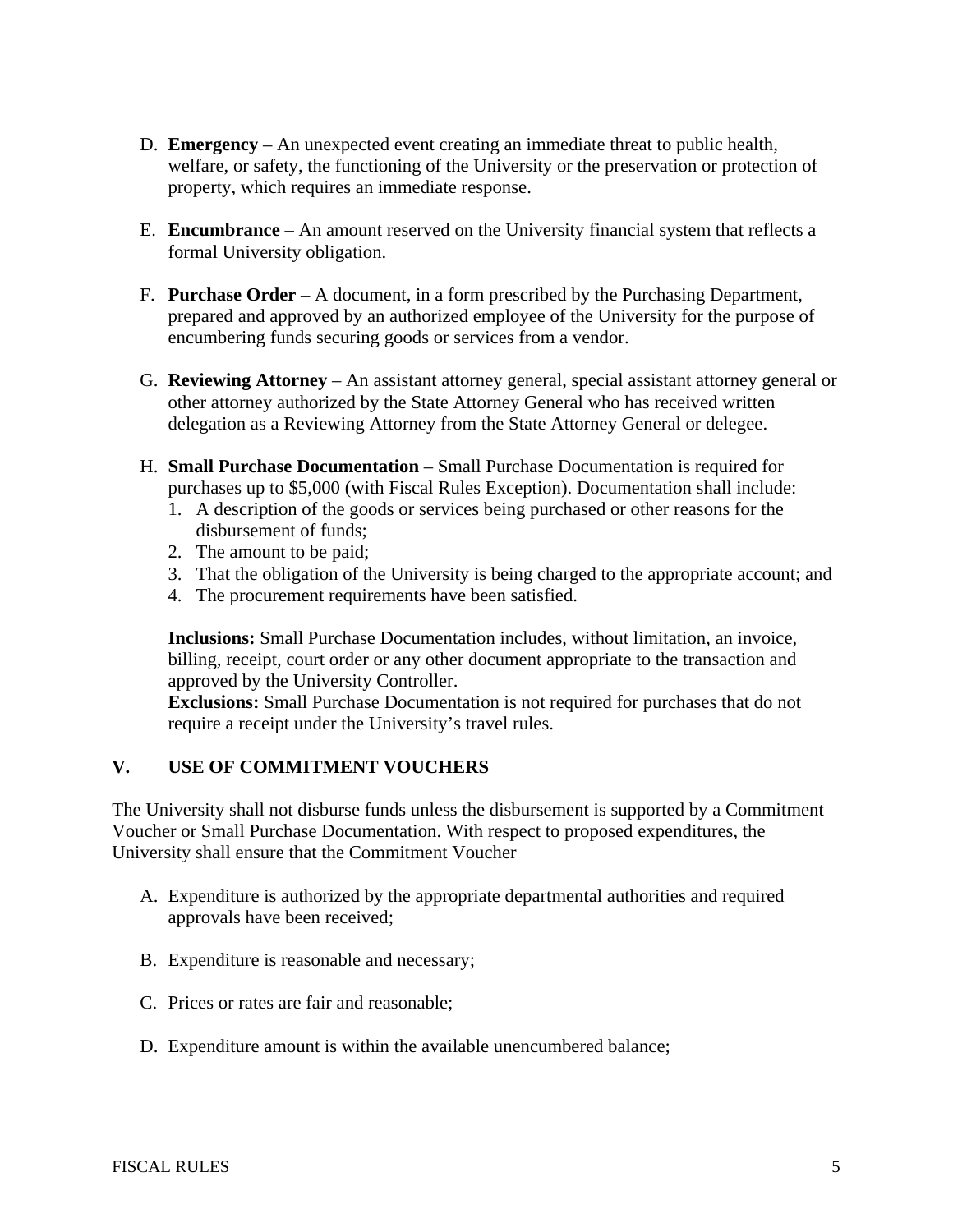- E. Adequately defines the requirements, respective performance obligations of the parties and pricing;
- F. Terms and conditions represent a commercially reasonable allocation of risks between the parties;
- G. Complies with applicable statutes, executive orders and University procedures and policies.

# **VI. DOLLAR LIMITS AND REQUIREMENTS**

| TYPE OF AGREEMENT                                                                                                                                                                 | <b>DOLLAR LIMIT: Total value of</b><br>the commitment; for multiple-<br>year commitments, the total<br>value is equal to the sum of the<br>commitments for all contract<br>years. | <b>REQUIREMENTS</b>                                                                                    |
|-----------------------------------------------------------------------------------------------------------------------------------------------------------------------------------|-----------------------------------------------------------------------------------------------------------------------------------------------------------------------------------|--------------------------------------------------------------------------------------------------------|
| Goods                                                                                                                                                                             | \$5,000 and less*                                                                                                                                                                 | <b>Small Purchase Documentation</b><br>or any Commitment Voucher                                       |
|                                                                                                                                                                                   | Above \$5,000*                                                                                                                                                                    | PO or University contract<br><b>Create Encumbrance</b>                                                 |
| <b>Services</b>                                                                                                                                                                   | \$5,000 and less*                                                                                                                                                                 | <b>Small Purchase Documentation</b><br>or any Commitment Voucher                                       |
|                                                                                                                                                                                   | Above \$5,000, but less than or<br>equal to \$100,000                                                                                                                             | PO or University contract<br><b>Create Encumbrance</b>                                                 |
|                                                                                                                                                                                   | Above \$100,000                                                                                                                                                                   | University contract<br><b>Create Encumbrance</b>                                                       |
| Capital Construction / Controlled<br>Maintenance                                                                                                                                  | N/A                                                                                                                                                                               | See Fiscal Rule 4-1<br>(Capital Construction<br>Administration) and Fiscal<br><b>Procedures Manual</b> |
| Professional Services under C.R.S. 24-30-<br>1401, et seq., including architectural,<br>engineering, land surveying, industrial<br>hygienist, and landscape architect<br>services | Any dollar amount                                                                                                                                                                 | University contract<br><b>Create Encumbrance</b>                                                       |
| Real Property Lease or License of land,<br>buildings, or a portion thereof for term of<br>more than 30 days                                                                       | Any dollar amount                                                                                                                                                                 | University contract<br><b>Create Encumbrance</b>                                                       |

\* The President, Vice President for Finance and Administration and the University Controller are authorized to ratify payments above these thresholds if determined to be in the University's best interest

## A. **Protecting the University's Interests.** University contracts shall be used in situations in addition to those described in this Rule if other Commitment Vouchers do not adequately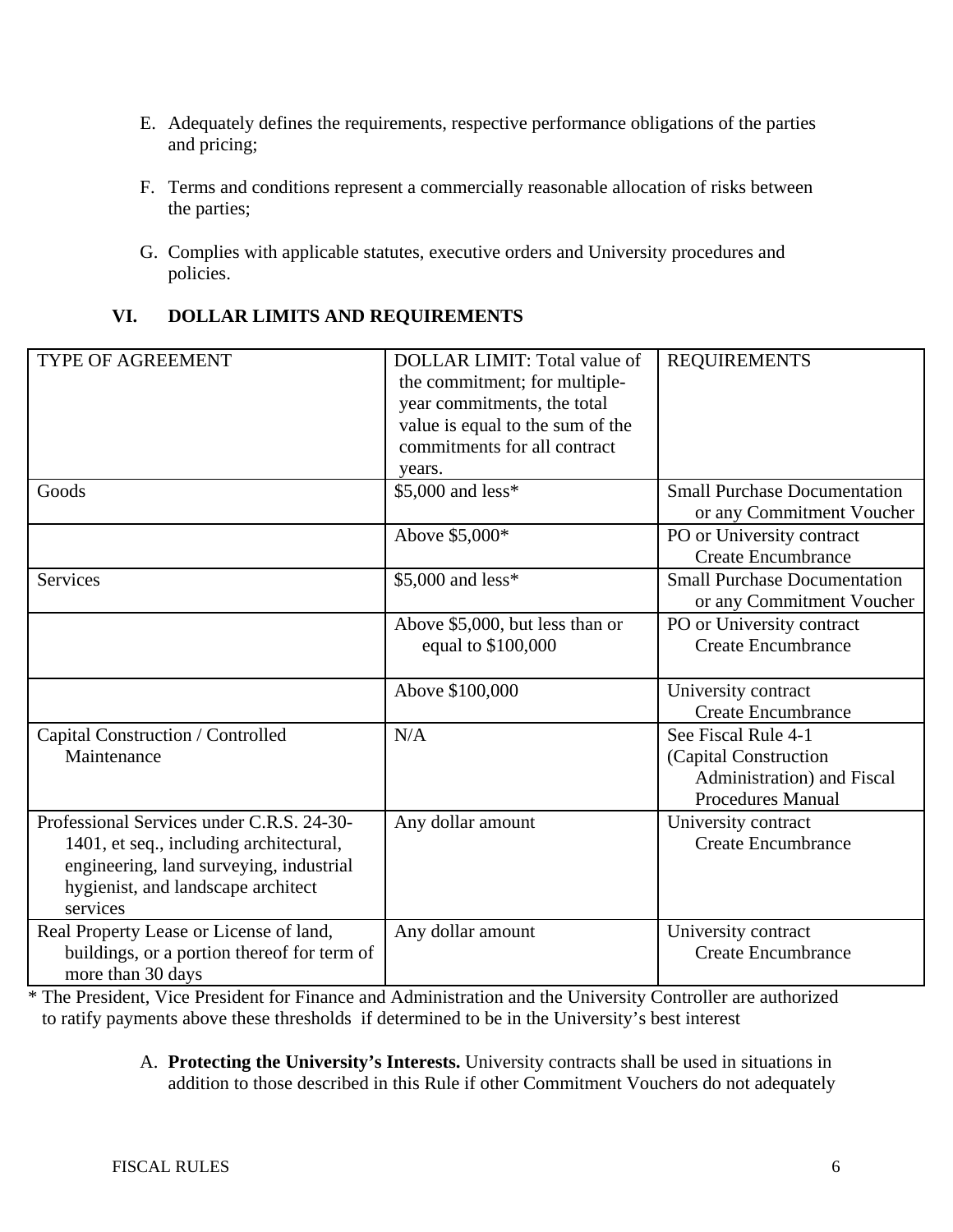protect the University's interests. Refer questions regarding the proper form of Commitment Voucher to the Chief Procurement Officer.

- B. **Exempt Disbursements.** A Commitment Voucher is not required for the following types of disbursements regardless of the amount of funds disbursed
	- 1. Calculated payments required under a program within the University (e.g., formula distributions, other distributions required by regulatory or statutory formulas);
	- 2. Copier rental agreements when the payment is based on cost per copy;
	- 3. Conference registrations;
	- 4. Financial aid or tuition assistance programs;
	- 5. Insurance purchases;
	- 6. Internal services routinely provided by the University (e.g., internal printing or copying services);
	- 7. Intra-University purchases;
	- 8. Moving expenses reimbursed to new University employees in accordance with approved University policy;
	- 9. Payroll and related disbursements (withholding, authorized benefits, etc.);
	- 10. Postal and other delivery charges, including messenger fees;
	- 11. University program payments to or on behalf of individuals qualified for the program's benefits (e.g., scholarships);
	- 12. Subscriptions for journals, informational publications or similar materials (electronic or hard copy), which do not include services;
	- 13. Utility hook ups and line extensions performed by a utility company;
	- 14. Water, gas, electric, and customary local and long-distance telephone services, including pagers and cell phones, which are routinely purchased by the University; and
	- 15. Other disbursements approved in writing by the University Controller.

## **VII. UNIVERSITY PURCHASE ORDERS**

- A. **Standard Provisions.** All Purchase Orders issued by the University shall include the University's standard Purchase Order Terms and Conditions, which may be found in Appendix I of this document.
- B. **Interagency Purchase Orders.** In situations where the University is issuing a Purchase Order to another agency or institution of higher education, the University may change or delete any standard provision.
- C. **Revision of Standard Terms and Conditions.** The University, when issuing a Purchase Order to a party other than another agency or institution of higher education, shall not change or delete the standard Purchase Order provisions unless it obtains prior written approval of the Chief Procurement Officer or University Controller, except that
	- 1. No changes to the provisions governing changes, vendor offset, assignment and successor, independent contractor, and funds availability may be made without the prior approval of the Chief Procurement Officer or University Controller; and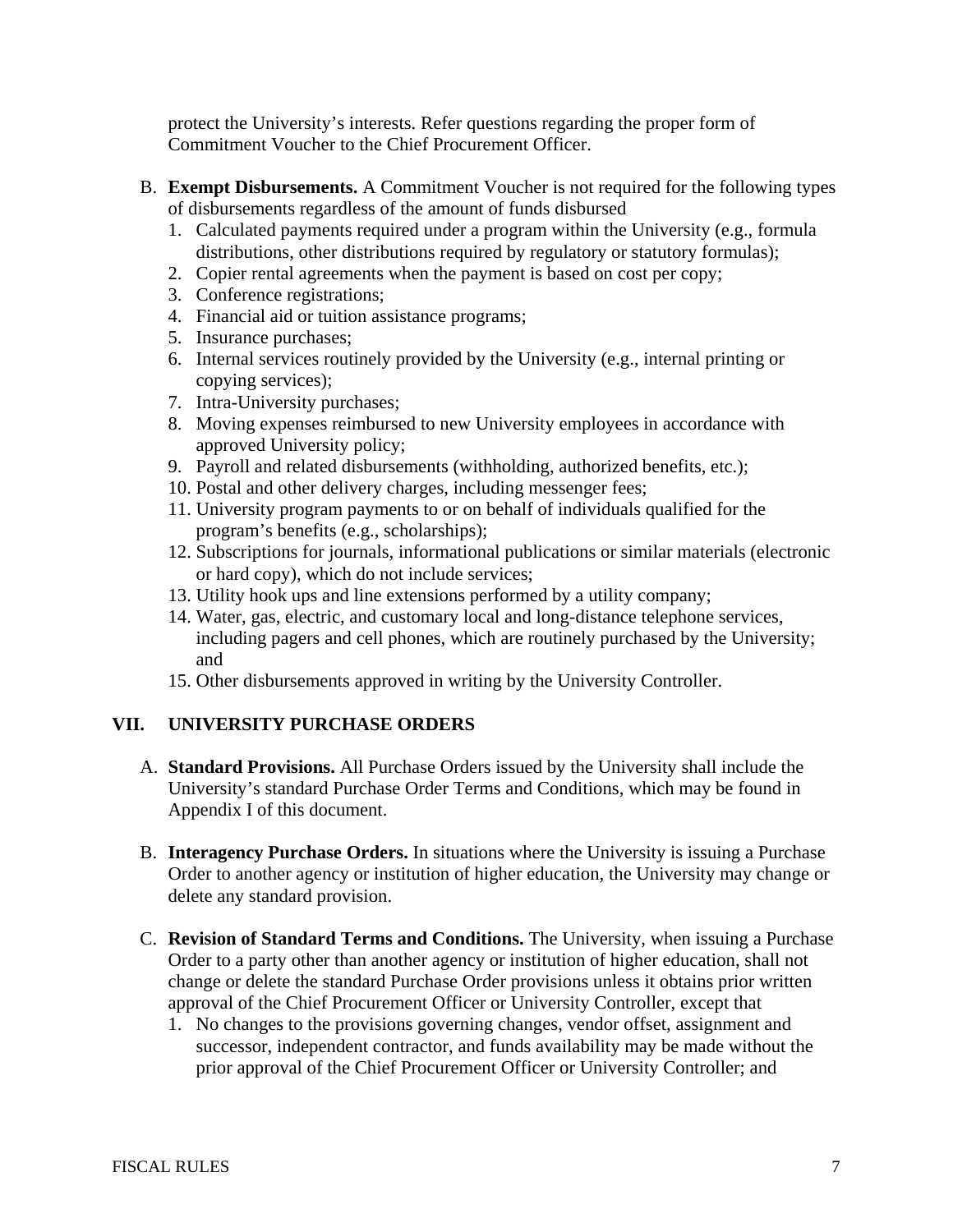- 2. No changes to the choice of law, public contracts for services, or public contracts with natural persons provisions may be made without legal review and written approval by the Chief Procurement Officer or the University Controller.
- D. **Services involving transfer of confidential information.** All Purchase Orders issued by the University that involve the transfer of or access to confidential electronic information shall comply with applicable University policies related to confidential information and IT security and with applicable laws and regulations related to confidential information.

# **VIII. UNIVERSITY CONTRACTS**

The University shall use a University contract as the Commitment Voucher for all purchases or leases of goods and services, as required under Fiscal Rule 3-1, shall comply with requirements of Fiscal Rule 3 and this Rule.

## **IX. AFTER-THE-FACT PURCHASES**

An After-the-Fact Purchase occurs when liabilities are incurred or payments are made on the University's behalf without prior approval of a University Purchase Order or contract when a Purchase Order or contract is required.

- A. **Payment Prohibition.** The University shall not make payments to a vendor when an After-the-Fact Purchase has occurred, unless the violation has been ratified by the University Controller.
- B. **Personal Liability.** Under C.R.S. 24-30-202(3) any person who incurs, orders or votes for an obligation or makes a payment which creates an After-the-Fact Purchase may be personally liable for such obligation, unless the After-the-Fact Purchase is ratified by the University Controller.
- C. **Internal Controls.** The University shall maintain an adequate system of internal controls to identify After-the-Fact Purchases, to prevent or minimize such violations and to implement the provisions of this section.
- D. **Ratification.** The University Controller, in his or her sole discretion, may ratify the expenditure or obligation creating an After-the-Fact Purchase, if he or she finds all of the following
	- 1. The prices or rates are fair and reasonable;
	- 2. The amount of the expenditure is within the unencumbered balance;
	- 3. The University department provides a written explanation;
	- 4. The parties did not act in bad faith or in a fraudulent manner; and
	- 5. The violation is not repeated or part of a consistent pattern of After-the-Fact Purchases.

## **X. ADVANCE PAYMENTS**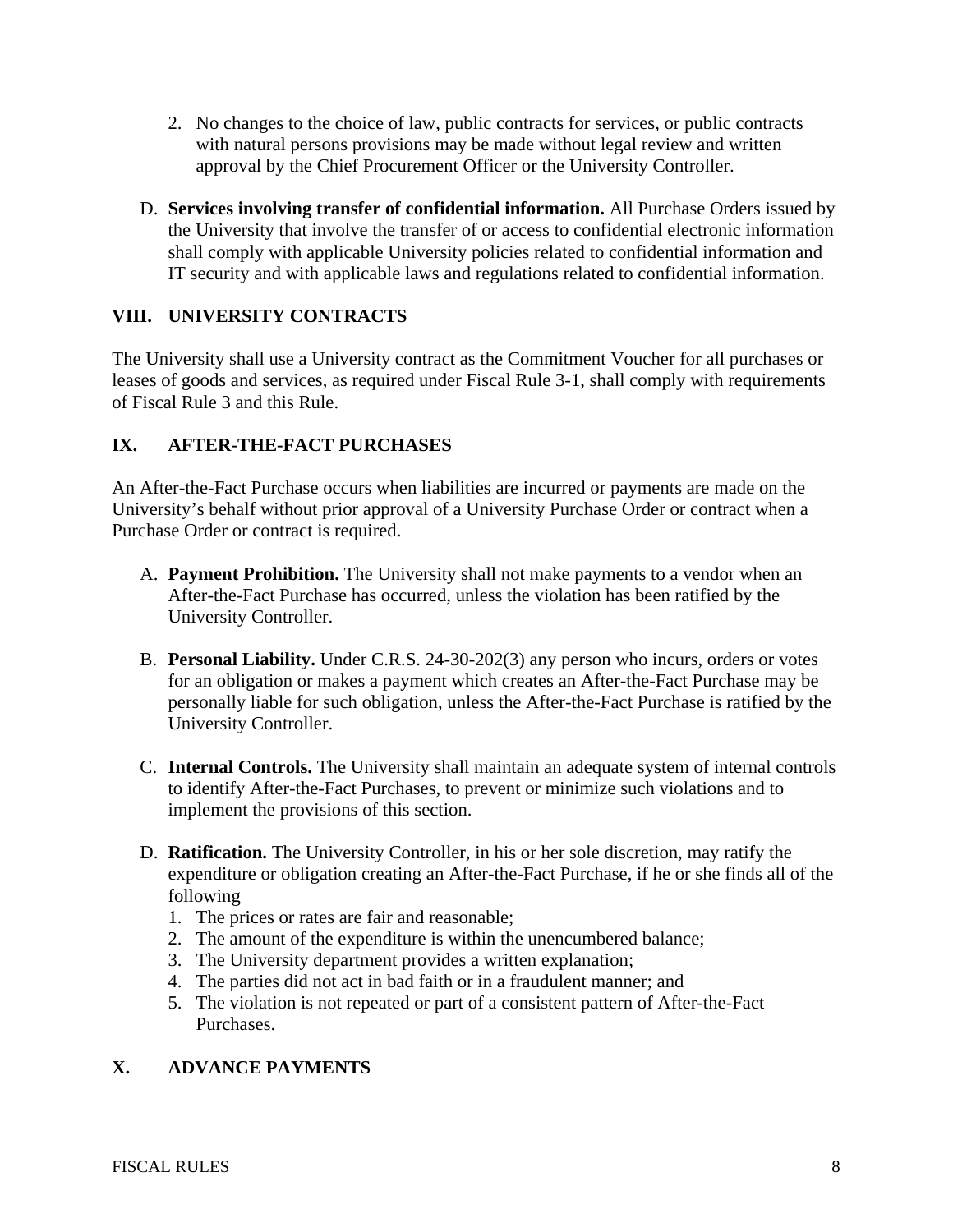An Advance Payment is a payment made for goods or services prior to the receipt thereof.

- A. **General Prohibition.** University contracts and other Commitment Vouchers shall not provide for Advance Payment for goods supplied and/or services performed or for any other contractual obligation, except as permitted herein.
- B. **Waiver Process.** The University Controller may waive this requirement upon finding that Advance Payment is an established industry standard and/or provides a benefit to the University at least equal to the cost and risk of the Advance Payment.
- C. **Exceptions Prior Approval Not Required.** Advance Payments for a period of less than one year are permitted without prior approval of the University Controller for the following
	- 1. Advertising services and related goods;
	- 2. Charter transportation;
	- 3. Construction permits;
	- 4. Federal grants awarded by the University to sub-grantees (in compliance with federal requirements);
	- 5. Overnight travel accommodations such as hotels, motels, etc.;
	- 6. Information technology (IT) service agreements (including internet access, systems and database access),
	- 7. Insurance premiums;
	- 8. Interagency agreements;
	- 9. Licenses, including licenses for software;
	- 10. Maintenance of office equipment or information technology (IT) (software and hardware), and other maintenance agreements;
	- 11. Membership dues;
	- 12. Personal Property Lease Agreements or rentals;
	- 13. Post office box rentals;
	- 14. Professional services provided by expert witnesses hired for litigation purposes, mediators, entertainers and speakers;
	- 15. Real Property Leases, where the University is a tenant, and perpetual easements, if the entire interest is purchased and all attendant rights are transferred upon payment;
	- 16. Sponsored projects;
	- 17. Subscriptions for journals, informational publications or similar materials (electronic or hard copy), which do not include services;
	- 18. Tuition, registration, and fees charged for trainings, classes, conferences, and seminars;
	- 19. Utility hook ups and line extensions performed by a utility company; and
	- 20. Water rights purchases or temporary leases.
- D. **Exceptions for Advance Payments.** Advance Payments not covered in Fiscal Rule 2-2 or any Advance Payment for a period of one or more years, if the University Controller determines, and documents in the contract file, that the Advance Payment provides a benefit to the University at least equal to the cost and risk of the payment.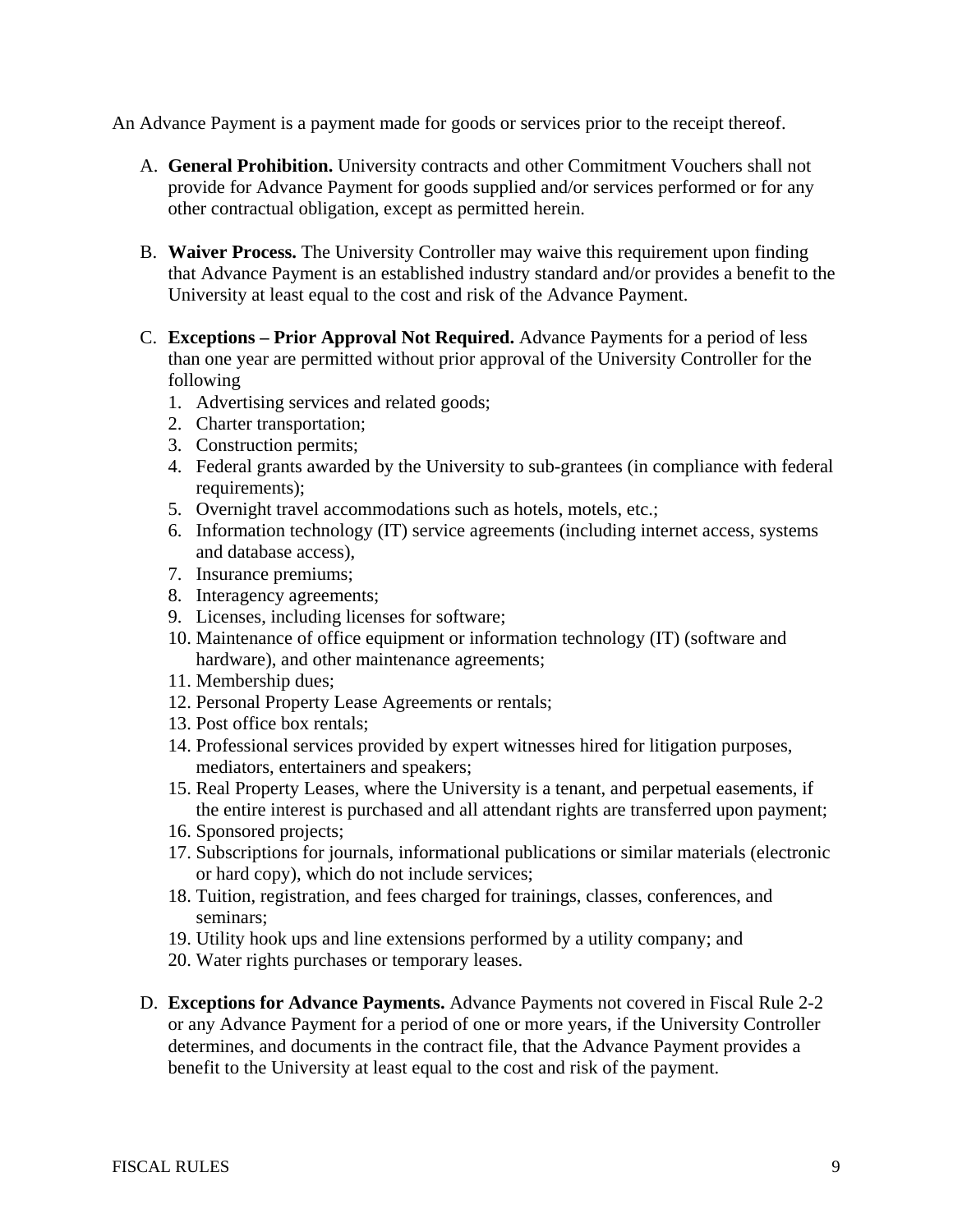### **XI. EMERGENCIES**

Disbursements for Emergency procurements may be made upon presentation of invoices, receipts or other statements describing goods or services purchased and the amount to be paid. Goods and services necessary to respond to an Emergency may be procured immediately, without issuing a Commitment Voucher or obtaining a written waiver from the Chief Procurement Officer, where all of the following conditions are met

- A. The nature of the threat requires an immediate response and there is insufficient time to issue a Commitment Voucher;
- B. The procurement is authorized by the Chief Procurement Officer;
- C. The procurement is made with such competition as is practicable under the circumstances;
- D. A Commitment Voucher is executed as soon as possible to define future performance obligations, if any, of the vendor and University, as required by these Rules;
- E. The department notifies the Chief Procurement Officer in writing, as soon as possible, of the circumstances, goods and services purchased, and the dollar amount of the commitment.

# **XII. VENDOR AGREEMENTS**

A Vendor Agreement is any form of agreement provided by a vendor, including an on-line agreement, containing contractual provisions relating to the goods and/or services to be provided by such vendor.

- A. **Prohibited Use.** A Vendor Agreement shall not be used in lieu of a University Purchase Order or contract, where one is required, absent the prior written approval of the Chief Procurement Officer. A Vendor Agreement is not required where a University Purchase Order or contract is not required, except as provided in this Rule.
- B. **Permitted Use.** The University Controller or the Chief Procurement Officer may authorize the use of Vendor Agreements up to \$5,000, if a University contract or Purchase Order is not required.

## **XIII. PURCHASE ORDER TERMS AND CONDITIONS. See Appendix I.**

#### **RULE 2-3: RECEIVING REPORTS**

Receiving reports, or other sufficient documentation, shall be prepared for all goods and services received, showing actual quantities, any unsatisfactory condition, and compliance with specifications, prior to processing a voucher for payment.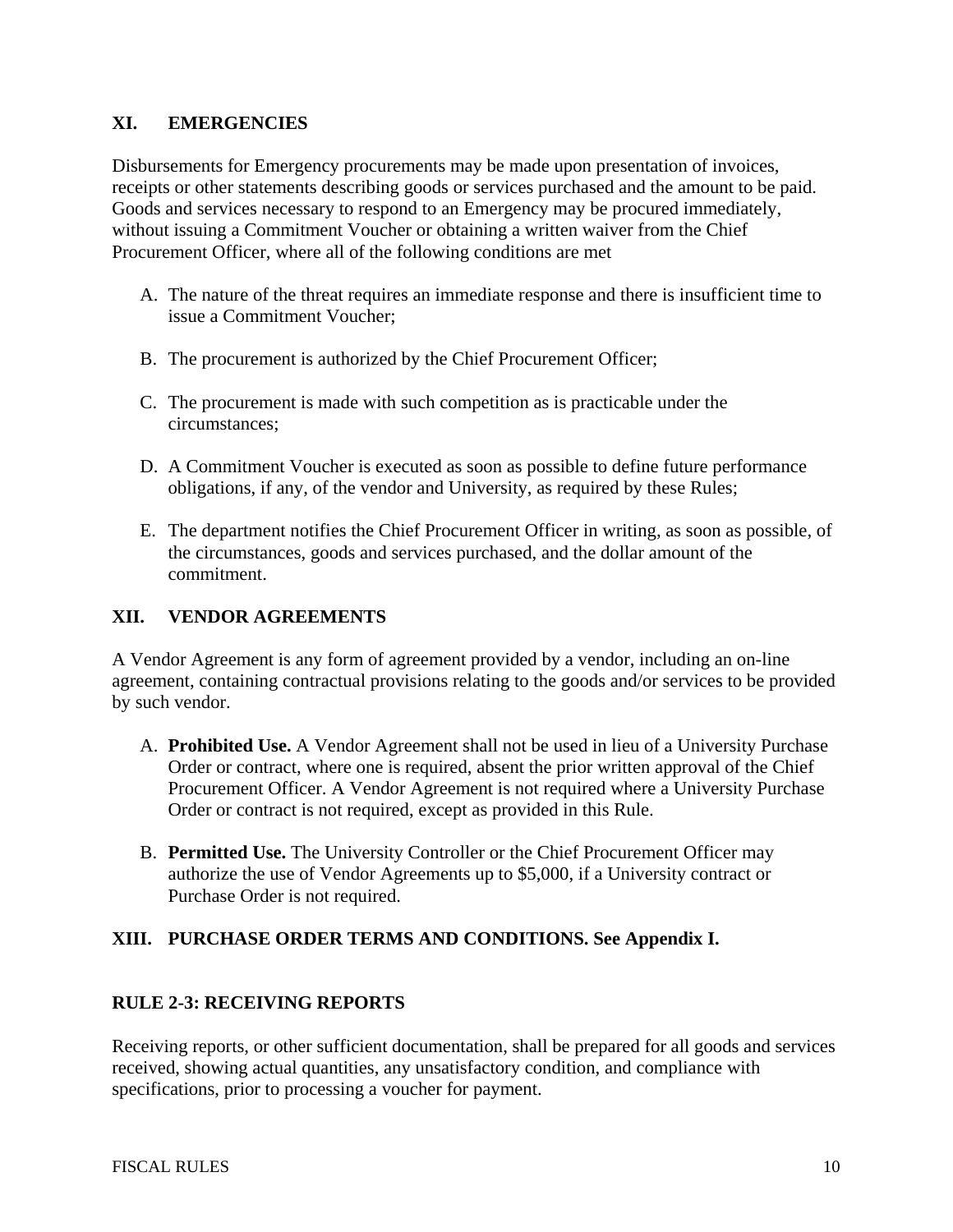# **I. EXCEPTIONS TO RULE**

- A. A receiving report need not be prepared for personal service expenditures.
- B. When an adequate system of internal accounting and administrative controls exists to provide sufficient verification that goods or services were received, the University may not require a certified receiving report.

# **RULE 2-4: PURCHASE DISCOUNTS**

Payments shall be processed in a timely manner and made within the allowable discount period to ensure the University takes advantage of purchase discounts.

# **RULE 2-5: INTEREST PAYMENT ON DELINQUENT PAYABLES**

The University shall process invoices and other notices of liability as efficiently as possible in order to ensure payment in accordance with contractual or invoice terms, and in the absence of such terms, as soon as possible, or in accordance with statutory provisions. A delinquent payable shall be assessed interest at the applicable statutory rate.

All written contracts and Purchase Orders shall provide for a reasonable time of payment considering the nature of the goods or services provided and review and approval required for payment. If no time for payment has been provided for in writing, interest on the unpaid balance shall be calculated beginning with the forty-sixth day after the liability for such payment arises under this Rule. Interest shall be assessed at the applicable statutory rate or as stated in the contract or Purchase Order and, if higher, approved by the University Controller.

Payment of the interest liability incurred under this fiscal Procedure shall be processed on a separate voucher. The voucher shall be supported by a written claim, prepared by Colorado Mesa University or the vendor, referencing the Delinquent payment, the number of days of interest to be paid, and the applicable interest rate. Such claims may be modified by the University to adjust payments to include such items as additional interest due for time required to process interest payments

## **RULE 2-6: INTERAGENCY PURCHASES AND PAYMENTS**

The University shall make payment for purchases of goods and services from another state agency or institution of higher education within 30 days after receipt of a valid invoice.

#### **I. DISPUTES ARISING FROM INTERAGENCY PURCHASES**

If a dispute arises as a result of an interagency purchase, the following steps will be used to resolve the dispute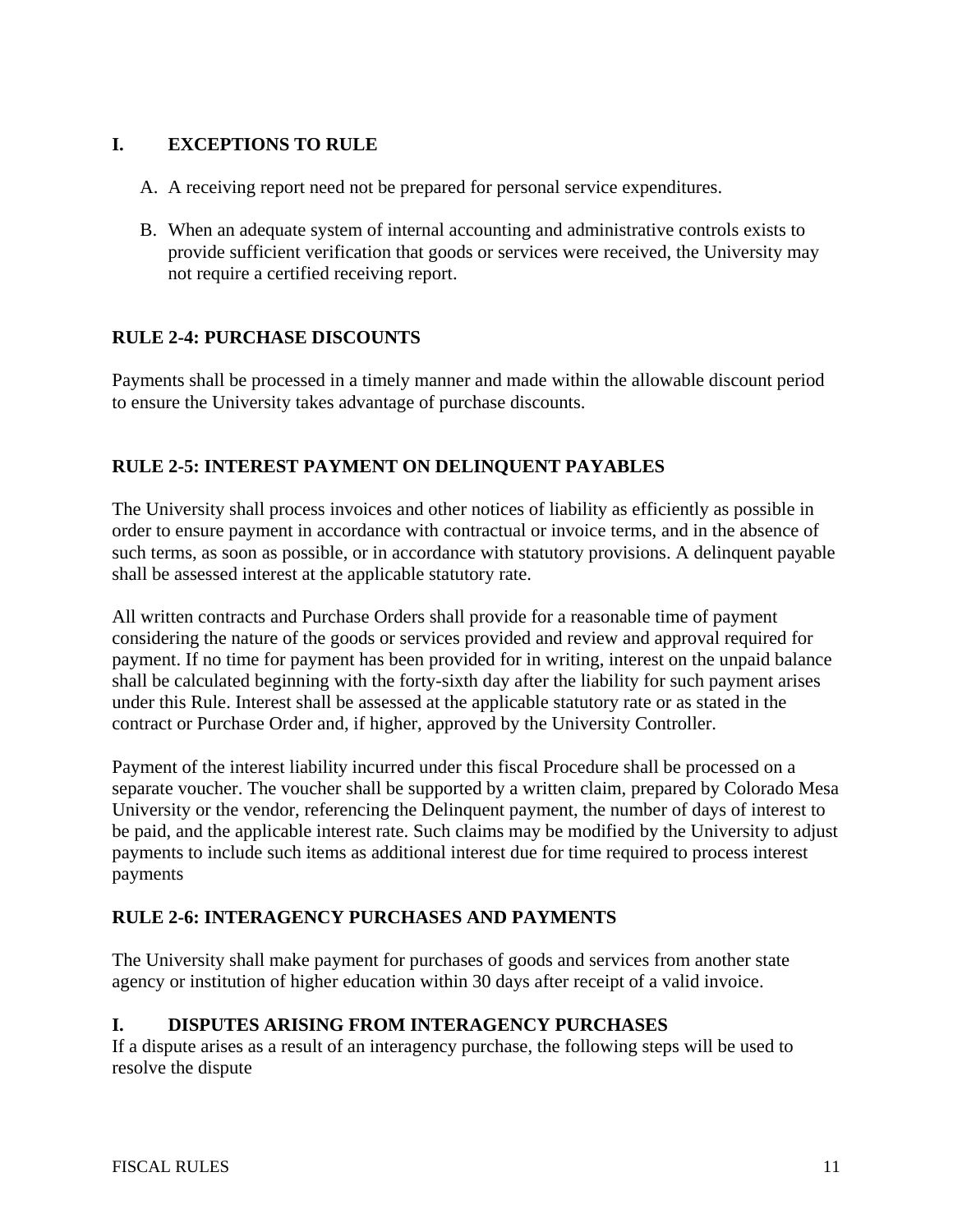- A. The University, if disputing the charge shall notify the state agency or institution of higher education providing the goods or services and attempt to resolve the dispute. If necessary, the chief executive officers, or designated authorities of these agencies involved shall assist in the resolution.
- B. If the University and the state agencies or institutions of higher education involved cannot reach a satisfactory resolution, the University, if disputing the charge may, within 30 days of the date of the last meeting held to resolve the dispute, petition the State Controller to resolve the dispute.
- C. If the State Controller is petitioned to resolve the dispute, the decision of the State Controller will be rendered within a reasonable time and be final and binding on all parties concerned.

# **RULE 2-7: OFFICIAL FUNCTIONS AND TRAINING FUNCTIONS**

Official functions and training functions shall be held to achieve program objectives and shall be limited to reasonable and actual costs. The attendance of University employees at official functions shall be kept to a minimum and shall include only those individuals directly related to the purpose of the function. Expenditures shall be kept to a minimum as they have the potential of being perceived to be for personal benefit and an abuse of public funds. Expenditures incurred for official functions shall be approved in advance by the President, appropriate Vice-President or by the University Controller.

## **RULE 2-8: MISCELLANEOUS COMPENSATION AND OTHER BENEFITS (PERQUISITES)**

An employee of the University shall not receive any type of benefit by virtue of their position unless such benefit is provided under this Rule. An employee shall not have the authority to grant any perquisites, nor shall any employee receive any perquisite except as provided by state statute or under this Rule. Monetary allowances shall not be given to employees in lieu of benefits, except as provided by statute or approved by the University Controller. Where University policies and state statutes provide allowances for maintenance and ordinary expenses incurred in the performance of duty, it is the responsibility of the University Controller to establish specific expenses that are covered by the allowance so that the same expenses are not also directly reimbursed.

## **II. MISCELLANEOUS COMPENSATION AND OTHER BENEFITS (PERQUISITES)**

## A. **Honoraria**

University officials and employees may be asked to address an audience for which they receive an honorarium. If such speaking engagements occur outside normal working hours, or their normal work load, or while on annual leave, and there is no cost to the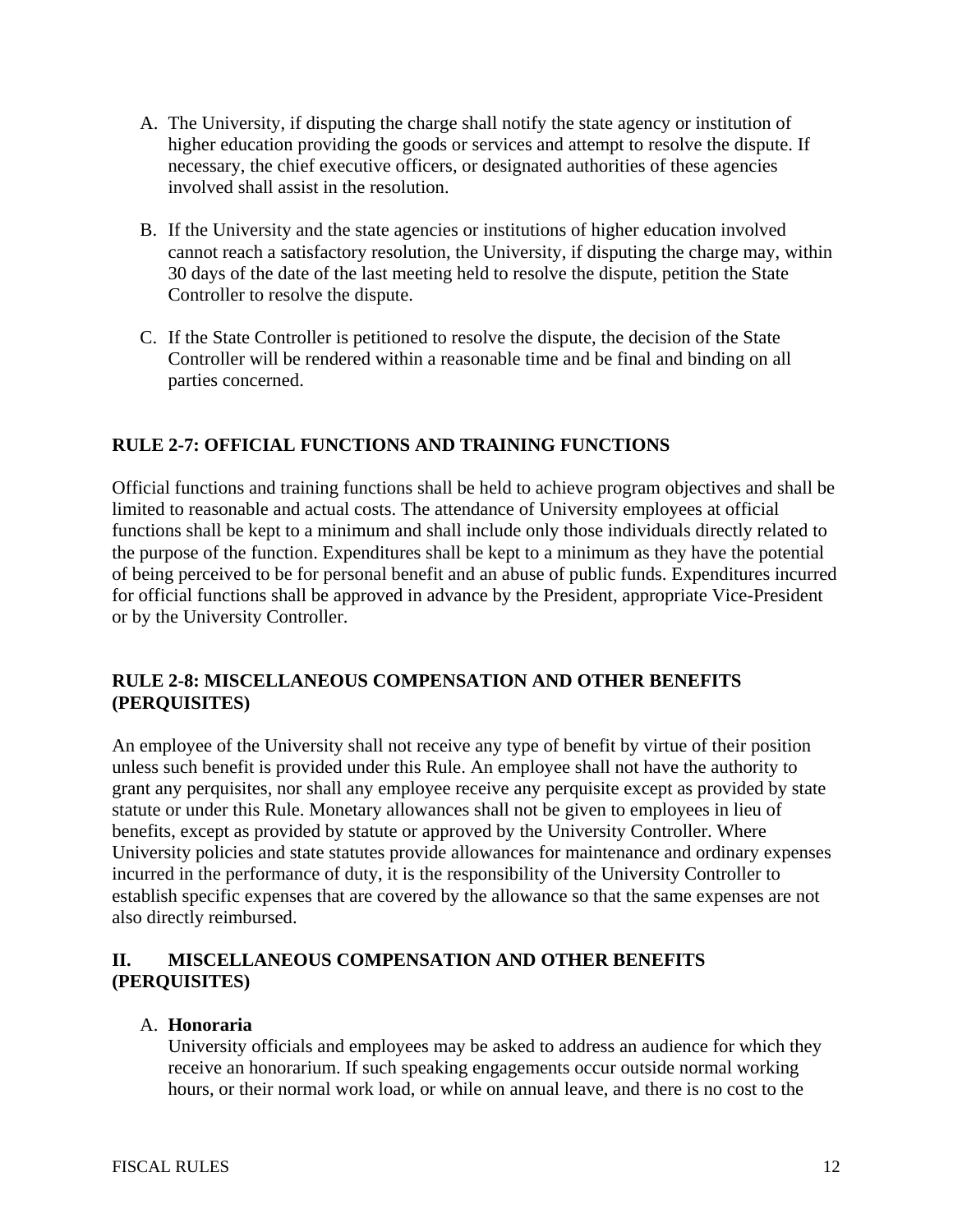University for travel expenses, the official or employee may retain the honorarium. However, if the engagement occurs during normal working hours, or within their normal workload, as any other duty, the honorarium is to be turned over to the University. Any travel expenses related to the engagement would then be valid expenses for reimbursement by the University.

#### B. **Events Sponsored by the University**

A reasonable discount may be offered by the University to officials and employees to improve attendance or participation in University-sponsored events. Examples include discounts on admission to athletic games and cultural, educational, recreational, or other events.

Such discounts shall generally be offered on a first-come, first-served basis, except that the University may reserve a specified and reasonable number of admissions to particular events to be distributed on a targeted basis for the purpose of public relations or alumni relations, or for the purpose of student or employee recruitment. The Chief Executive Officer of the University shall approve in writing all plans for discounted admissions.

# C. **Meals**

Meals prepared at University dining facilities are primarily for the benefit of the students housed at these facilities. However, meals may be provided to University employees working at these facilities and guests visiting these facilities and other official functions. Only the President or the Vice President for Finance and Administration can approve discounted meal costs in excess of 10% for related business purposes.

#### D. **Instructional Courses and Job-Related Training**

Job related and career enhancement courses may be provided in accordance with applicable University policies or as authorized by a relevant department head to University employees at no cost or at a reduced cost as authorized by the University.

#### E. **University-Owned Housing Provided to University Employees**

The University may provide housing for a University employee where University-owned facilities are available and it is in the best interest of the University. The rent charged shall be based on the economic rent determined by the University and shall take into consideration any limitations placed on the employee as a condition of employment, location of the employee's work place, and other factors deemed appropriate by the University.

An economic rent study shall be conducted prior to the house or dwelling being offered for rent to a University employee. A new economic rent study shall be conducted on or before July 1, every three years thereafter. The rent charged shall be reviewed and if necessary, adjusted on an annual basis. The rent charged for each house or dwelling shall be approved in writing on July 1 of each year by the Chief Executive Officer.

The University shall execute a rental agreement with the University employee and make payroll deductions for the rent. If the rented unit does not have separate utility meters, the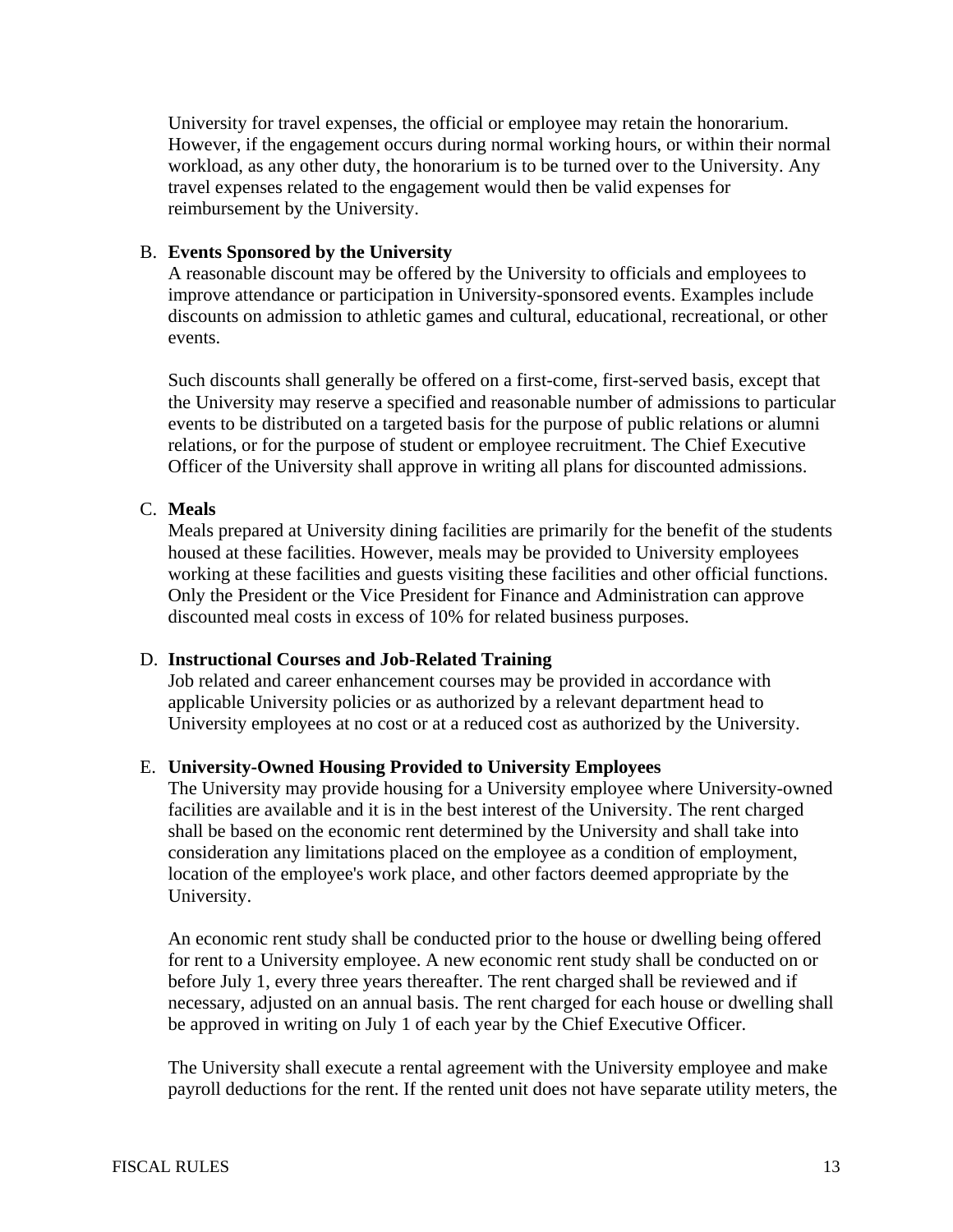University shall also make payroll deductions for the estimated utility costs. The University shall maintain adequate documentation to support the rent and utility costs assessed for each house or dwelling.

### F. **Temporary Housing Provided to Visitors and Guests**

Where space is available, temporary housing may be provided to visitors and guests of the University in accordance with applicable University policy, if any. The charge for such accommodations shall be set at an amount which will at least recover all direct and indirect costs and be reasonable in comparison to the charge for similar housing, if such housing is available.

### G. **Uniforms and Maintenance of Uniforms**

If uniforms are required to be worn by University employees, the necessary maintenance of these uniforms may be provided to the employee by the University at no charge, or at a reduced charge, or through a uniform allowance.

#### H. **Bookstore Discounts**

Reasonable discounts may be authorized by the University for faculty members and employees for purchases at its bookstores. Discounts shall be based on prudent economic calculations relating to profit and loss.

### I. **Authorized Commuting**

University-owned motor vehicles may be used for taxable commuting in accordance with applicable University policies. Imputed income may be assessed and reported for the use of a University-owned vehicle in accordance with applicable Internal Revenue Service Code and Regulations.

## **III. EXCEPTIONS TO RULE**

- A. Any housing or housing allowance established pursuant to an employment contract approved by the Board of Trustees shall not be governed by this Rule.
- B. Self-liquidating facilities such as student housing or facilities used as temporary housing at remote work place stations are exempted from this Rule.
- C. Any voluntary separation incentive plans established for University employees shall be governed by applicable State statute.

## **RULE 2-9: MOVING AND RELOCATION**

Moving and relocation expenses for employees exempt from the State Personnel System are allowable in accordance with applicable University policies. Moving and relocation expenses for employees in the State Personnel System are only allowable as expressly provided in the State Personnel Rules.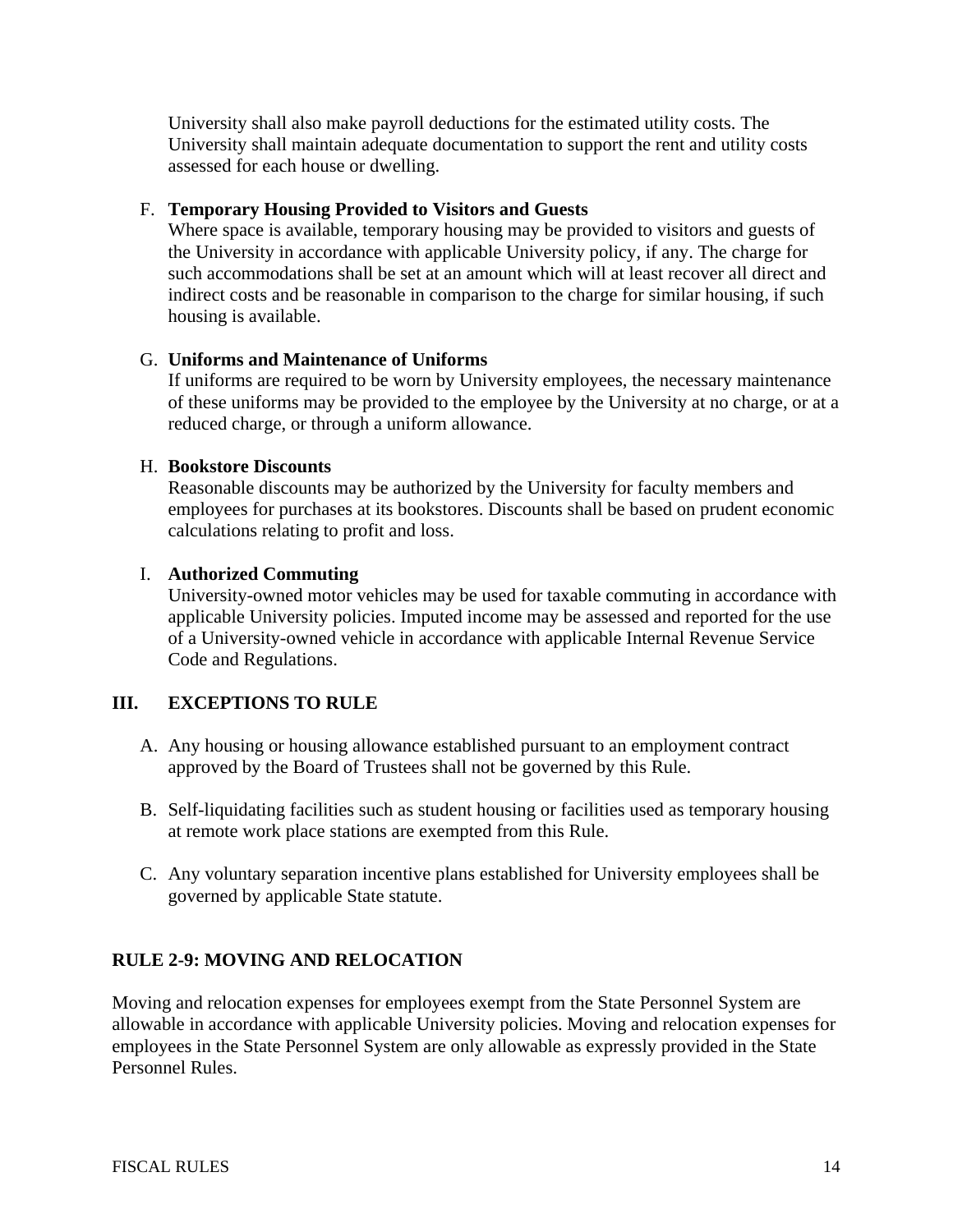## **CHAPTER 3: CONTRACTS**

### **FISCAL RULE NUMBER**

### **3-1 University Contracts**

### **RULE 3-1: UNIVERSITY CONTRACTS**

#### **I. CATEGORIES**

#### A. **Expenditure Contracts**

- 1. **Capital Construction Contract** Capital construction or controlled maintenance projects funded wholly or in-part by the State capital construction fund (see C.R.S. 24-75-302) or any cash resources of the University.
- 2. **Employee Voluntary Separation Agreement** Contract between the University and an employee setting forth the terms of the employee's voluntary separation from the University.
- 3. **Fund Management Services Agreement** Professional consulting services regarding the management of University funds.
- 4. **Goods Contract** A contract between the University and another party for the purchase of goods.
- 5. **Information Technology Contract** A contract between the University and another party, where the other party provides technology services or products and services. An Information Technology Contract is a type of Personal Services Contract.
- 6. **Investment Advisory Services Agreement** Professional consulting services regarding securities and investments.
- 7. **Personal Property Lease/License (University as lessee or licensee)**  An agreement between the University, as lessee, and the owner of personal property, as lessor, where the University pays the lessor for the right to use personal property for the term of the lease. A Personal Property Lease may be an operating lease or a capital lease.
- 8. **Personal Services Contract** A contract between the University and another party, where the other party provides personal services for the benefit of the University. An individual or entity performing services under a Personal Services Contract is not a University employee.
- 9. **Personal Services Exempted from State Personal Services Review Contract** Personal services that are
	- a. Exempted from the State classified personnel system including State Attorney General subordinate officers and employees; faculty and professional administrative staff at institutions of higher education; and employees of the judicial branch and the offices of the Governor and Lieutenant Governor.
	- b. Non-recurring services lasting six months or less, where the need for such services is not expected to recur on a regular basis. Temporary services that do not meet these criteria are subject or personal services review.
- 10. **Professional Services Contracts** A contract between the University and another party for any of the following services: architectural, engineering, land surveying, industrial hygienist, and landscape architect.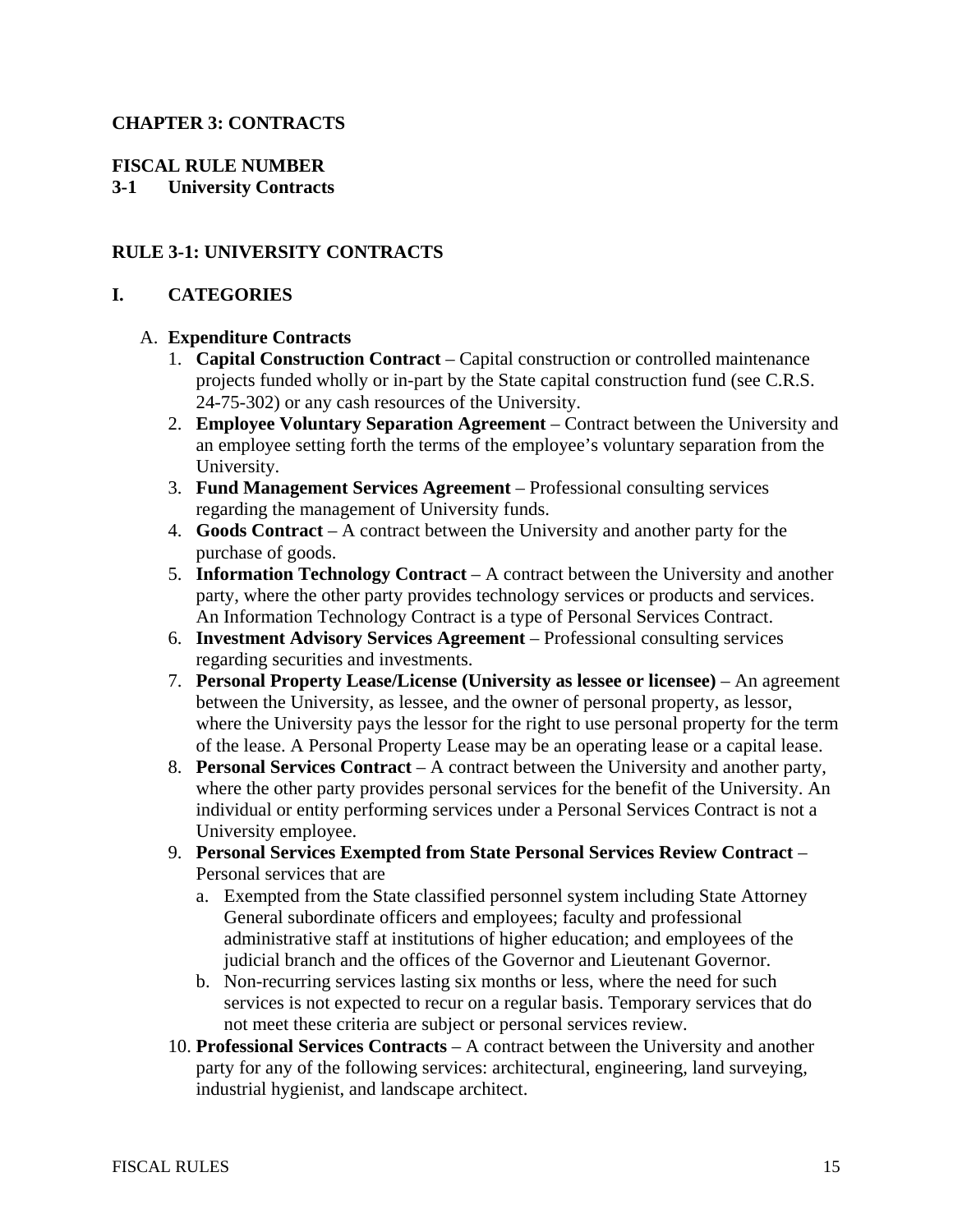- 11. **Real Property Leases/ Licenses, (University as tenant or licensee)** An agreement between the University and another party, where the University obtains, as tenant, the right of possession of such property for the lease term.
- 12. **Real Property Purchase Agreements (University as buyer)** An agreement for the purchase of an interest in land (fee title or lesser interests) and improvements to land, such as buildings and other structures.
- 13. **Settlement Agreements** A contract between the University and another party for the purpose of ratifying concerning employment or contractual disputes.

# B. **Revenue Contracts**

- 1. **Franchise Agreement**  An agreement where the University grants to a party a concession or right to provide goods or services in a particular market or geographical area, such as concession stands and food services. The University may regulate quality, service level and price, but users of the services pay the other party directly and the other party provides the goods or services and exercises control over other management decisions.
- 2. **Real Property Lease/License, (University as landlord)** An agreement between the University and another party, where the University, as landlord, gives the other party, as tenant, the right of possession of such property for the lease term.
- 3. **Real Property Purchase Agreement (University as seller)** An agreement for the sale of an interest in land (fee title or lesser interests) and improvements to land, such as buildings and other structures.

# C. **Other Contract Types**

- 1. **Debt Contract** A financial obligation reported under the University's financial statements under standards promulgated by the Governmental Accounts Standards Board. Debt contracts include, without limitation, contracts for revenue bonds, lease purchases, certificates of participation, and other multi-year transactions with outside third party facilitators, issued or otherwise incurred by the University.
- 2. **Grant Contract** An agreement between the University and another party where the University
	- a. Receives grant funds from or through the other party to the grant contract. The University may receive grant funds from or through any contract type, including without limitation, Revenue Contracts, Sponsored Program Agreements, Intergovernmental Contracts, and Interagency Agreements, depending on the type of grant.
	- b. Provides funds from state, federal, or other sources to the other party to the Grant Contract. The University may grant funds to the other party from or through any contract type, including without limitation, Personal Services Contracts or Capital Construction Contracts, depending on the nature of the grant.
- 3. **Interagency Agreement** An agreement between the University and another state agency or institution of higher education.
- 4. **Intergovernmental Agreement** An agreement between the University and a political subdivision of the State, another state, a political subdivision or public institution of higher education in another state, or an agency of the federal government.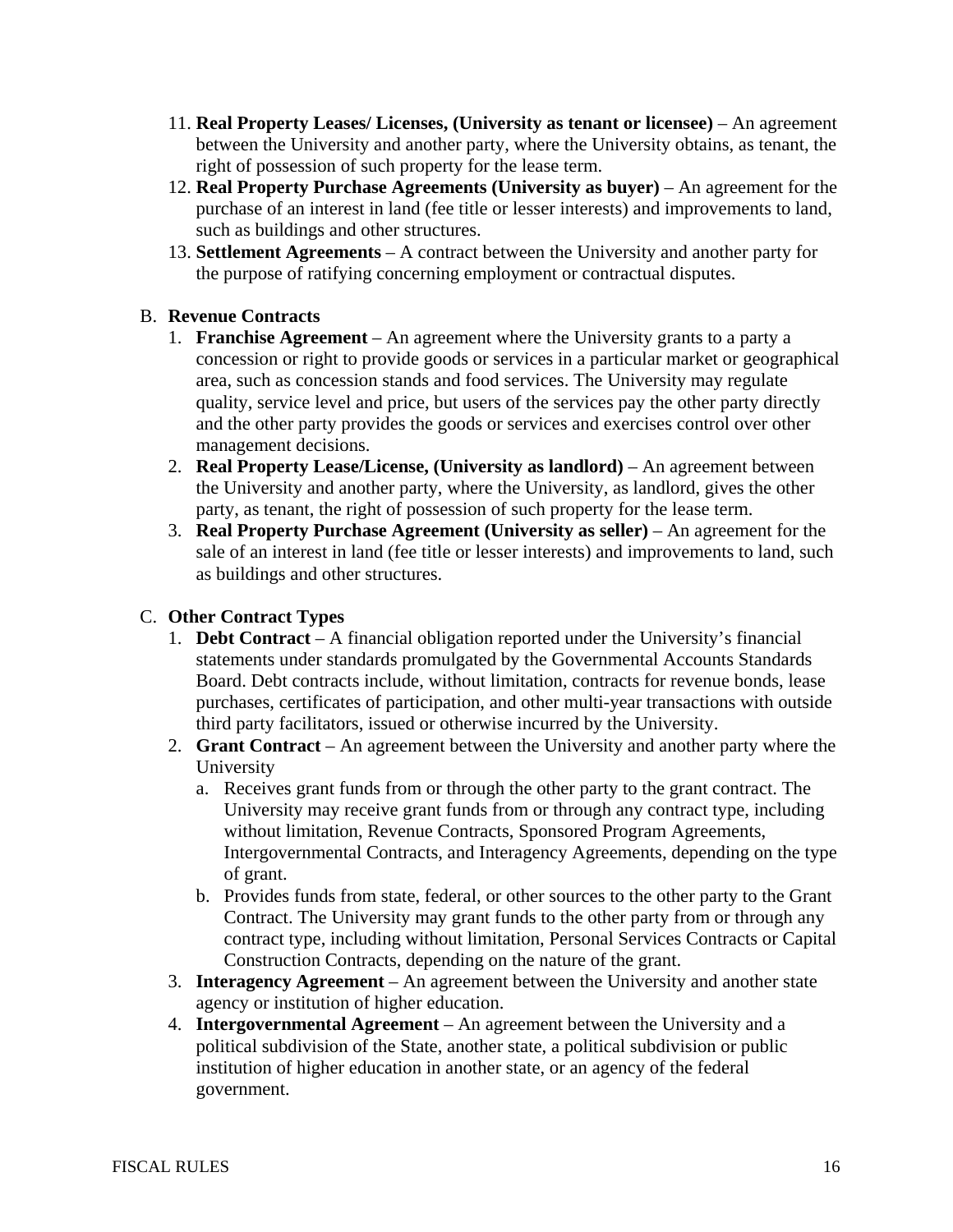- 5. **Loan Contract** An agreement between the University and another party, where the University agrees to loan funds to the other party.
- 6. **No cost/non cash Contract** An agreement between the University and another party involving the exchange of resources, goods, or services that does not result in the direct or indirect expenditure of funds.
- 7. **Price Agreement** A contract between the Colorado Department of Personnel and a vendor, which allows the University to order goods or services from the vendor, pursuant to the terms of the price agreement.
- 8. **Sponsored Project Agreement** An agreement between the University and another party, where the University receives or expends restricted funds for use in connection with oversight responsibilities for research and development or other specified programmatic activities sponsored by federal, state, or local governments, or private agencies and organizations.

# **II. RULE**

A University contract that meets the form, content and approval requirements described in this Chapter shall constitute a Commitment Voucher for purposes of University Fiscal Rule 2-2.

# **III. CONTENT OF UNIVERSITY CONTRACTS**

Expenditure Contracts, Debt Contracts and Price Agreements: The form and content requirements of this section shall apply to all Expenditure Contracts, Debt Contracts and Price Agreements except as limited or excluded herein. This section shall not apply to Real Property Leases, Settlement Agreements, Voluntary Separation Agreements, Insurance Coverage Agreements or Health Benefits Agreements.

- A. **General Provisions.** The following general provisions shall be included in all contracts covered by this Rule
	- 1. Identification of the parties;
	- 2. Statement of work;
	- 3. Payment terms, including maximum dollar amount;
	- 4. Performance period;
	- 5. General terms and conditions;
	- 6. Special provisions (see Appendix I to this Rule);
	- 7. Signature page; and
	- 8. Statement that the contract shall not be valid until it has been approved by the Chief Financial Officer.
- B. **Real Property Purchases (University as Buyer), Leases (University as Tenant) and Licenses (University as licensee).** University contracts for the purchase lease or license of real property shall contain the following provisions:
	- 1. An appraisal is required for purchases. For commercial purchases, a phase one environmental is required.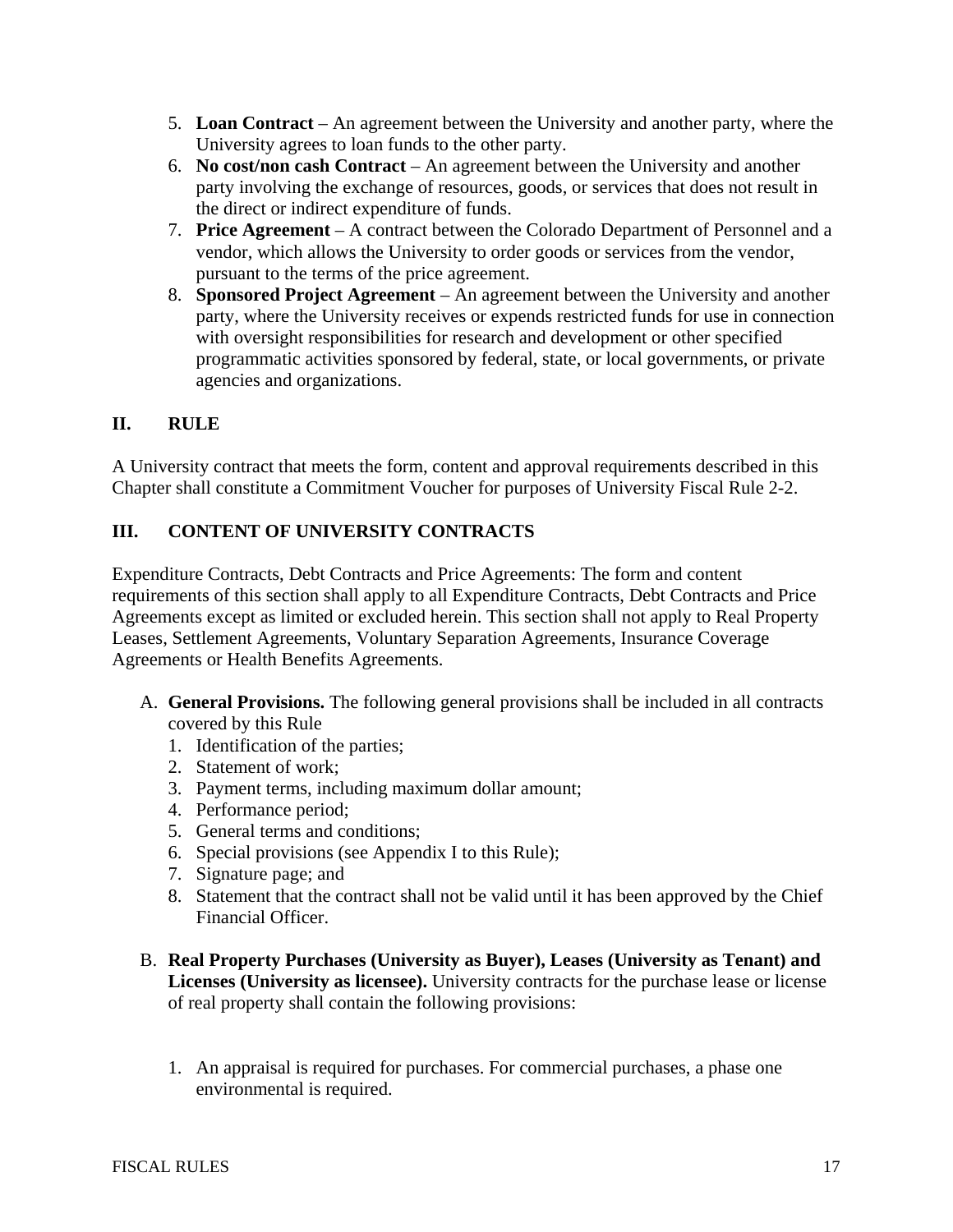- 2. If the University is the buyer, tenant or licensee, the contract shall include the following Special Provisions
	- a. University Controller's approval;
	- b. Funds availability; and
	- c. Vendor offset.
- 3. If the University is the buyer, tenant or licensee, the contract may include the other Special Provisions, at the discretion of the University.
- 4. If the University is the tenant or licensee, the contract shall include provisions specifying cancellation rights, if the real property leased or licensed is destroyed by fire and/or becomes subject to eminent domain.
- C. **Capital Construction Contracts.** See Fiscal Rule 4-1.

#### D. **Content for other Contract Types**

- **1. Interagency Agreements.** All Interagency Agreements require approval of the University Controller. Each Interagency Agreement shall include, at a minimum, the following elements
	- a. Identification of the parties;
	- b. Statement of work;
	- c. Statement of consideration (if applicable);
	- d. Payment and other performance terms; and
	- e. Definition of breach and remedies.

#### **2. Intergovernmental Agreements**

- a. **Special Provisions.** The University, when contracting with governmental entities outside of the University, shall not agree to modify the Special Provision requiring the governance of Colorado law, but, if requested, may agree to strike the Choice of Law Special Provision, resulting in contractual silence as to governing law. **Federal Government Contracts.** All Intergovernmental Agreements with any Agency of the Federal Government shall be reviewed by the Office of the University Controller or a Reviewing Attorney.
- b. **Sponsored Project Agreements.** See applicable University policies governing sponsored projects.

#### E. **Provisions for All Contract Types**

- 1. **Indemnification by the University Prohibited.** Unless specifically authorized by the Board, the University shall not indemnify and/or hold harmless another party against any liability incurred as a result of the acts or omissions of the University or its officers, employees or agents. With approval of these Fiscal Rules, the Board delegates authority to the University President to indemnify the University if there are compelling reasons that benefit the institution. See Constitution of Colorado, Article V, §33 and Article XI, §1.
- 2. **Limitation of Vendor's Liability Bodily Injury and Property Damage.** The University shall not limit the vendor's liability for claims or damages, including consequential damages, arising out of bodily injury (including death) and damage to tangible property, if tangible risk is inherent in the nature of the contract.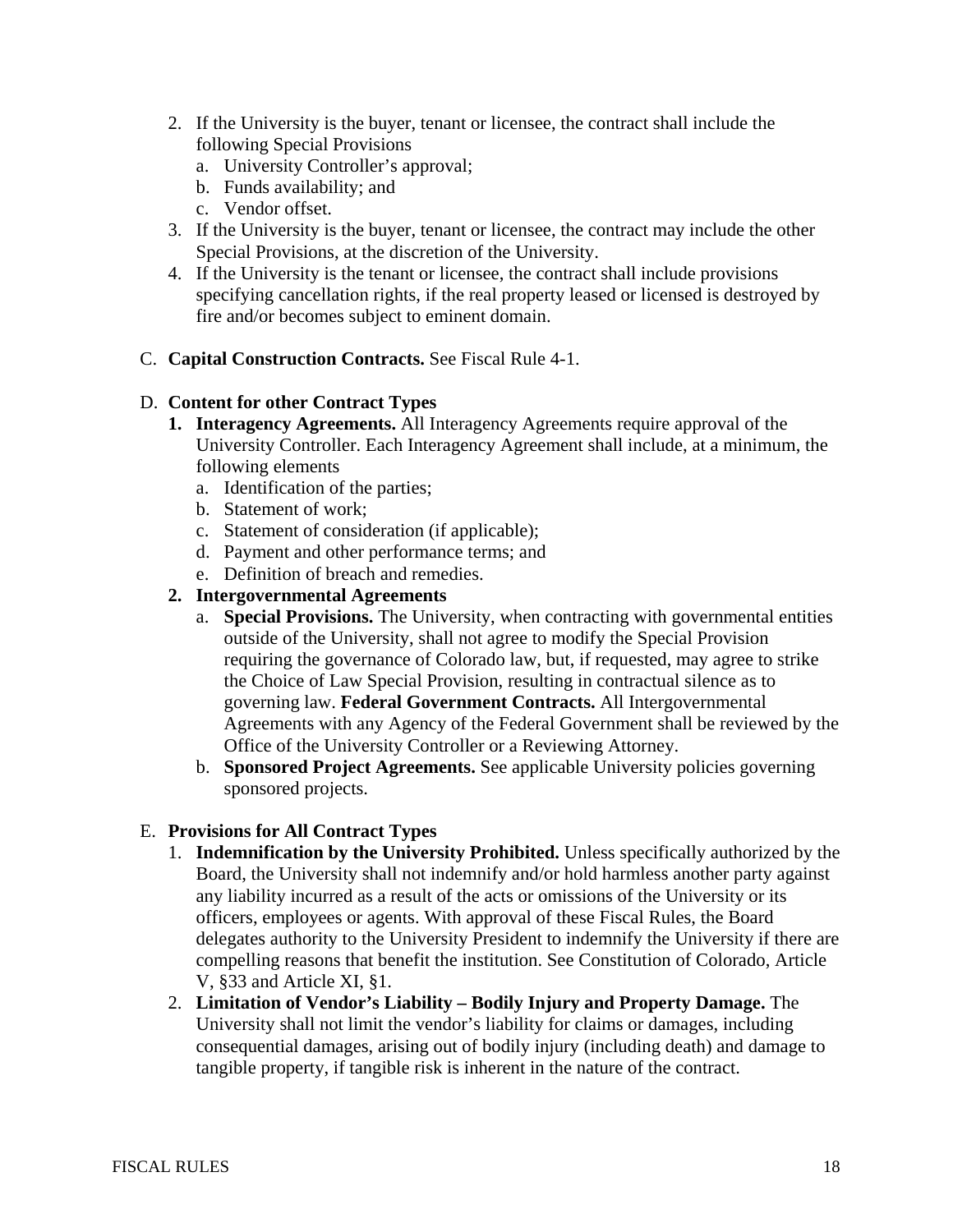3. **Limitation of Vendor's Liability – Other Types of Damages.** The University may accept commercially reasonable limitations of liability and/or remedies provisions, or the exclusion of consequential damages, if the benefits are deemed to outweigh the risks and this determination is documented in the contract file. Such action requires approval of the University Controller or such other individuals specified in a delegation letter from the University Controller.

# **IV. APPROVED UNIVERSITY CONTRACT FORMS**

All University Expenditure Contracts shall be in a form approved by the Chief Procurement Officer. The Chief Procurement Officer has approved the following contract forms and may approve additional forms at his or her sole discretion.

- A. **Capital Construction Contracts** See Fiscal Rule 4-1. See also approved contract forms available on the website of the Office of the State Architect.
- B. **Model Contracts** The Chief Procurement Officer, if determined to be beneficial, may consult (not seek approval) with the Reviewing Attorney and may adopt Model Contracts, as appropriate.
- C. **Contract Amendments** All modifications to a University contract shall be made by a formal written amendment signed by the parties to the contract and approved by the University Controller, unless an alternative modification tool has been approved by the Chief Procurement Officer. A contract cannot be amended or extended (revived) after the contract term has expired.
- D. **Real Property Lease Agreements** Lease agreements involving real property shall be in a form approved by and set forth on the website of the Office of the State Architect, except for leases exempted by statute.
- E. **Special Provisions** All University (a) Expenditure Contracts and (b) Grant Contracts where the University is the grantor and provides funds from University, federal government, or other sources to the other party, (c) Intergovernmental Agreements where the University provides funds to another governmental entity, (d) Debt Contracts, (e) Price Agreements, and (f) Capital Construction Contracts shall contain the Special Provisions. No modification shall be made to a Special Provision without the prior written approval of the University Controller, or as authorized by the University Controller, or if deemed necessary, in consultation (solicitation of advice, not approval) with a Reviewing Attorney, except as otherwise expressly provided herein.
- F. **Waived Contracts** Where the University will enter into multiple contracts containing identical provisions, except for the date, contractor and consideration amount, the University Controller may waive any requirement as to contract format.
- G. **Other contract forms** Any other contract form which may be approved by the University Controller or Chief Procurement Officer from time-to-time.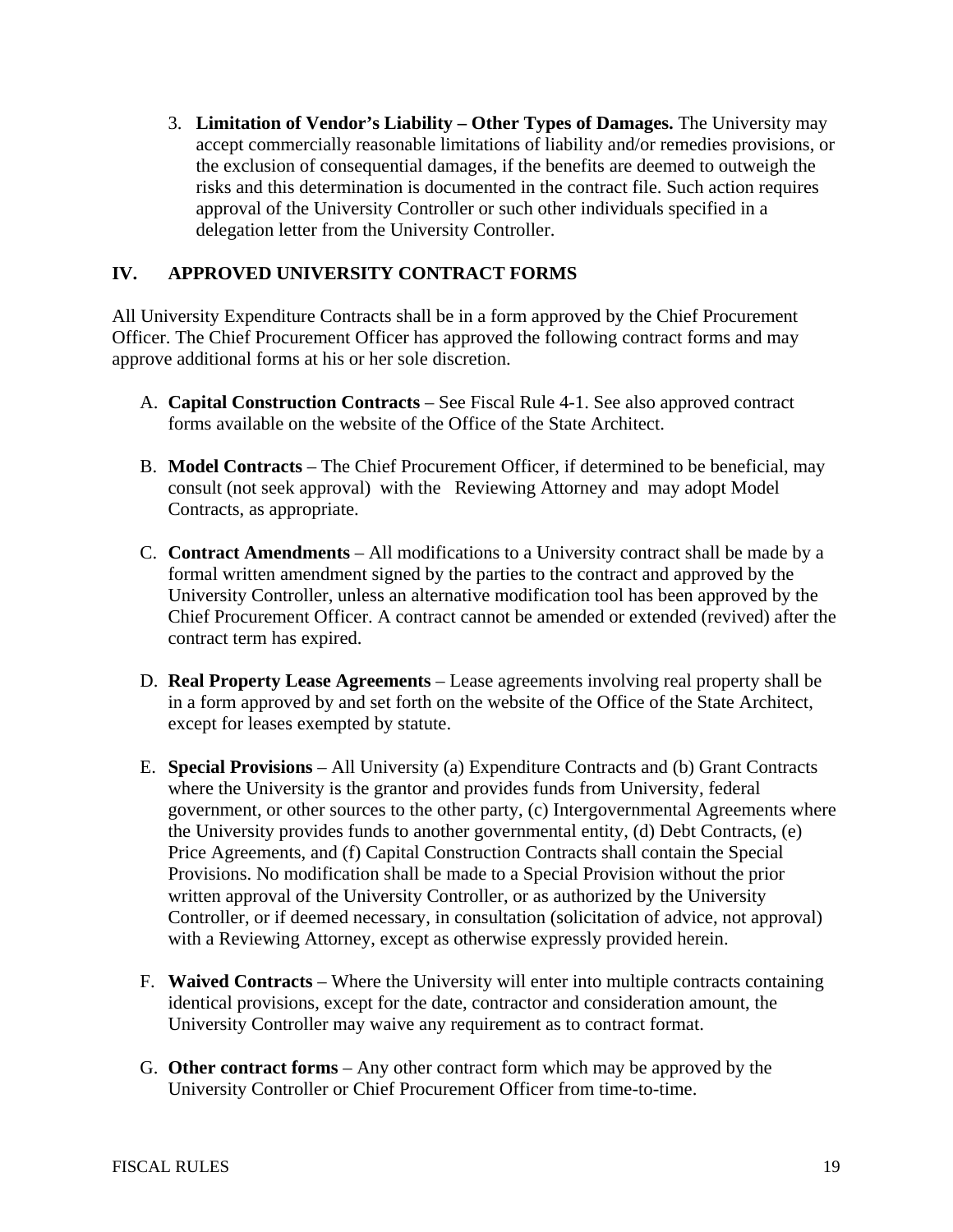# **V. UNIVERSITY CONTRACT APPROVALS**

The President has final authority for all University contracts. No person may enter a University contract on behalf of the University without delegation from the Chief Executive Officer and any University contract executed without proper delegation shall be deemed null and void unless it is ratified. The University shall obtain all required approvals and signatures and retain documentation thereof in its files for any period specified in the applicable University document retention policy.

No Expenditure Contract is valid unless it has been approved as required by this Rule. Any person who causes a contract to be executed in contravention to this Rule may be personally liable for any obligation incurred thereby. See C.R.S. 24-30-202(3).

Additional approvals are required as follows

- A. **Capital Construction and Controlled Maintenance Contracts** require the approval of the State Architect or delegate, unless otherwise exempted by statute or waived by the State Architect. See C.R.S. 24-30-1303(1)(d).
- B. **Legal Services Contracts** require the approval of the President or delegate and shall be in concert with state statue regarding legal services.
- C. **Contingency-Based Contracts** require the approval of the Vice President for Finance and Administration or delegate.
- D. **Debt Collection Service Contracts** require the approval of the University Controller. See C.R.S. 24-30-202.4.
- E. **Personal Services Contracts** require the approval of the University Human Resources Director as provided by C.R.S. 24-50-501, et seq.
- F. **Utility Cost-Savings Contracts** require the approval of the State Personnel Director or delegate. See C.R.S. 24-30-2003(1)(b).

## **VI. UNIVERSITY CONTRACT LEGAL REVIEW**

- A. **Mandatory Review.** Unless a pre-approved contract form, legal review shall include, without limitation, scrutiny of contract provisions to ensure that the following requirements are met
	- 1. Compliance with the United States and Colorado Constitutions, federal and state statutes, state regulations, and applicable University policies and procedures;
	- 2. Authority of the University representatives;
	- 3. All essential elements of a legally binding contract;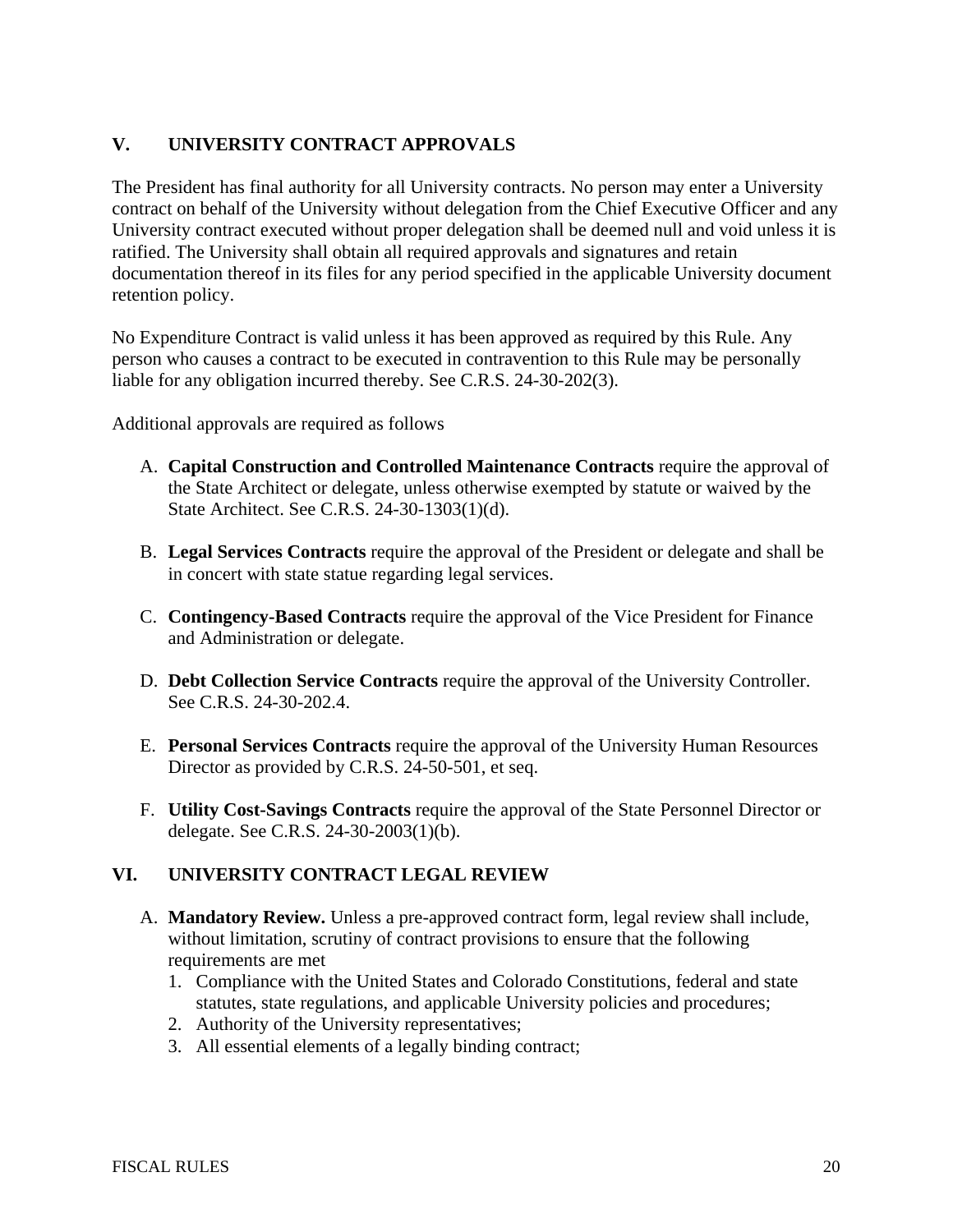- 4. A statement of work or comparable provisions and business or commercial terms, which are sufficiently clear and definite, under the applicable circumstances, to be enforceable;
- 5. Required signatures.
- B. **Discretionary Review.** Legal review also may include
	- 1. Review and analysis of the significant risks and issues of a particular transaction;
	- 2. Inquiry into the availability of specific remedies; and
	- 3. Review of compliance with grant conditions, federal funding requirements, and required assurances, where provided by the University.

## **VII. CHIEF FINANCIAL OFFICER REVIEW AND APPROVAL**

Chief Financial Officer review and approval is required for all Expenditure Contracts, Intergovernmental Agreements and Price Agreements, except as expressly provided in these Rules. The Chief Financial Officer will review other contracts as requested. The Chief Financial Officer may delegate in writing authority to approve University Contracts as required by this section. Any such delegation is personal to the delegate and may not be further delegated.

#### **Process for Review, Approval, and Signature**

- A. **Review** The Chief Financial Officer shall review all Expenditure Contracts to determine if the expenditure
	- 1. Is authorized by the fund to which it will be charged;
	- 2. Does not exceed the unencumbered balance of the fund;
	- 3. Complies with all applicable constitutional and statutory provisions, and University policies; and
	- 4. Is encumbered.
- B. **Prices** or rates are fair and reasonable and in accordance with state law and administrative procedures;
- C. **Form and Content** of the contract are sufficient and appropriate for the parties and subject matter under applicable state and federal laws, and University policies; and
- D. **Risk** of the contract is outweighed by the contract's benefits.
- E. **Approval and Signature** After review, the Chief Financial Officer or delegate shall approve or disapprove the University Expenditure Contract. If approved, the University Controller shall evidence such approval by signing the contract.
- F. **Contracts Not Approved by Vice President for Finance and Administration Not Binding.** An Expenditure Contract is not binding on or enforceable against the University unless and until it is signed by the Vice President for Finance and Administration.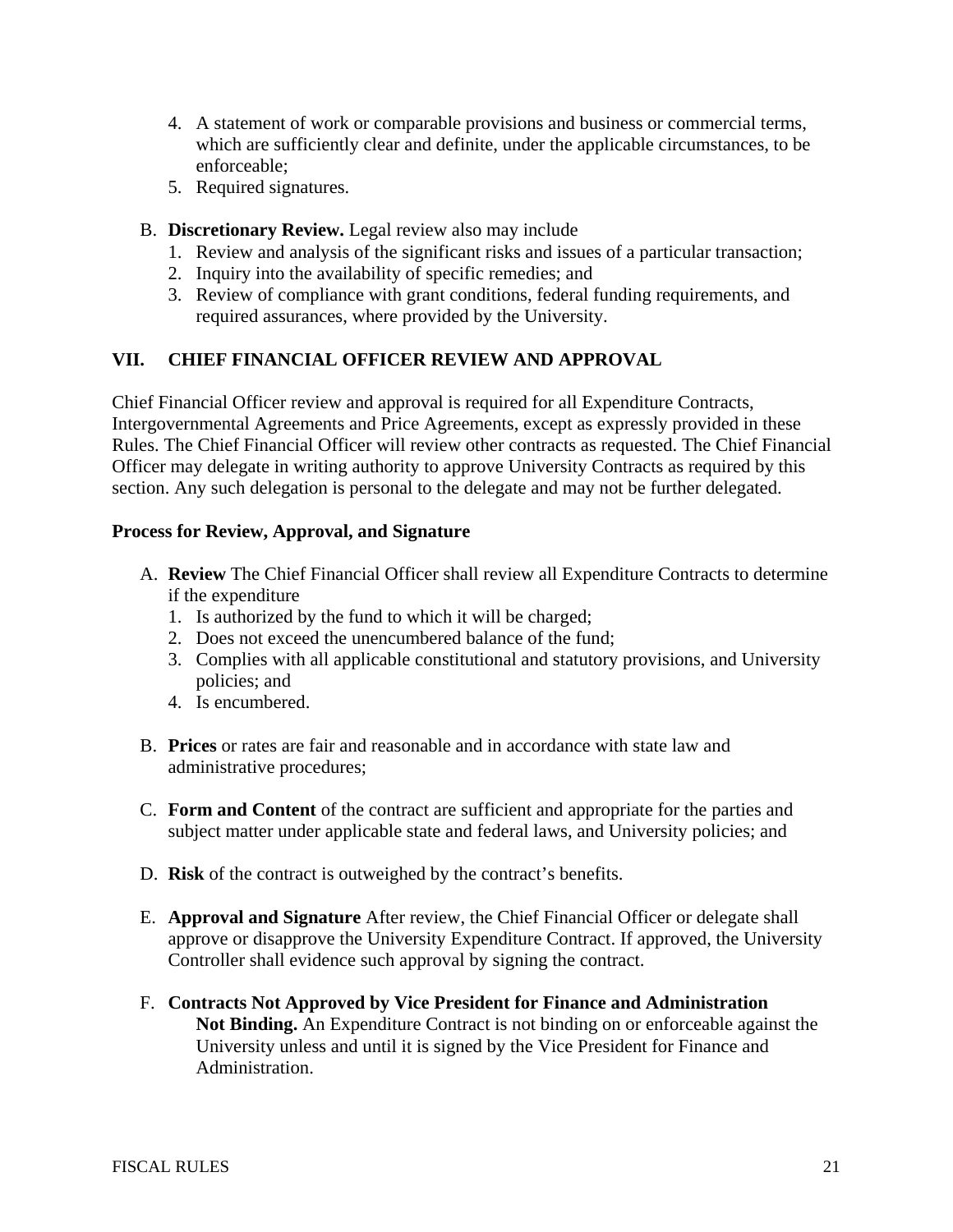**Null and Void.** Any Expenditure Contract disapproved by the Vice President for Finance and Administration is null and void.

## **VIII. ENCUMBRANCES**

The University shall encumber Expenditure Contracts in accordance with University accounting and financial policies.

# **IX. MONITORING OF STATE CONTRACTS**

The University is exempt from the requirements of C.R.S. 24-102-205 and 24-103.5.

## **X. INDEPENDENT CONTRACTOR RELATIONSHIP**

The University shall take care in maintaining the distinctions between services performed by persons who are employees of the University and services performed by independent contractors, and their employees, agents and representatives, pursuant to a Personal Services Contract. The University's responsibilities and obligations with respect to employee/employer arrangements differ from its responsibilities and obligations with respect to independent contractors. The University may be liable to a party for the actions of its employees, whereas independent contractors and their employees, agents and representatives are liable for their own actions. The University is responsible for social security taxes and benefits for its employees, whereas independent contractors are responsible for social security taxes and benefits of their employees. The University shall follow guidelines issued by the Internal Revenue Service, the Colorado Division of Human Resources, Colorado statutes, and opinions of the State Attorney General in determining whether an individual is an employee or independent contractor.

## **XI. EXCEPTIONS**

**Personal Services Contracts.** This Rule does not apply to University contracts for personal services paid through an authorized University payroll system, which are exempted from the State Personnel System pursuant to C.R.S. 24-50-135.

## **XII. SPECIAL PROVISIONS**

These provisions apply to all contracts except where noted in *italics*.

- A. **VICE PRESIDENT AND UNIVERSITY CONTROLLER APPROVAL.** This contract shall not be valid until it has been approved by the Vice President for Finance and Administration and the University Controller.
- B. **FUND AVAILABILITY.** Financial obligations of the University payable after the current fiscal year are contingent upon funds for that purpose being appropriated, budgeted and otherwise made available.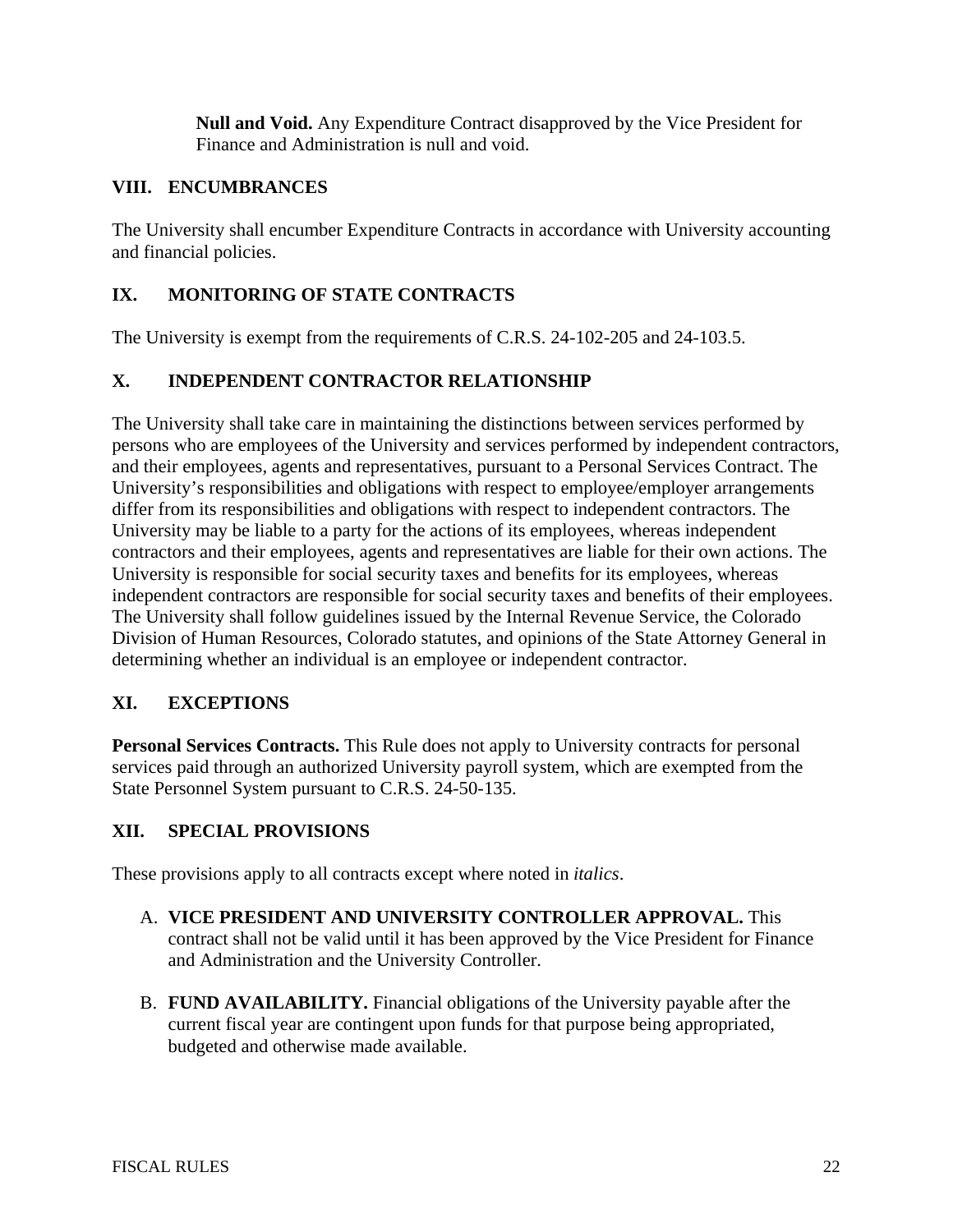- C. **GOVERNMENTAL IMMUNITY.** No term or condition of this contract shall be construed or interpreted as a waiver, express or implied, of any of the immunities, rights, benefits, protections or other provisions, of the Colorado Governmental Immunity Act, C.R.S. 24-10-101 et seq., or the Federal Tort Claims Act, 28 U.S.C. §§1346(b) and 2671 et seq., as applicable now or hereafter amended.
- D. **INDEPENDENT CONTRACTOR.** Contractor shall perform its duties hereunder as an independent contractor and not as an employee. Neither Contractor nor any agent or employee of Contractor shall be deemed to be an agent or employee of the University. Contractor and its employees and agents are not entitled to unemployment insurance or workers compensation benefits through the University and the University shall not pay for or otherwise provide such coverage for Contractor or any of its agents or employees. Unemployment insurance benefits will be available to Contractor and its employees and agents only if such coverage is made available by Contractor or a third party. Contractor shall pay when due all applicable employment taxes and income taxes and local head taxes incurred pursuant to this contract. Contractor shall not have authorization, express or implied, to bind the University to any agreement, liability or understanding, except as expressly set forth herein. Contractor shall (a) provide and keep in force workers' compensation and unemployment compensation insurance in the amounts required by law, (b) provide proof thereof when requested by the University, and (c) be solely responsible for its acts and those of its employees and agents.
- E. **COMPLIANCE WITH LAW.** Contractor shall strictly comply with all applicable federal and state laws, University policies, procedures, and regulations in effect or hereafter established, including, without limitation, laws applicable to discrimination and unfair employment practices.
- F. **CHOICE OF LAW.** Colorado law, and procedures and regulations issued pursuant thereto, shall be applied in the interpretation, execution, and enforcement of this contract. Any provision included or incorporated herein by reference which conflicts with said laws, procedures, and regulations shall be null and void. Any provision incorporated herein by reference which purports to negate this or any other Special Provision in whole or in part shall not be valid or enforceable or available in any action at law, whether by way of complaint, defense, or otherwise. Any provision rendered null and void by the operation of this provision shall not invalidate the remainder of this contract, to the extent capable of execution.
- G. **BINDING ARBITRATION PROHIBITED.** The University does not agree to binding arbitration by any extra-judicial body or person. Any provision to the contrary in this contact or incorporated herein by reference shall be null and void.
- H. **EMPLOYEE FINANCIAL INTEREST/CONFLICT OF INTEREST.** See C.R.S. 24- 18-201 and 24-50-507. The signatories aver that to their knowledge, no employee of the University has any personal or beneficial interest whatsoever in the service or property described in this contract. Contractor has no interest and shall not acquire any interest, direct or indirect, that would conflict in any manner or degree with the performance of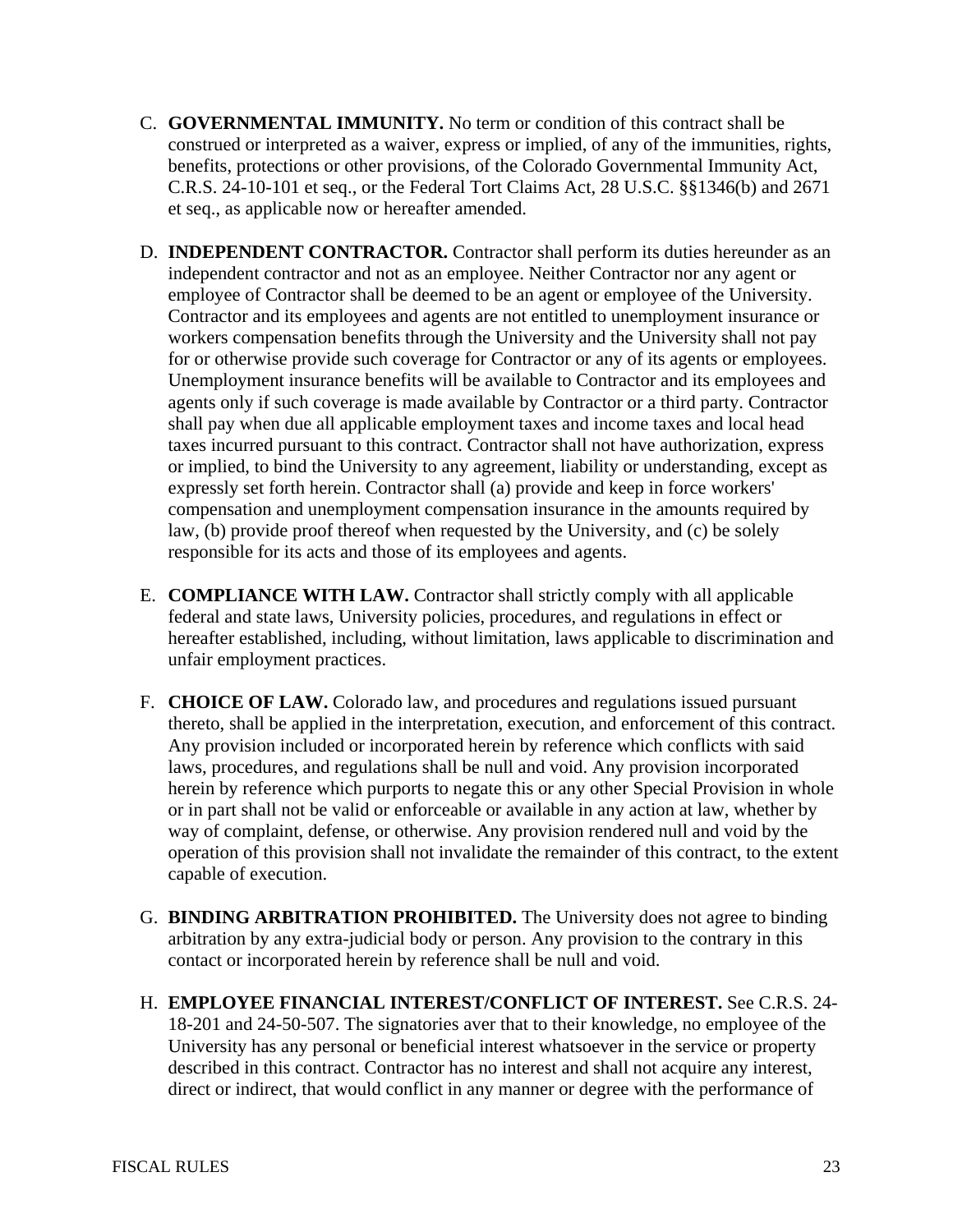Contractor's services and Contractor shall not employ any person having such known interests.

- I. **VENDOR OFFSET.** *[Not Applicable to Intergovernmental Agreements]* If required by C.R.S. 24-30-202.4 (3.5), the University Controller may withhold payment under the state's vendor offset intercept system for debts owed for: (a) unpaid child support debts or child support arrearages; (b) unpaid balances of tax, accrued interest, or other charges specified in C.R.S. 39-21-101, et seq.; (c) unpaid loans due to the Student Loan Division of the Department of Higher Education; (d) amounts required to be paid to the Unemployment Compensation Fund; and (e) other unpaid debts owing to the state as a result of final agency determination or judicial action.
- J. **PUBLIC CONTRACTS FOR SERVICES.** See C.R.S. 8-17.5-101. *[Not Applicable to agreements relating to the offer, issuance, or sale of securities, investment advisory services or fund management services, Sponsored Projects, Intergovernmental Agreements, or information technology services or products and services]* Contractor certifies, warrants, and agrees that it does not knowingly employ or contract with an illegal alien who will perform work under this contract and will confirm the employment eligibility of all employees who are newly hired for employment in the United States to perform work under this contract, through participation in the E-Verify Program or the Department program established pursuant to C.R.S. 8-17.5-102(5)(c), Contractor shall not knowingly employ or contract with an illegal alien to perform work under this contract or enter into a contract with a subcontractor that fails to certify to Contractor that the subcontractor shall not knowingly employ or contract with an illegal alien to perform work under this contract. Contractor (a) shall not use E-Verify Program or Department program procedures to undertake pre-employment screening of job applicants while this contract is being performed, (b) shall notify the subcontractor and the University within three days if Contractor has actual knowledge that a subcontractor is employing or contracting with an illegal alien for work under this contract, (c) shall terminate the subcontract if a subcontractor does not stop employing or contracting with the illegal alien within three days of receiving the notice, and (d) shall comply with reasonable requests made in the course of an investigation, undertaken pursuant to C.R.S. 8-17.5- 102(5), by the Colorado Department of Labor and Employment. If Contractor participates in the Department program, Contractor shall deliver to the University a written, notarized affirmation, affirming that Contractor has examined the legal work status of such employee, and shall comply with all of the other requirements of the Department program. If Contractor fails to comply with any requirement of this provision or C.R.S. 8- 17.5-101 et seq., the University may terminate this contract for breach and, if so terminated, Contractor shall be liable for damages.
- K. **PUBLIC CONTRACTS WITH NATURAL PERSONS.** See C.R.S. 24-76.5-101. If a natural person eighteen (18) years of age or older, hereby swears and affirms under penalty of perjury that he or she (a) is a citizen or otherwise lawfully present in the United States pursuant to federal law, (b) shall comply with the provisions of C.R.S. 24- 76.5-101 et seq., and (c) has produced one form of identification required by C.R.S. 24- 76.5-103 prior to the effective date of this contract.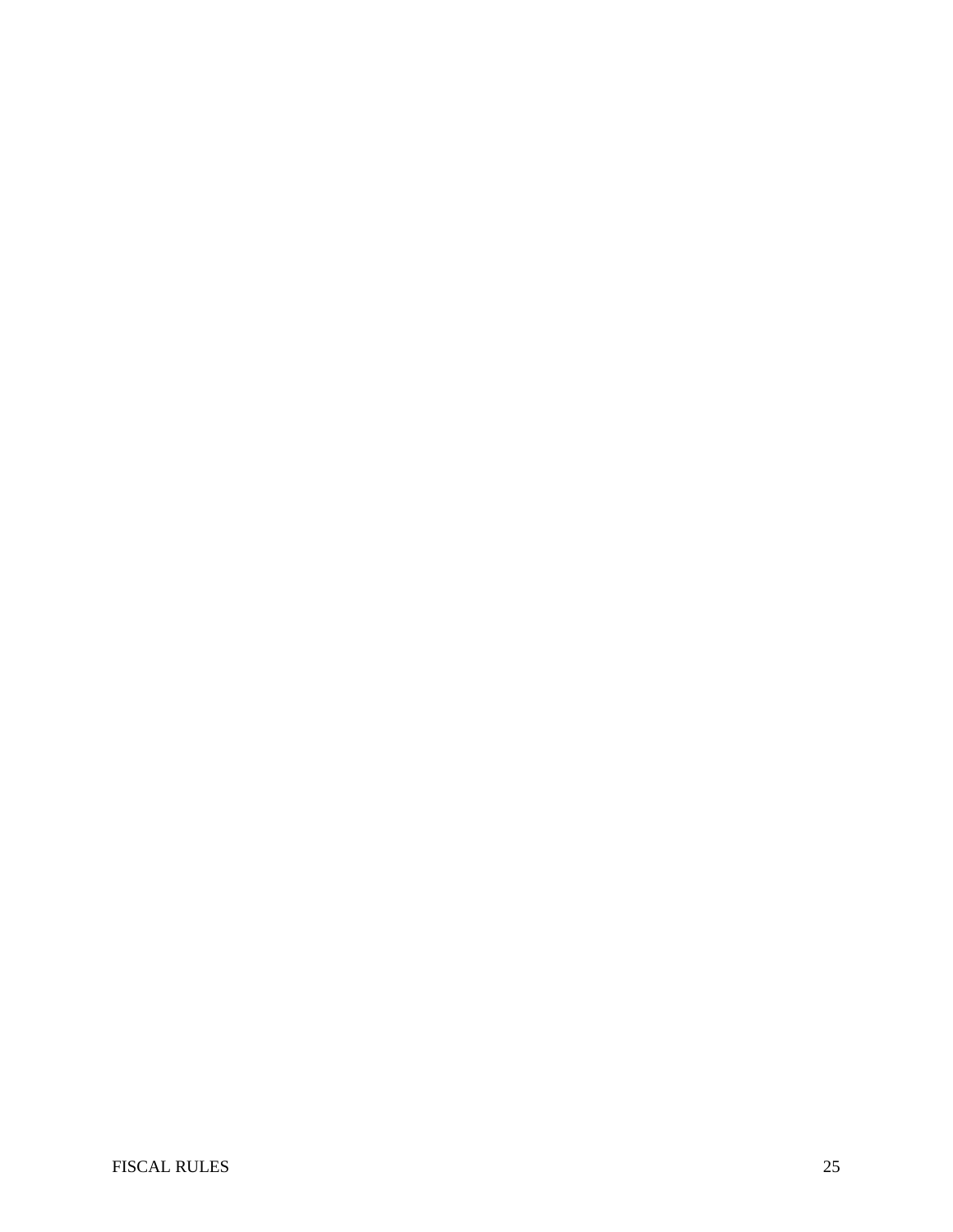## **CHAPTER 4: PROJECTS**

### **FISCAL RULE NUMBER**

- **4-1 Capital Construction Administration**
- **4-2 Capital Construction Projects**
- **4-3 Capital Construction Project Retainage**

### **RULE 4-1: CAPITAL CONSTRUCTION ADMINISTRATION**

The State Capital Construction Fund was established to provide a source for appropriations to state agencies and institutions of higher education to acquire and maintain their physical facilities. The fund has special requirements that must be followed by state agencies and institutions of higher education receiving appropriations from the fund.

### **I. CAPITAL CONSTRUCTION CONTRACTS**

- A. Formal contracts shall be required when expending funds in excess of \$100,000 appropriated for Emergency maintenance projects including construction services or installation of fixed equipment unless previous approval has been obtained from the Director of the State Buildings Program to use a Purchase Order. Purchases of fixed equipment that do not require installation services may be purchased with a University Purchase Order. A Purchase Order may be used for construction not exceeding \$100,000 if the Director of State Buildings Program records written approval on the face of the Purchase Order. Such approval by the Director of State Buildings Program shall require compliance with approved building codes and signify compliance with bonding requirements in C.R.S. 38-26-106 and 24-105-201. In addition, the Purchase Order shall be bilateral requiring written acknowledgment of acceptance by the contractor prior to the beginning of work.
- B. Capital Construction Fund contracts shall follow the contract routing procedures established by the University Controller's Office.

#### **RULE 4-2: CAPITAL CONSTRUCTION PROJECTS**

All funds appropriated for Capital Construction Projects shall be used for their intended purpose. The University shall not use funds received from the State Capital Construction Fund to pay or reimburse University employees for construction management, administrative activities, direct labor performed, or any other expense outside the scope of the Capital Construction or Controlled Maintenance Project.

Contracts funded by the State Capital Construction Fund shall be executed and the funds encumbered within the time limits established by C.R.S. 24-30-1404. If the University determines that the deadlines imposed by the statute cannot be met, the University may request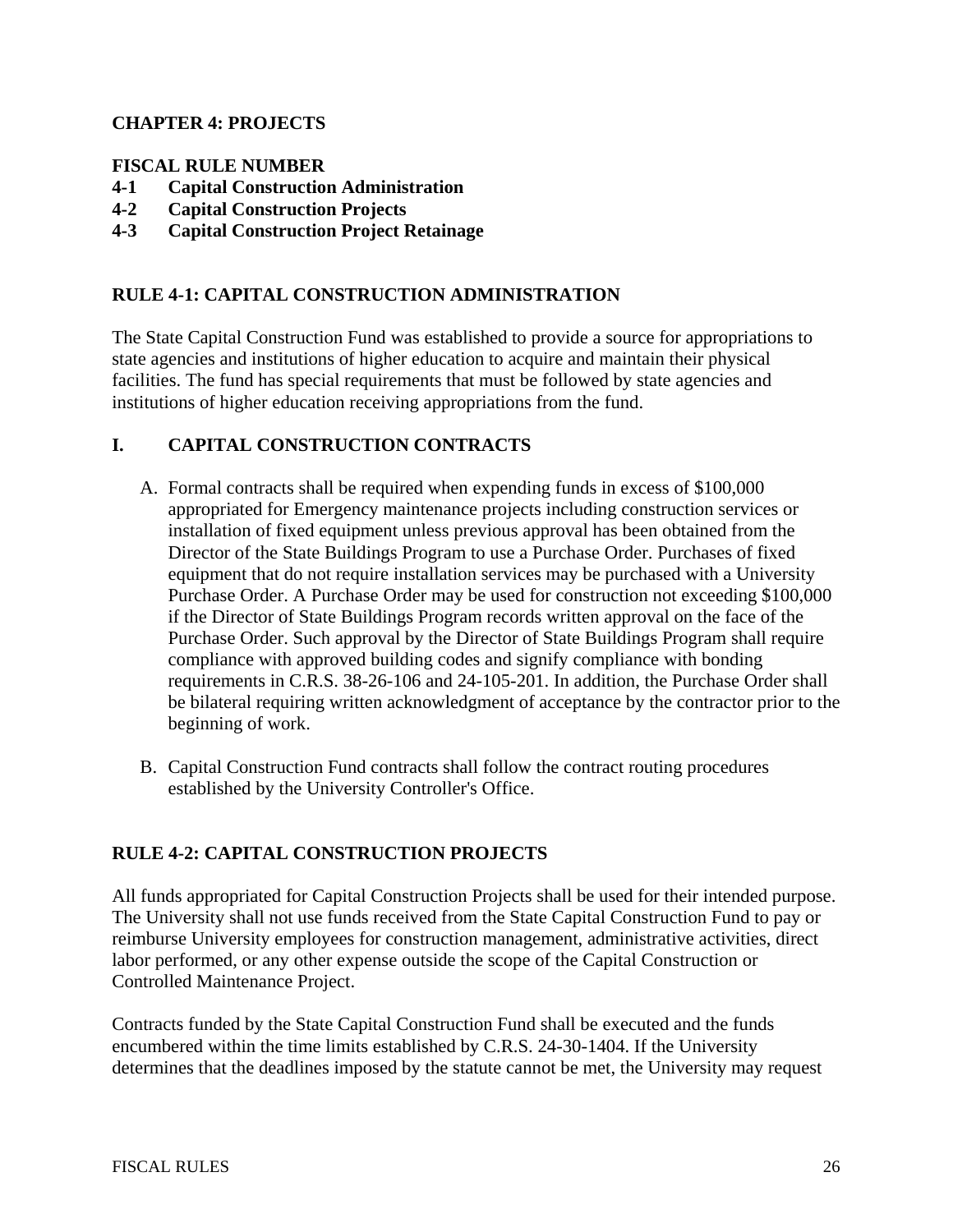the Capital Development Committee to recommend to the State Controller that the deadline be waived. The State Controller may grant the waiver request.

# **RULE 4-3: CAPITAL CONSTRUCTION PROJECT RETAINAGE**

The University shall withhold retainage for all Capital Construction and Controlled Maintenance Projects where the total amount of the contract exceeds the limit established by C.R.S. 24-91- 103. The retainage shall be in the form of monies withheld from the contractor or in any other form authorized by statute and acceptable to the University. The retainage shall be released by the University only when the contract has been satisfactorily completed and accepted, the University has proof of publication of "Notice of Final Settlement", in accordance with C.R.S. 38-26-107, and there are no outstanding claims against the project.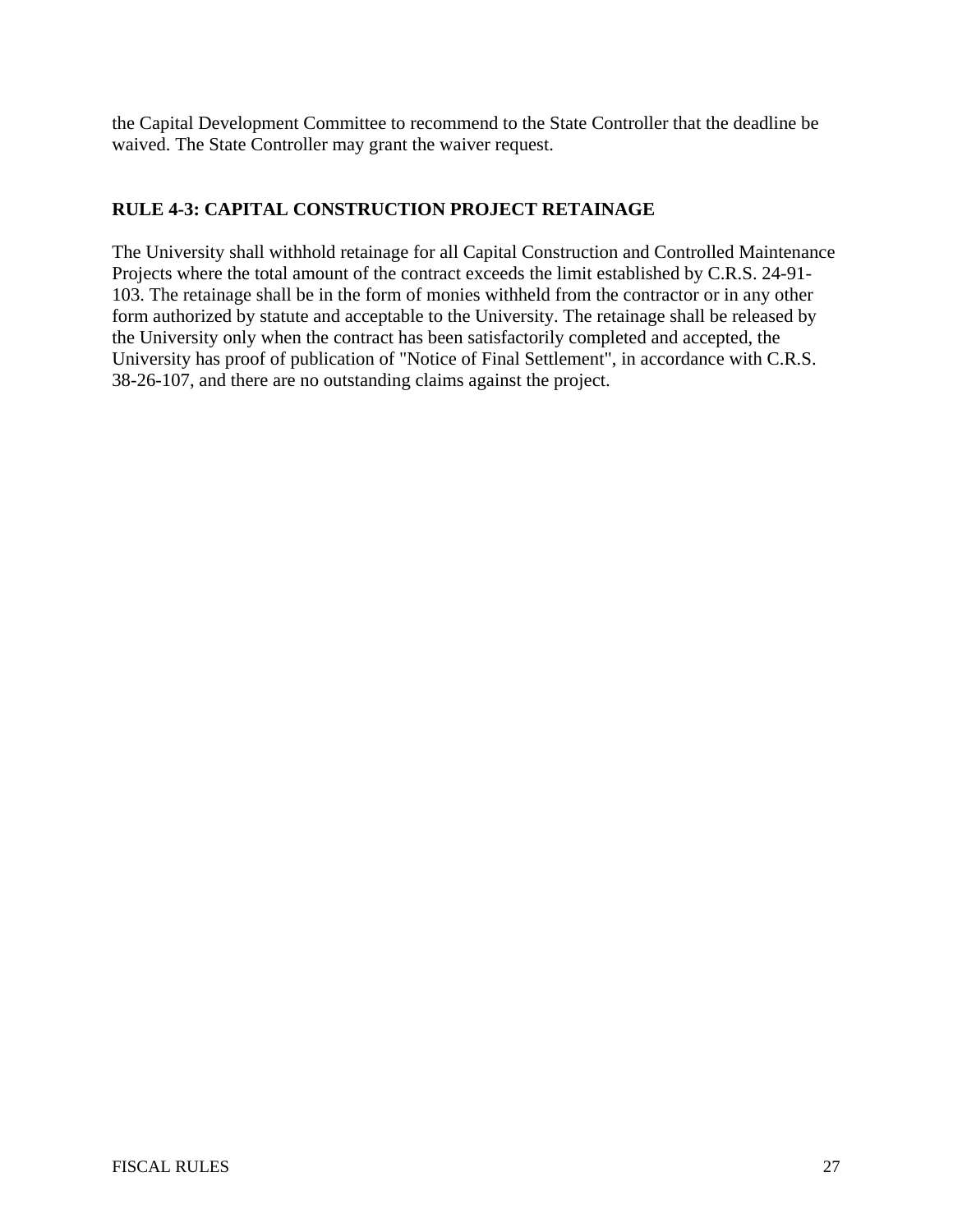### **CHAPTER 5: TRAVEL**

#### **FISCAL RULE NUMBER 5-1 Travel**

#### **RULE 5-1: TRAVEL**

#### **I. DEFINITIONS**

- A. **Approving Authority** An individual who has authority to approve travel for University Business and related matters.
- B. **University Business** Official University Business or other duties undertaken for University purposes and for the benefit of the University.
- C. **CONUS** The 48 continental United States, including the District of Columbia
- D. **Electronic Signature** Any identifier or authentication technique attached to or logically associated with an Electronic Signature that is intended by the person using it to have the same force and effect as a manual signature. "Electronic Signatures" include digital signatures.
- E. **Expenses Incurred for the Benefit of the University** Expenses incurred that enable a University employee or University official to perform assigned duties or enable the University to carry out responsibilities required by law.
- F. **Foreign Travel** Travel to any out-of-country destination not included within the definitions of In-State Travel or Out-of-State Travel.
- G. **In-State Travel** Travel within the State of Colorado and to the immediate area outside the State that is a necessary part of an otherwise "in-state" trip.
- H. **Incidental Expenses** Fees and tips given to porters, baggage carriers, bellhops, hotel maids, and skycaps for airport check-in, and the cost of telephone calls. Incidental Expenses do not include expenses for laundry, cleaning and pressing of clothes, and lodging taxes.
- I. **Lodging** Any commercial accommodations available or offered for use which a rental schedule has been established and payment is required.
- J. **Metropolitan Area** Any region, including a city and the densely populated surrounding areas that are socially and economically integrated with it.
- K. **Out-of-State Travel** Travel within CONUS, other than In-State Travel, or within Alaska or Hawaii.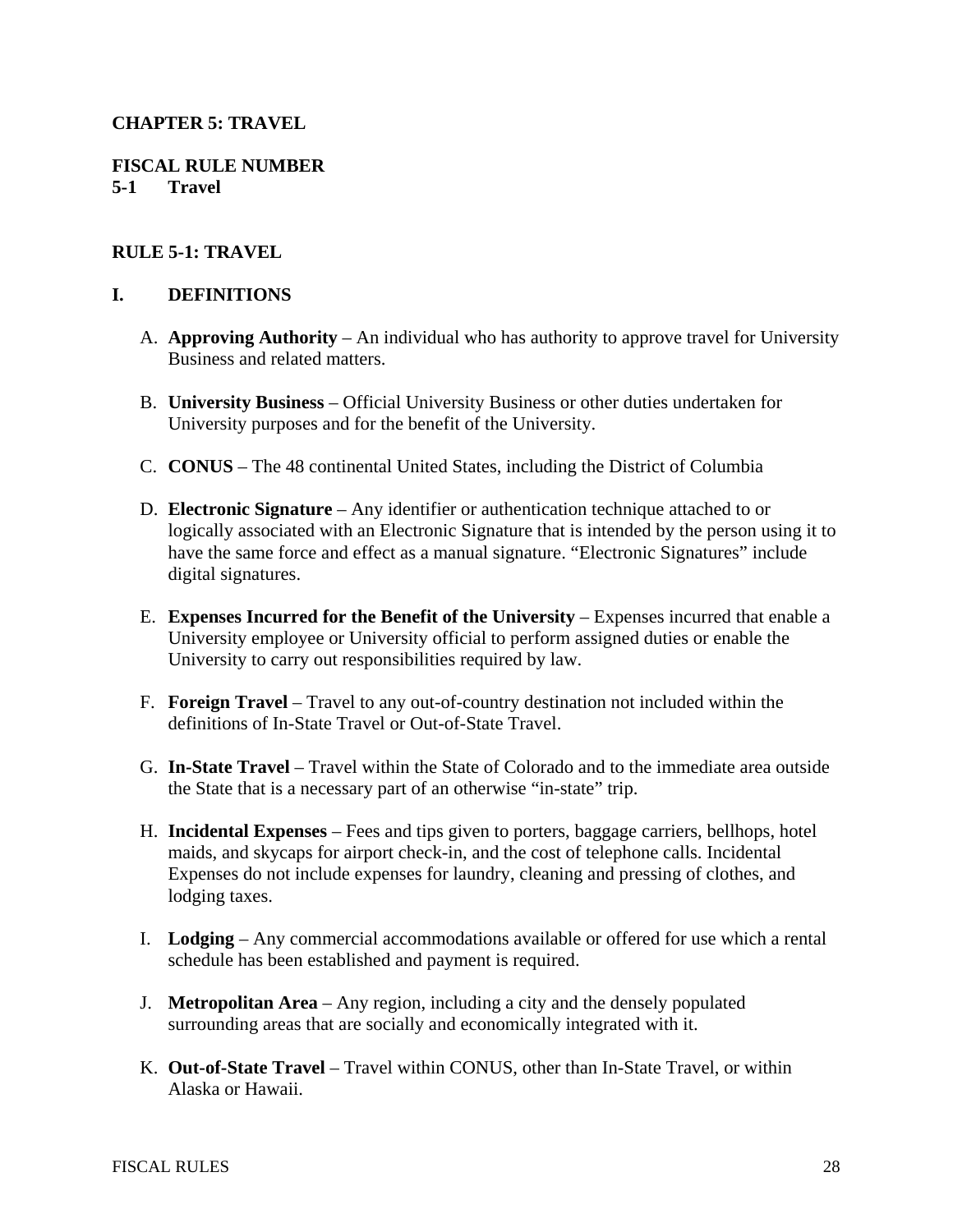- L. **Political Expenses** Expenses incurred in relation to activities that are primarily designed to further the interests of a candidate, political party, or special interest group.
- M. **Travel Advance** The advance of funds to the traveler for approved travel expenses by the University.
- N. **Traveling Away from Home** A traveler is Traveling Away from Home if: a) the traveler's duties require him or her to be away from the University substantially longer than a regular work day, and b) the traveler needs to sleep or rest to meet the demands of his or her work while away from home.
- O. **Transportation** Travel by commercial airline, railroad, bus, taxicab, State or University owned, leased, or personally owned automobile or airplane, or any other means of conveyance.

## **II. RULE**

- A. **Scope** This Rule addresses Travel Advances and reimbursement of travel expenses to University employees and officials. University employees and officials shall follow this Rule when Traveling Away from Home and for all other situations included in this Rule.
- B. **Reimbursement** A traveler may be reimbursed for travel expenses under this Rule only if the traveler is Traveling Away from Home, or meets the criteria in one of the special situations described in Section X of this Rule
	- 1. Travel
		- a. Is on University Business travel charged to the University, regardless of the funding source, shall be for the benefit of the University;
		- b. Is only for the time period necessary;
		- c. Is completed using the most economical means available which will satisfactorily accomplish the University Business; and
		- d. Is approved by the appropriate University Approving Authority as required by this Rule;
	- 2. Expenses are reasonable under the circumstances;
	- 3. Traveler submits adequate documentation of the travel expenses to the Approving Authority;
	- 4. Reimbursement requests and travel advances are settled as required by Section VIII of this Rule; and
	- 5. Policy of the University complies with this Rule.
- C. **Traveler's Responsibilities** A traveler is responsible for controlling expenses at a reasonable level and ensuring that the University receives adequate value for the amounts expended. A traveler shall identify expenses incurred for the benefit of the University while Traveling Away from Home and request an advance or reimbursement for only those expenses.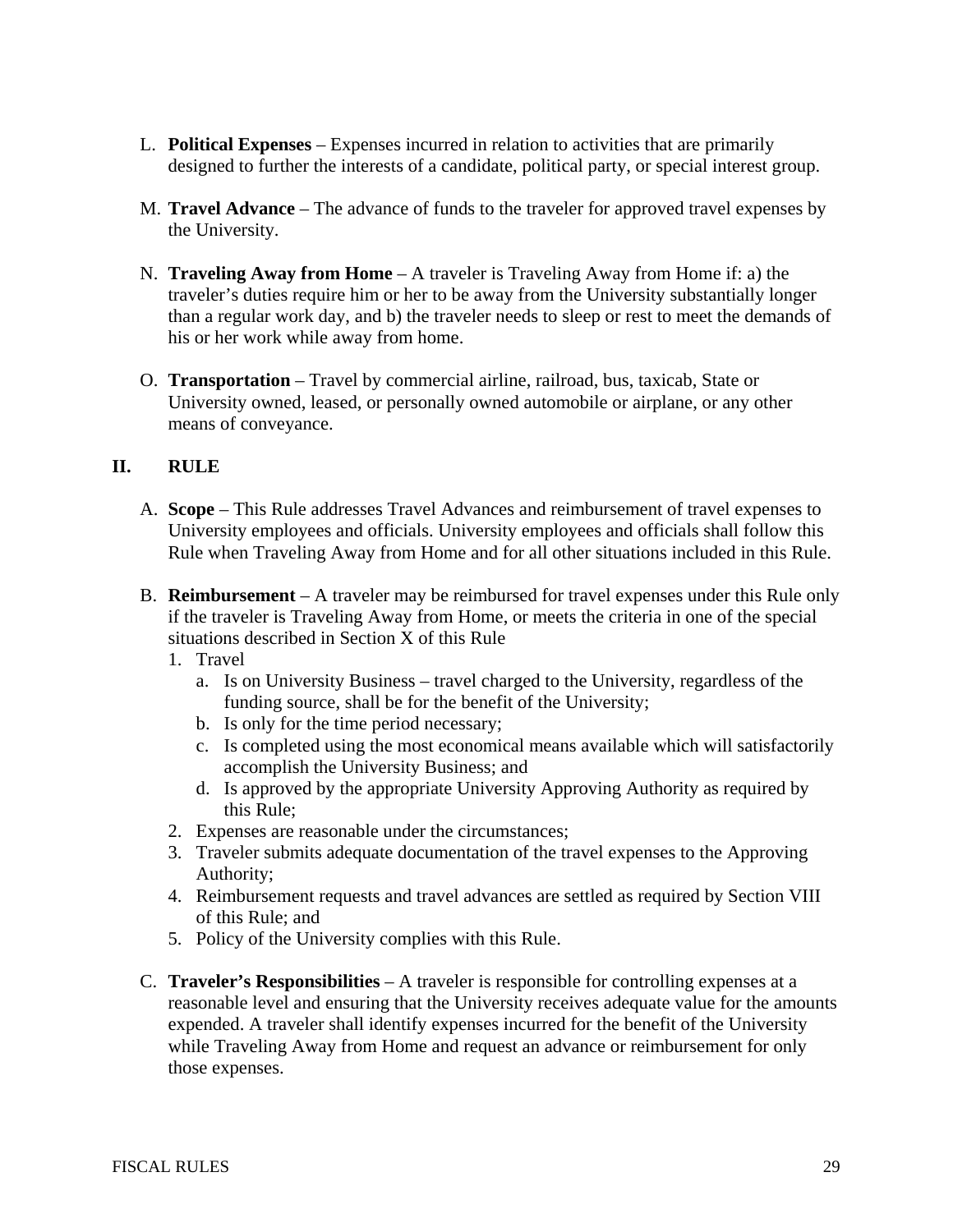D. **Approving Authority's Responsibilities** – The Approving Authority shall review the expenses claimed by a traveler and authorize an advance or reimbursement for only those expenses incurred for University Business. The Approving Authority may require documentation, in addition to the documentation prescribed by this Rule, deemed necessary or advisable by the Approving Authority in connection with the review and authorization of expenses.

# **III. TRAVEL AUHTORIZATIONS**

All travel shall be authorized in accordance with the procedures in this Rule regardless of the sources of funding (including reimbursements by third parties).

- A. **In-State Travel** Prior written or electronic authorization by the Approving Authority for all In-State Travel may be required, at the discretion of the University.
- B. **Out-of-State Travel** Prior written or electronic authorization by the traveler's supervisor or higher authority shall be required for all Out-of-State Travel.
- C. **International Travel** Prior written or electronic authorization by the traveler's immediate supervisor and the President of the University shall be required for all International Travel.
- D. **Travel at No Cost to the University** Prior authorization by the Approving Authority is required for any University Business travel for which reimbursement is made directly to a University employee by a non-University organization. Absent this authorization, a traveler shall submit a Reimbursement Request to the University authorizing the travel, and the University will send an invoice to the non-University organization for the amount of reimbursement requested by the traveler.

## **IV. TRAVEL ADVANCE**

- A. **Use of University Travel Cards** When possible, Travel Advances shall be withdrawn from one of the state travel cards described in this Rule. A Travel Advance may be requested from the University if the Travel Advance cannot be obtained from one of the state travel cards.
- B. **Amount of Advance** The amount of the advance shall be computed using the applicable per diem rates and other allowable estimated out of pocket amounts. Under no circumstance shall a Travel Advance exceed the \$1,500 statutory limit per traveler per trip. See C.R.S. 24-30-202(20.1).
- C. **Approval** Travel Advances requested from the University require prior authorization from the appropriate Approving Authority.
- D. **Settlement of Advance** Upon completion of travel, a traveler shall settle his or her Travel Advance by following the requirements for timing, content and receipts set forth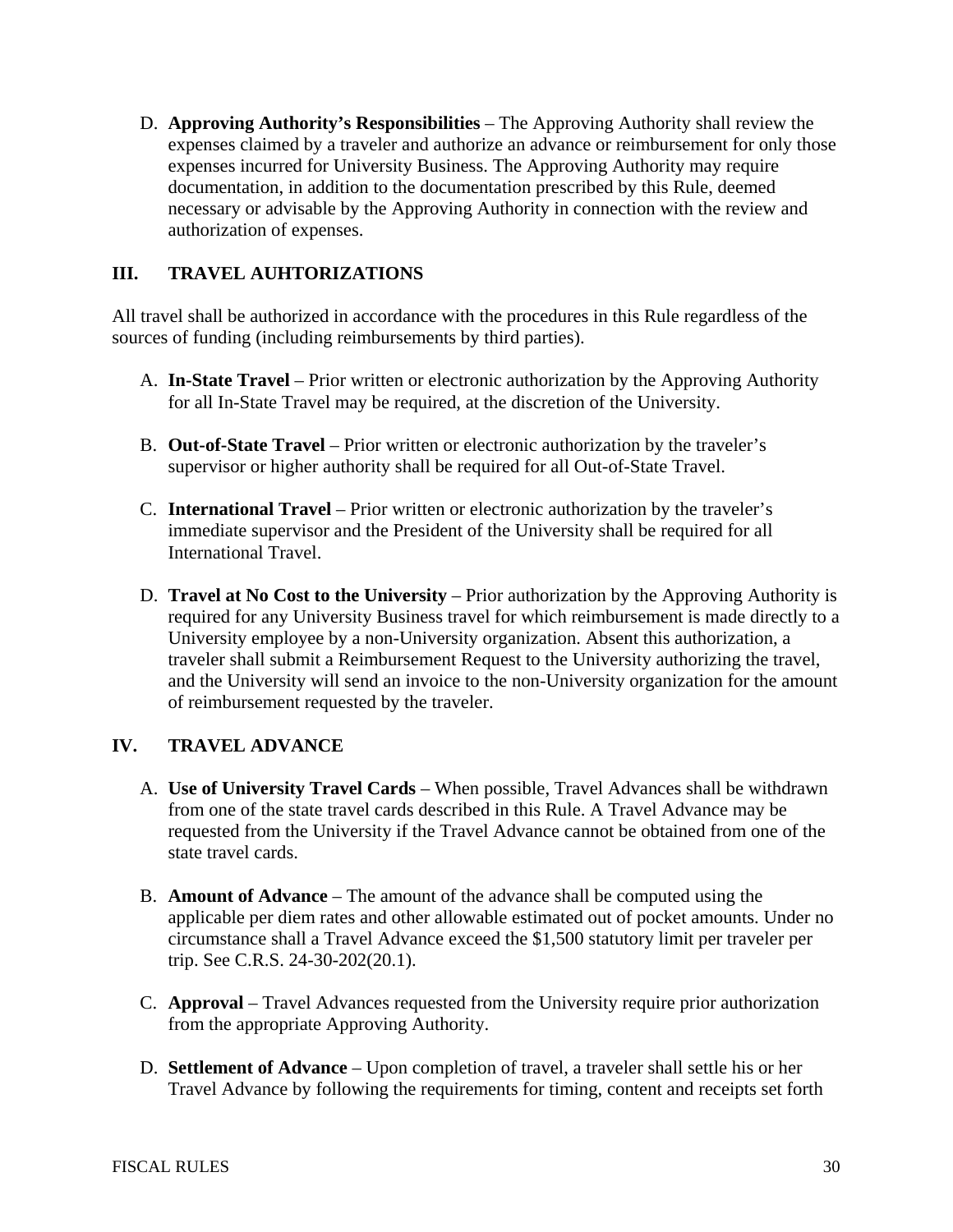in Section VIII of this Rule. The traveler shall reimburse the University within 30 days of the end of the trip to the extent that the amount of a Travel Advance received by the traveler pursuant to this Rule exceeds the actual expenditures for reimbursable items in Section V of this Rule.

## **V. TRAVELING AWAY FROM HOME**

A traveler Traveling Away from Home shall be reimbursed for the items set forth in this section, if all other requirements of Section II of this Rule are met.

- A. **Lodging** A traveler shall follow the travel policy of the University regarding the use of approved or designated lodging facilities. The traveler shall submit receipts for lodging as documentation of the expense and shall be reimbursed for the actual cost of lodging, provided the traveler complies with University Fiscal Rules.
- B. **Meals** Under regulations issued by the Internal Revenue Service, travelers are required to use the method chosen by the University for reimbursement of meals. The University has chosen to use the standard allowance method for meals, rather than the actual cost method. Under the standard meal allowance method, a traveler shall claim the authorized meal per diem rate for each meal the traveler would normally have eaten while Traveling Away from Home. If a meal is included in a conference fee or is provided with the cost of lodging, a traveler shall not request reimbursement for the standard meal allowance, unless the meal is determined to be inadequate by the traveler. Under no circumstances shall a traveler request reimbursement for more than the applicable per diem rate. Receipts for meals are not required. See University Travel Policy for reference to the current standard per diem rates for meals.
- C. **Meals for Days Traveler Departs and Returns** –A traveler may claim meals based on departure and arrival time. Breakfast cannot be claimed unless departure is prior to 5:00 A.M. at the departing city. Lunch cannot be claimed unless departure is before 11:00 AM at the departing city, or return is after 1:00 P.M. at the destination city. Dinner cannot be claimed, unless return is after 8:00 P.M. at the destination city. Under this method, the applicable per diem rate is based on where the meal is eaten.
- D. **Incidental Expenses** The University employs the standard allowance method for reimbursement of Incidental Expenses under applicable Internal Revenue Service regulations, pursuant to which a traveler may seek reimbursement at the total Incidental Expense per diem rate for each overnight stay, but shall not be reimbursed for Incidental Expenses for travel days that do not include an overnight stay. Under no circumstances shall a traveler request reimbursement for more than the applicable per diem rate. Receipts for Incidental Expenses are not required. See the University Travel web site for current rates for Incidental Expenses.

A traveler may include the total Incidental Expense per diem rate for each overnight stay. No incidental per diem may be claimed for travel within a single day. Receipts for Incidental Expenses are not required.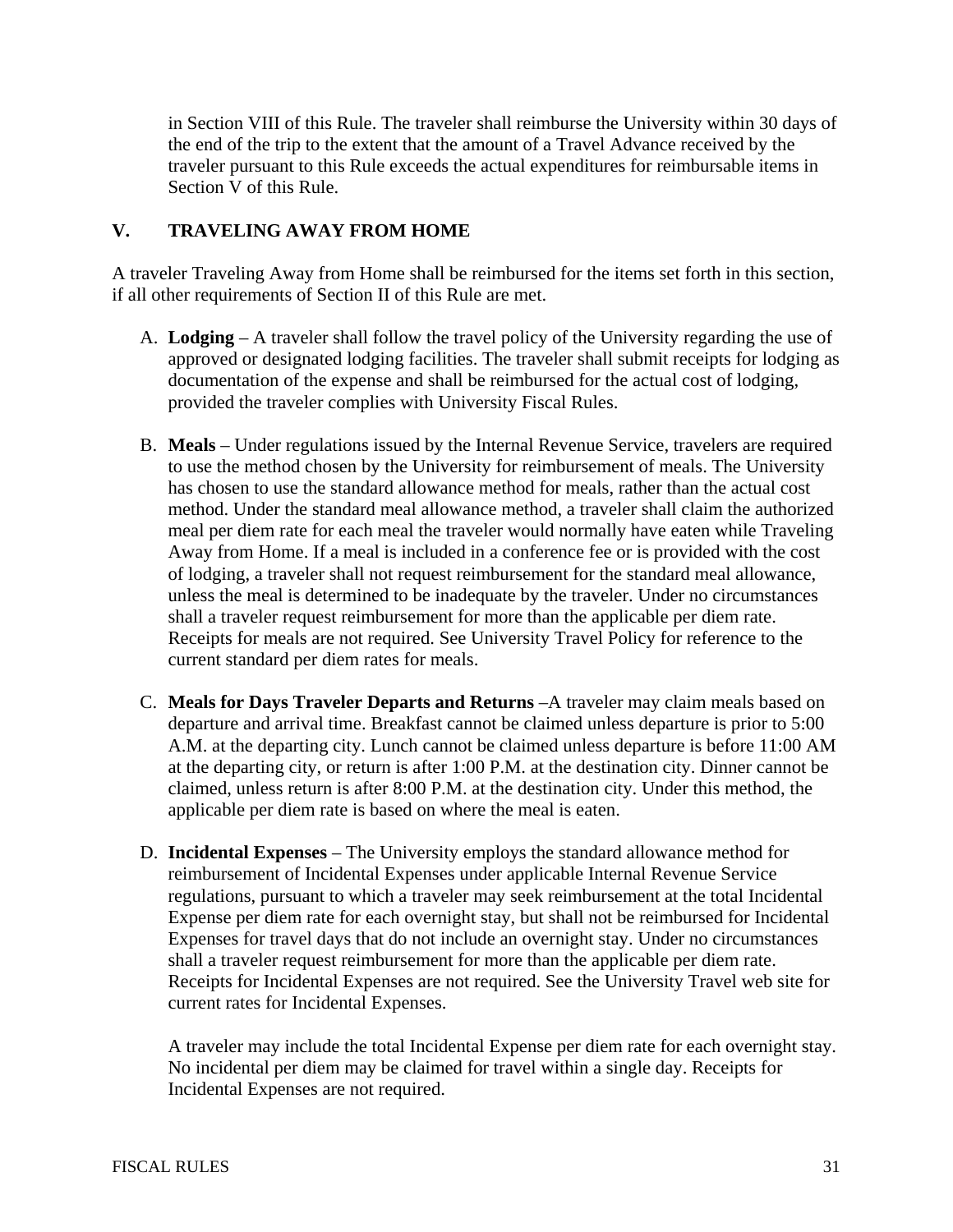- E. **Transportation** A traveler shall be reimbursed only for the dollar equivalent of the most cost beneficial method of transportation available to the traveler that satisfactorily accomplishes the University Business. Reimbursement shall be limited to the actual cost of commercial transportation. A traveler requesting reimbursement shall submit receipts for all transportation expenses except as provided in this Rule.
- F. **Rental Vehicles** A traveler may use a University motor pool vehicle or shall be required to use an approved or designated vehicle rental company, as available and in accordance with applicable campus policies. Certain upgrades provided at extra cost by vehicle rental companies, such as satellite radio, GPS units, etc., may are not reimbursable unless necessary for University Business or safety reasons and approved by the Approving Authority. A traveler shall submit receipts for rental vehicles as documentation of the expense and shall be reimbursed for the actual cost of rental vehicles, provided the traveler complies with all relevant provisions of this Rule.
- G. **Mileage for Personal Vehicles** A traveler shall be allowed mileage reimbursement for each mile actually and necessarily traveled on University Business using the traveler's personal vehicle as provided in University Travel Policy. A traveler normally shall be reimbursed at the mileage rate designated for two-wheel drive vehicles. A traveler shall be reimbursed at the mileage rate designated for four-wheel drive vehicles only when the use of four-wheel drive is necessary because of road, terrain, or adverse weather conditions. Commuting expenses incurred while traveling between a traveler's residence and traveler's regular work location are non-reimbursable personal expenses. C.R.S. 24- 9-104(2) establishes the mileage rate to be used for reimbursement of University Business travel. Current mileage rates will be posted periodically by the Procurement Service Center (PSC), and will be updated accordingly in the Expense System.
- H. **Airfare** A traveler shall follow applicable PSC Procedural Statements regarding the use of approved or designated airlines and, in accordance with such Procedural Statement, may purchase airline tickets and seek reimbursement, including baggage fees if not included in the airfare.
- I. **Tips** A traveler cannot claim tips as a separate item on a Reimbursement Request. Tips paid to porters, baggage carriers, bellhops, hotel maids, and skycaps for airport check-in are included in Incidental Expenses. Tips paid in conjunction with meals are included in the standard meal allowance. Tips paid in connection with taxi and shuttle expenses should be included as part of these expenses.
- J. **Other Allowable Travel Expenses** In addition to lodging, meals, and transportation, the actual expenses identified below, incurred as a part of approved travel, are allowable if necessary to complete University Business
	- 1. Commercial transportation such as taxi and shuttle expenses, including tips. A receipt shall be required for each individual ride in a commercial vehicle costing over \$25;
	- 2. Camping site fees paid for a commercial camp ground or a state or national park. A receipt shall be required for any fee over \$25;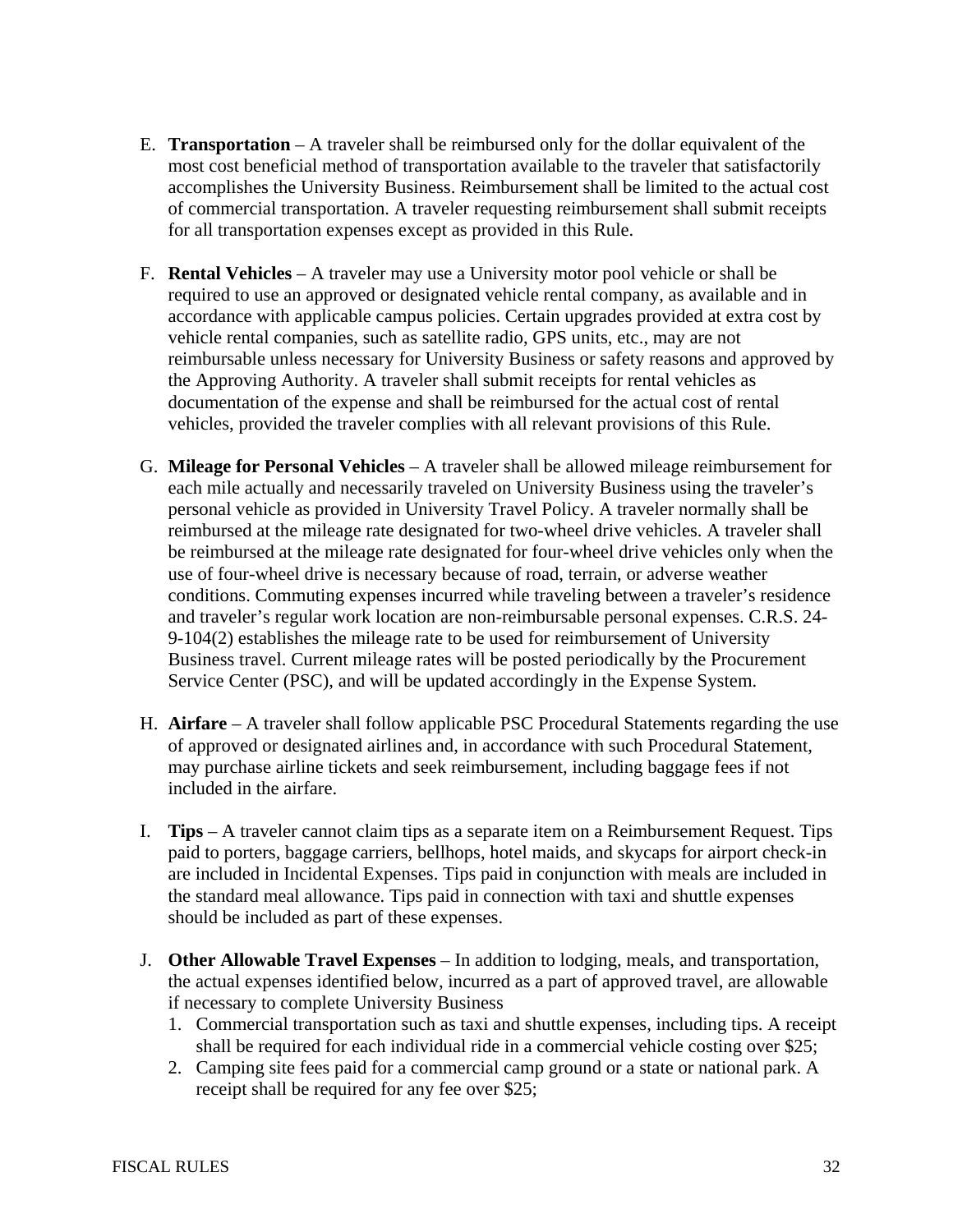- 3. Parking fees. A receipt shall be required for any single fee over \$25;
- 4. Registration fees for conferences or other meetings. A receipt shall be required for all registration fees;
- 5. Telephone, fax, internet access, and other similar miscellaneous business expenses paid for University Business. A receipt shall be required for any single charge over \$25;
- 6. Toll road charges. A receipt shall be required for charges over \$25; and
- 7. Traveler's checks or transaction charges for the use of the State Travel Card. A receipt shall be required if the total reimbursement claim for such checks or charges is over \$25.

### K. **Summary of Allowable Travel Expenses**

|                               |                                              | <b>Receipt</b>    |
|-------------------------------|----------------------------------------------|-------------------|
| <b>Type of Travel Expense</b> | Rate                                         | <b>Required?</b>  |
| Lodging                       | Actual                                       | Yes               |
| Meals                         | Per Diem Rate                                | N <sub>0</sub>    |
| <b>Incidental Expenses</b>    | Per Diem Rate                                | N <sub>o</sub>    |
| Transportation (other than    | Actual                                       | Yes, if over \$25 |
| airfare)                      |                                              |                   |
| <b>Rental Vehicle</b>         | Actual                                       | Yes               |
| Mileage for Personal          | Miles x 90% of current fed. mileage rate (or | N <sub>o</sub>    |
| Vehicles                      | 95% for 4-wheel drive)                       |                   |
| Airfare                       | Actual                                       | Yes               |
| Registration                  | Actual                                       | Yes               |
| Other Allowable Expenses      | Actual                                       | Yes, if over \$25 |
| Tips Included in Per Diem     |                                              | N <sub>o</sub>    |
| Rate                          |                                              |                   |

#### **Type of Travel Expense Reimbursement – Receipt Required?**

#### **VI. NON-ALLOWABLE TRAVEL EXPENSES**

A traveler shall not be reimbursed for the following expenses

- A. Alcoholic beverages;
- B. Entertainment expenses;
- C. Personal expenses incurred during travel that are primarily for the benefit of the traveler and not directly related to University Business;
- D. Political expenses;
- E. The cost of traffic fines and parking tickets;
- F. Late fees for University credit cards; and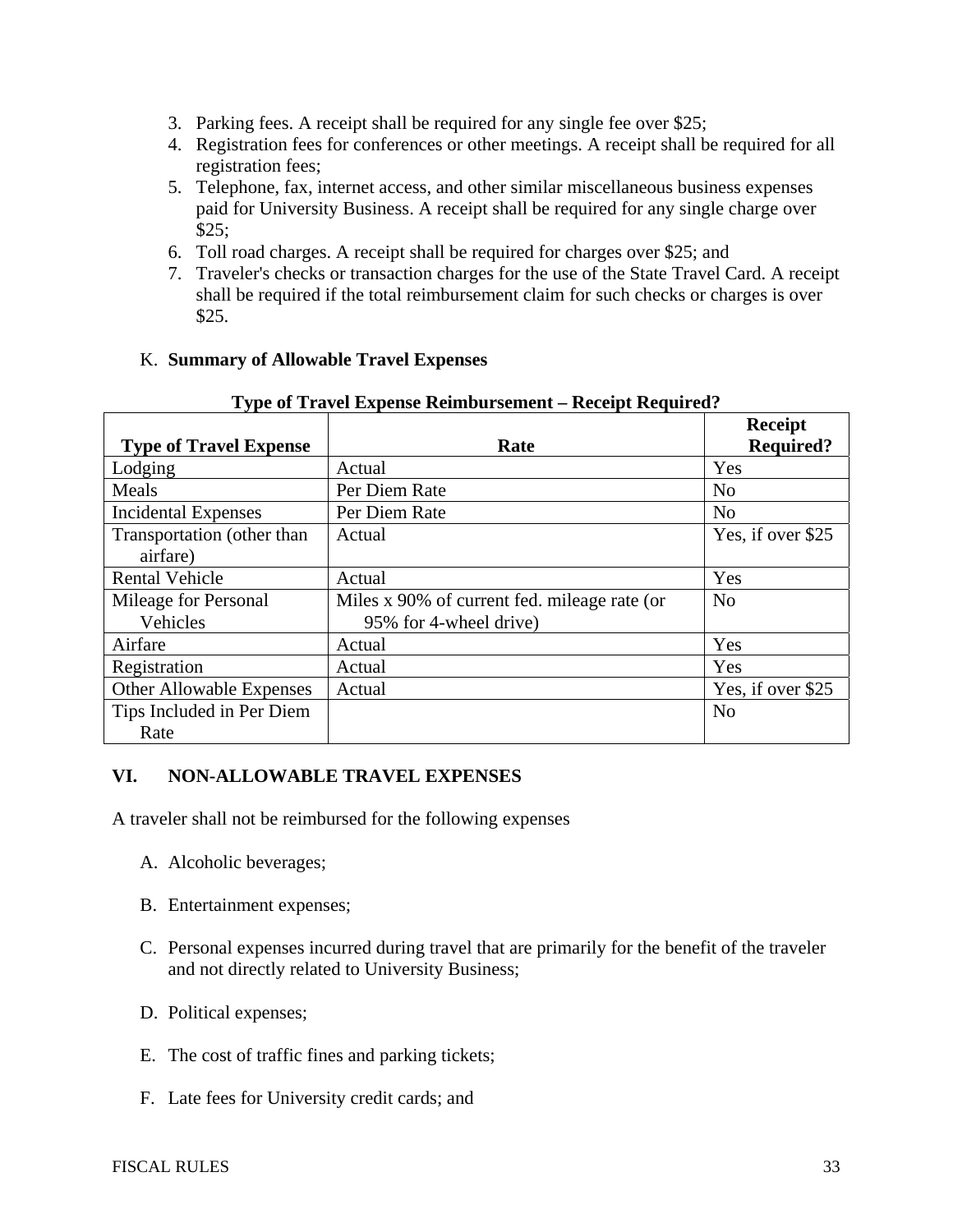- G. Certain insurance coverage travel insurance for travelers who use a University credit card in accordance with University policy may be in effect. The cost of additional or other types of coverage shall not be reimbursed by the University, including without limitation, expenses paid by a traveler for the following
	- 1. Collision damage waiver or loss damage waiver for rental vehicles, unless the vehicle is rented from an approved rental company;
	- 2. Supplemental liability insurance on rental vehicles;
	- 3. Value premiums on airline tickets;
	- 4. Trip cancellation insurance;
	- 5. Additional liability insurance for rental vehicles;
	- 6. Personal accident insurance on rental vehicles; and
	- 7. Supplemental life insurance for airline or common carrier travel.

### **VII. CERTIFICATION AND APPROVAL**

- A. **Certification** Each Travel Advance request form or Reimbursement Request shall contain the following certification signed manually or electronically by the traveler: "I certify that the statements in the above schedule are true and correct in all respects; that payment of the amounts claimed herein has not and will not be reimbursed to me from any other source; that travel performed for which an advance or reimbursement is claimed was or will be performed by me while on University Business and that no claims are included for expenses of a personal or political nature or for any other expenses not authorized by these Rules; and that I actually incurred or paid the operating expenses of the motor vehicle for which reimbursement is claimed on a mileage basis. Further, I hereby authorize the University to deduct from my pay any amount paid to me in excess of my authorized expenses as provided by University Travel Policy."
- B. **Approval** If approved, the Approving Authority shall endorse the Reimbursement Request or Travel Advance request manually or by Electronic Signature.

# **VIII. REIMBURSEMENT REQUIREMENTS**

- A. **Timing** A Reimbursement Request shall be filed within 60 days of completion of travel to allow for proper recording of expenses and to obtain reimbursement for approved travel expenses.
- B. **Content** Travel Reimbursement Request forms may be obtained from the PSC and must include the following information
	- 1. **Amount** The amount of each separate expenditure incurred while Traveling Away from Home, such as the cost of transportation or lodging;
	- 2. **Time** Dates of departure for and return from Traveling Away from Home and the number of days spent on University Business while Traveling Away from Home;
	- 3. **Place** Destinations or locality of travel, described by name of city or town or other similar designation; and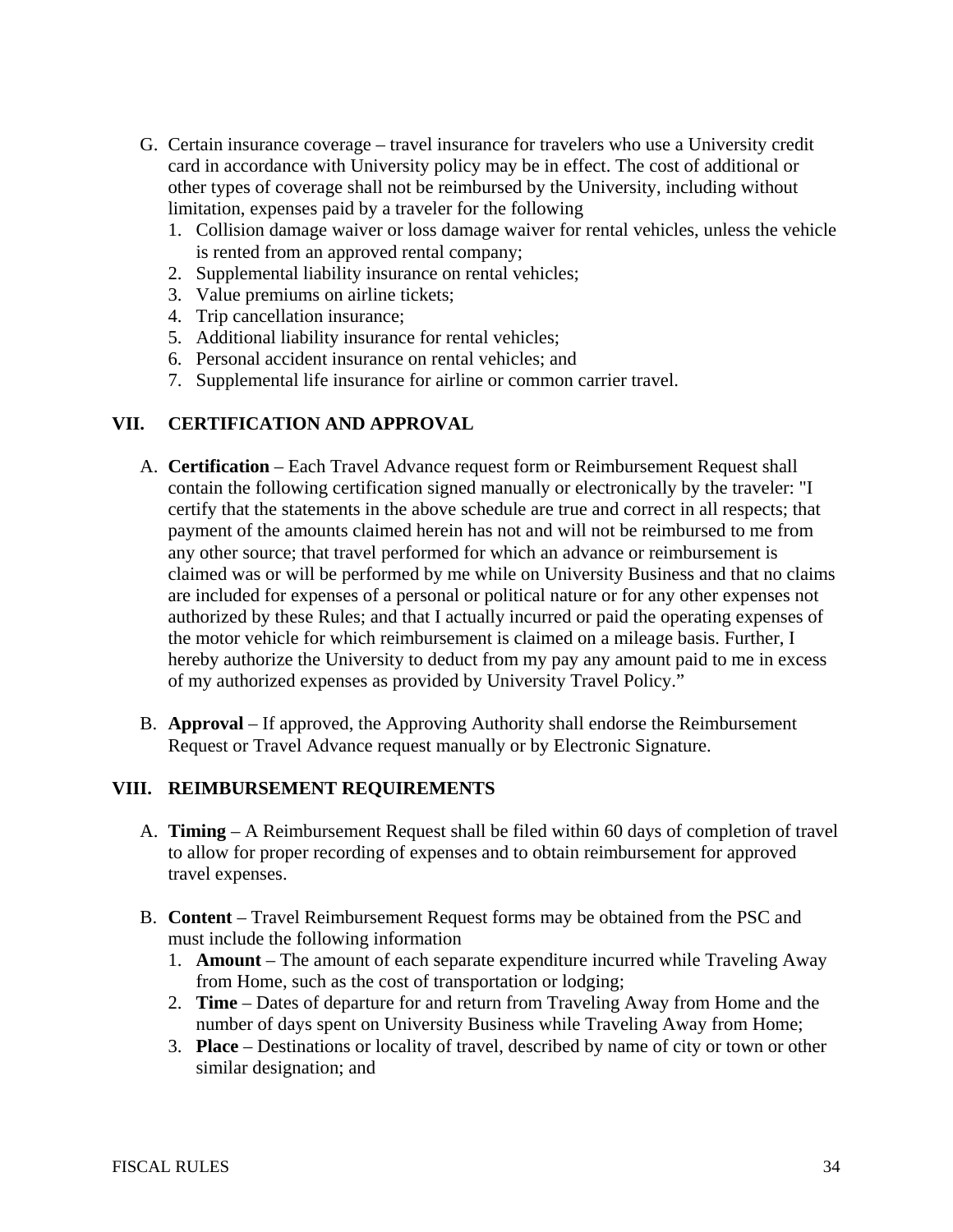4. **University Purpose** – Reason for travel or nature of University Business benefit is derived or expected to be derived as a result of the travel.

# C. **Receipts**

- 1. **Receipts Required** Receipts are required for all expenses over \$25, except for meals, Incidental Expenses, mileage for personal vehicles, and tips, which do not require receipts regardless of dollar amount. Receipts are required for lodging, rental vehicles, airfare and registration, regardless of the amount. Receipts shall be original, detailed vendor receipts. Non-specific charge card transaction slips shall not be accepted as proper documentation.
- 2. **Receipts Waived** The University Controller or designee may waive the requirement for a receipt in extenuating circumstances, upon receipt of a written certification from the traveler, certifying that the cost was incurred and providing the reason why a receipt was not obtained or available. Further, the University Controller may establish alternative documentation requirements for recurring travel to certain locations, e.g. Foreign Travel, or for group travel, where compliance with the receipt requirement is determined to be impractical by the University Controller.
- D. **Application to Travel Advances** The requirements with respect to timing, content and receipts set forth shall apply to the settlement of Travel Advances.
- E. **Compliance** A traveler shall comply with the reimbursement requirements in this section regardless of the method of payment used.

## **IX. PAYMENT OF TRAVEL EXPENSES**

The University shall use one or more of the methods set forth in this section to pay for travel expenses or reimburse travelers.

A. **Electronic Reimbursement** – The University shall pay a traveler for expenses claimed on the Reimbursement Request form or the Travel Advance form by direct deposit using Electronic Funds Transfer (EFT). University warrants shall not be used for the payment of travel reimbursement, unless the traveler is not on the payroll of the University.

## B. **University Credit Cards**

- 1. **Types of State Credit Cards Approved for State Travel** Travel expenses may be paid directly or indirectly with the following University-issued credit cards
	- a. **Individual Travel Card** The Individual Travel Card is issued in the traveler's name. The traveler is personally liable for the card and transactions paid for with the card are not tax exempt. If a traveler receives an Individual Travel Card, the traveler shall sign the cardholder agreement and comply with the requirements of the Individual Travel Card agreement.
	- b. **Central Travel System Account (Ghost Card)** The Central Travel System Account is maintained by the State and the State is liable for the use of the Account. This Account enables the University to book airline reservations through travel agencies. Transactions paid through the Account are not tax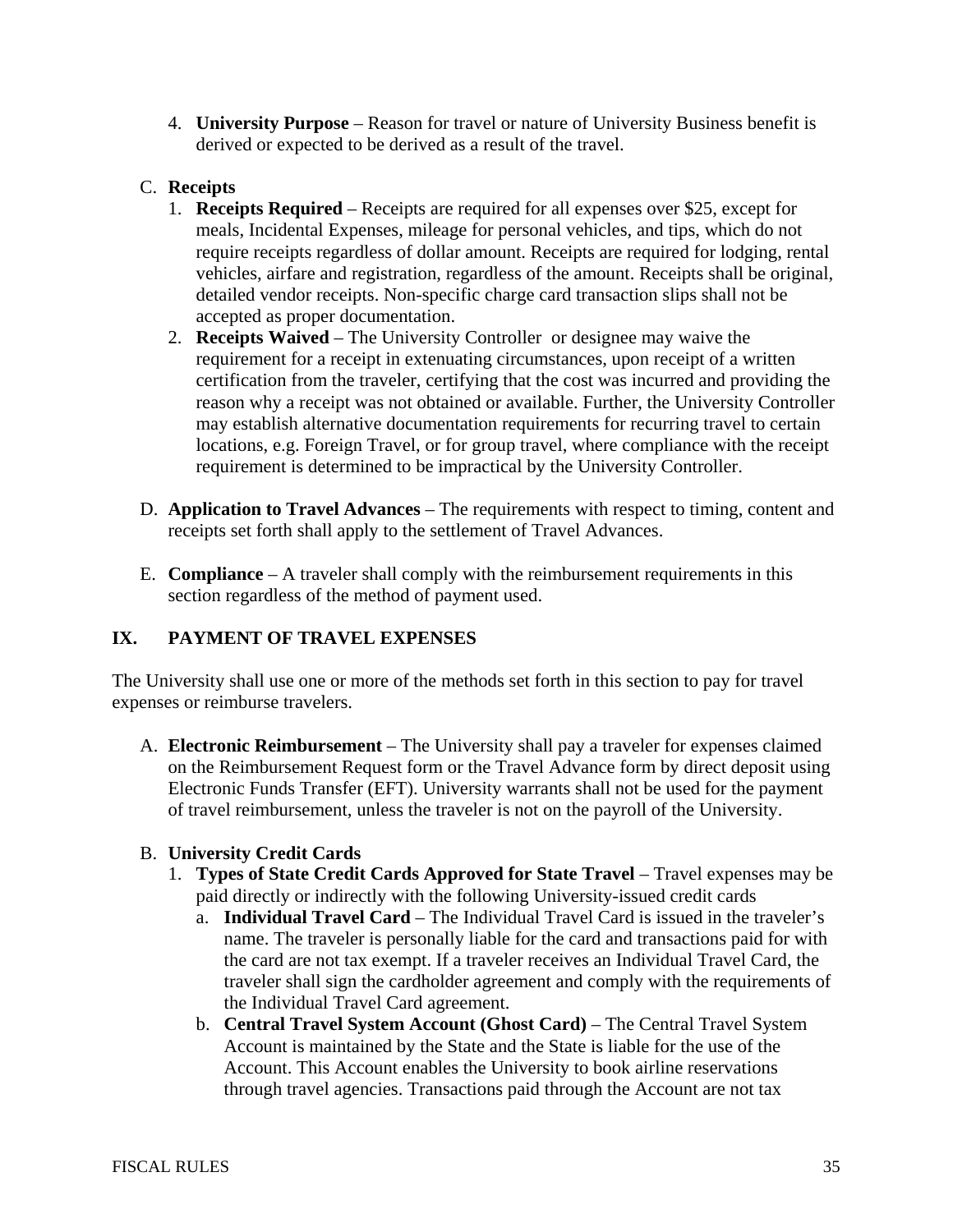exempt because all common carriers, such as airlines, always charge tax. All airfares shall be billed to the Central Travel System Account.

- c. **Central Travel Card (Event Card)** The Central Travel Card is issued to the State. The State is liable for the use of the card and transactions paid for with the card are tax-exempt. The University may issue a Central Travel Card to an individual employee or official for personal travel.
- C. **Procurement Card** The Procurement Card shall not be used to pay for travel expenses.
- D. **Use of Travel Cards** University-issued travel cards shall be used in accordance with the applicable cardholder agreement and PSC Procedural Statement.
- E. **Travel Advance** See Section IV of this Rule.

## **X. SPECIAL SITUATIONS**

- A. **Travel within a Single Day** If travel is completed wholly within a single day, reimbursement for lunch shall not be allowed. If, however, an employee or official leaves home prior to 5:00 a.m. on University Business that requires the employee to extend the workday, the Approving Authority may allow a meal per diem for breakfast. In addition, if an employee or official remains away from home after 8:00 p.m. on University Business that requires the employee to extend the workday, the Approving Authority may allow a meal per diem for dinner.
- B. **Travel to a Temporary Work Location** A traveler may be reimbursed for transportation expenses to a temporary work location in accordance with these Rules.
- C. **Travel to Conferences, Meetings, Training Sessions, and Other Business-related Activities** – A traveler may be reimbursed for transportation expenses for these activities in accordance with these Rules.
- D. **Allowances for Members of Board of Trustees** Members of the Board of Trustees may be reimbursed in accordance with these Rules and applicable University policies.
- E. **Allowances for University Job Applicants** To obtain the best-qualified individual for a given University employment position, it may be necessary to pay interview related travel expenses for job applicants. At the discretion of the designated Approving Authority, such travel expenses, including the meal per diem rate established by these Rules may be reimbursed to the applicant.
- F. **Allowances for Travel Not Solely for University Business** In some instances, the purpose of travel may be partially for University Business and partially for personal reasons. In these instances, the traveler shall make a reasonable allocation of the expenses between University Business and personal or political purposes and the Reimbursement Requests for such expenses shall contain such allocation and sufficient documentation to explain the basis for the allocation. If a University employee obtains lower rates for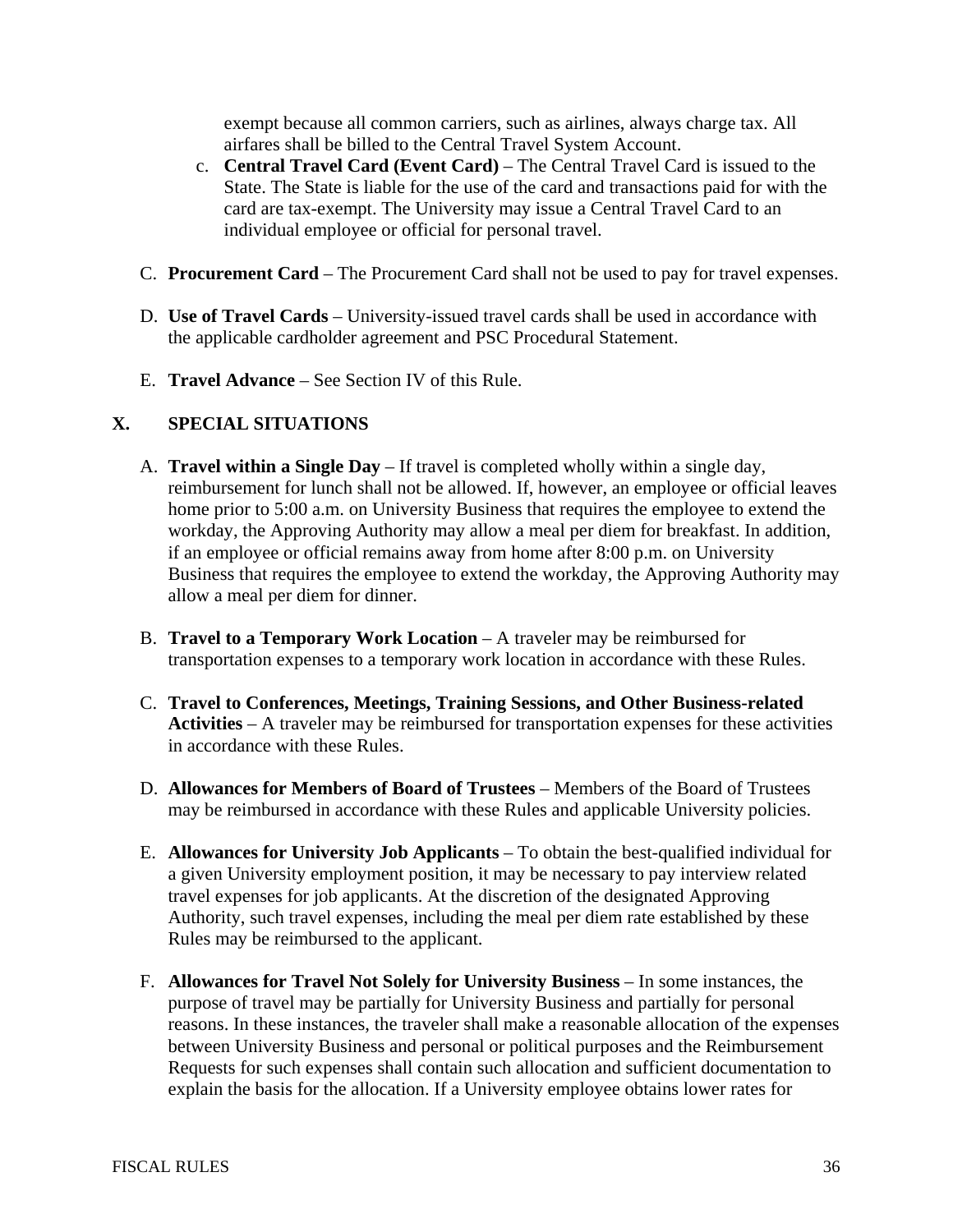lodging or transportation because travel is extended for personal or political reasons, these lower rates shall also apply to the University Business portion of the travel.

- G. **Allowances for Travel Paid Directly by a Non-University Entity** In limited instances, University officials and employees may be invited to attend a committee meeting, seminar, or conference concerning University Business where their travel expenses are paid directly or reimbursed by the sponsor of the meeting, seminar or conference. In such instances the official or employee may accept the invitation if the travel has been approved by the appropriate Approving Authority and does not violate other state statutes or constitutional provisions.
- H. **Allowances for Travel with Spouse, Relatives, or Friends** The University shall not reimburse the cost of an employee's spouse or other person(s) accompanying the University employee on a business trip, unless specifically permitted by these Rules.
- I. **Allowances for Travelers Furnishing Their Own Lodging and Meals** When a traveler furnishes his or her own lodging and meals, the University may negotiate a special per diem rate for that period of travel. The rate negotiated shall be on a case-bycase basis and under no circumstance shall the negotiated rate exceed the normal per diem rates established by this Rule.

# **XI. PER DIEM RATES – MEALS AND INCIDENTAL EXPENSES**

The current maximum meal and Incidental Expense per diem rates are posted on the University website under "Purchasing and Travel."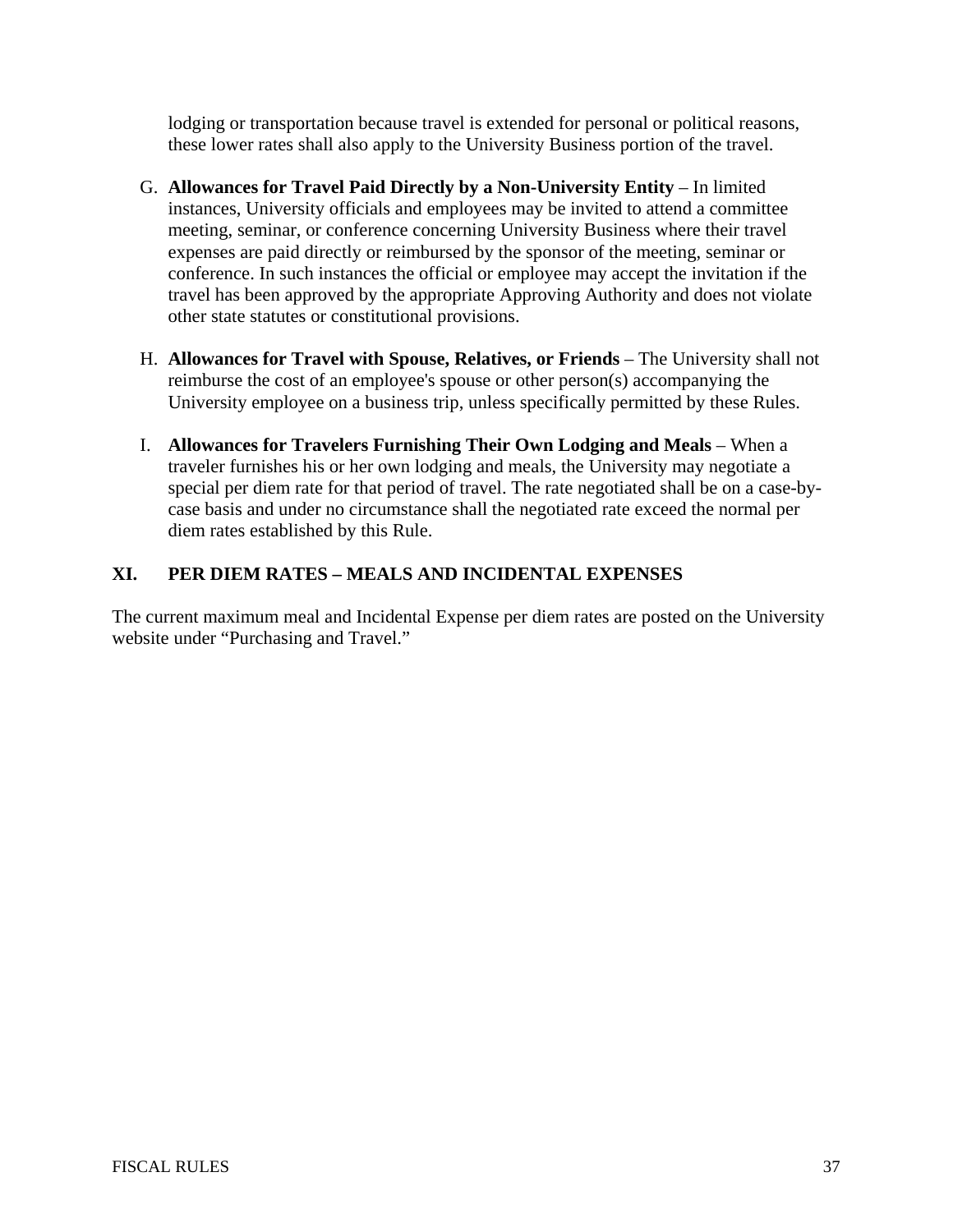## **CHAPTER 6: CASH**

### **FISCAL RULE NUMBER**

- **6-1 Cash Receipts and Deposits University Cashier**
- **6-2 Cash Receipts and Deposits Other Departments**
- **6-3 Change Funds and Petty Cash Funds**
- **6-4 Bank Accounts**
- **6-5 Checks Returned for Insufficient Funds**
- **6-6 Payment Card Industry (PCI) Compliance**

### **RULE 6-1: CASH RECEIPTS AND DEPOSITS – UNIVERSITY CASHIER**

The University Cashier receives payments from students, faculty and staff, other University departments and other customers. Payments include cash, check, credit card and electronic fund transfers. Receipts are generated by Banner and issued for all payments received, and are recorded in the account records. Collections are balanced to the accounting records and are deposited into the State Treasurer's clearing account on a daily basis.

### **I. CHECK PAYMENTS RECEIVED**

- A. **Amount of Payment** Checks will be received for the amount of payment due. Customers are not allowed to cash personal checks.
- B. **Payable to Colorado Mesa University** All checks will be payable to Colorado Mesa University.
- C. **Restrictive Endorsement** All checks will be restrictively endorsed "For Deposit Only" to the Colorado Mesa University clearing account when received.
- D. **Post-Dated Checks** The University will not accept post-dated checks for payment.

#### **II. CREDIT CARD PAYMENTS**

Payments must be from a credit card company (i.e. MasterCard, Visa, American Express, Discover) that has a contract with the University, and can only be accepted for the amount of purchase.

See Fiscal Rule 6-6 for requirements related to accepting credit cards from vendors that have contracts with the University.

#### **RULE 6-2: CASH RECEIPTS – OTHER UNIVERSITY DEPARTMENTS**

A. **Timely Deposits with the University Cashier** – Departments that receive funds on a daily basis are to make daily deposits with the University Cashier. Departments that make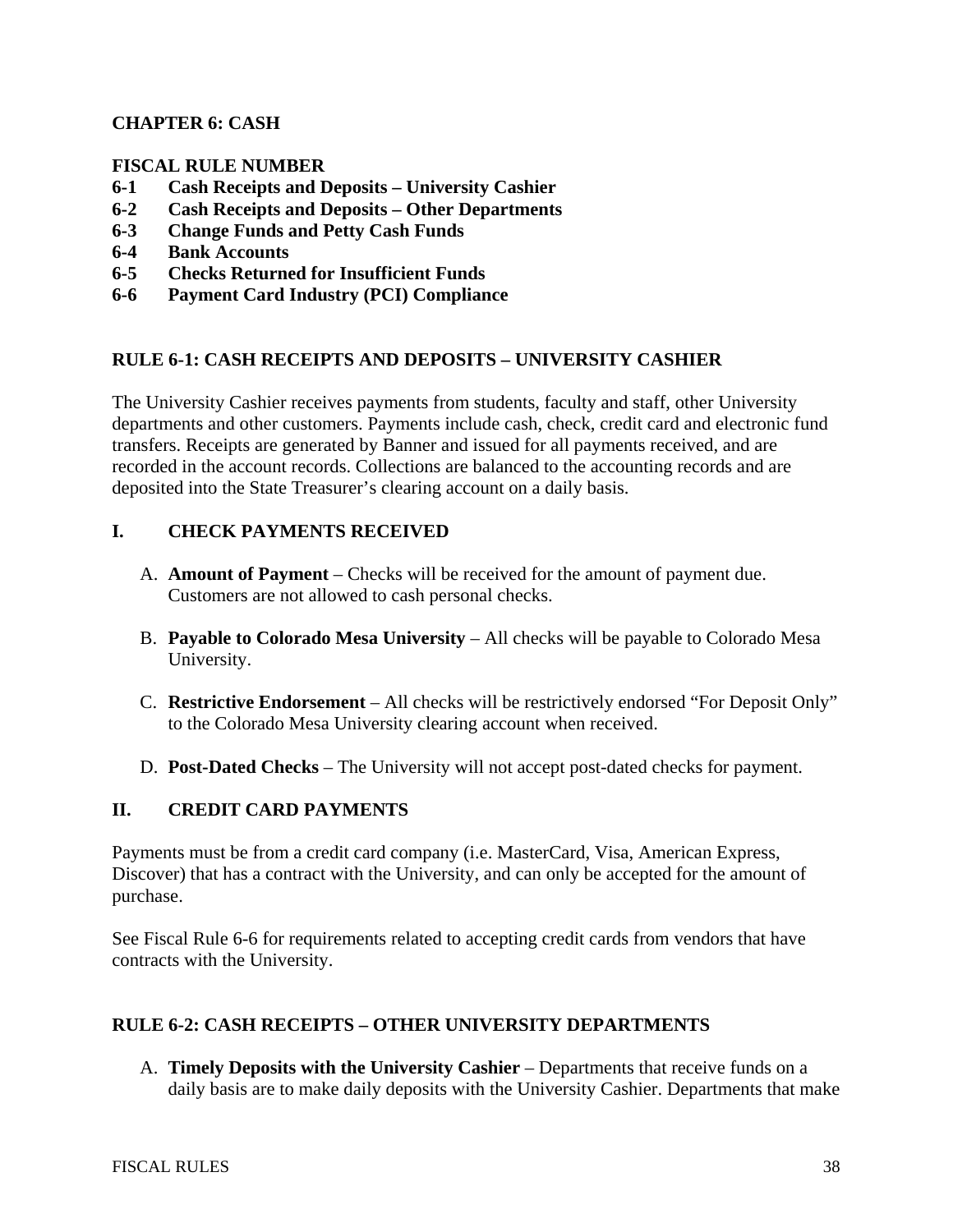sporadic collections may allow funds to accumulate up to \$100 before depositing them with the University Cashier. All collections, however, must be deposited on the last working day of each month.

B. **Receipting System** – Departments must account for all collections with the use of a receipting system which may include pre-numbered receipts or tickets, or log records. Departments must reconcile deposits posted to Banner on a monthly, or more frequent, basis to ascertain that all monies have been deposited. Any discrepancies are to be resolved with the Business Office.

## C. **Check Payments Received**

- 1. **Amount of Payment**  Checks will be received for the amount of payment due. Customers are not allowed to cash personal checks.
- 2. **Payable to Colorado Mesa University** All checks will be payable to Colorado Mesa University.
- 3. **Restrictive Endorsement** All checks will be restrictively endorsed "For Deposit Only" to the Colorado Mesa University clearing account when received.
- 4. **Post-Dated Checks** The University will not accept post-dated checks for payment.

### D. **Credit Card Payments Received**

Payments must be from a credit card company (e.g. MasterCard, Visa, American Express, Discover) that has a contract with the University, and can only be accepted for the amount of purchase.

See Fiscal Rule 6-6 for requirements related to accepting credit cards from vendors that have contracts with the University.

## **RULE 6-3: CHANGE FUNDS AND PETTY CASH FUNDS**

## **I. DEFINITIONS**

- A. **Change Fund** A fund established at a University department that receives cash for purpose of making change.
- B. **Petty Cash Fund** A fund established at a University department to allow cash payment for small, incidental purchases.

## **II. PROPRIEY**

A. **Change Funds** – Change funds will only be issued for the purpose of making change when cash receipts are accepted from customers during the course of University Business. Temporary change funds will be issued for the purpose of making change when cash receipts are collected at specific University events. Change funds will not be used to cash personal checks, make temporary loans, purchases or refunds.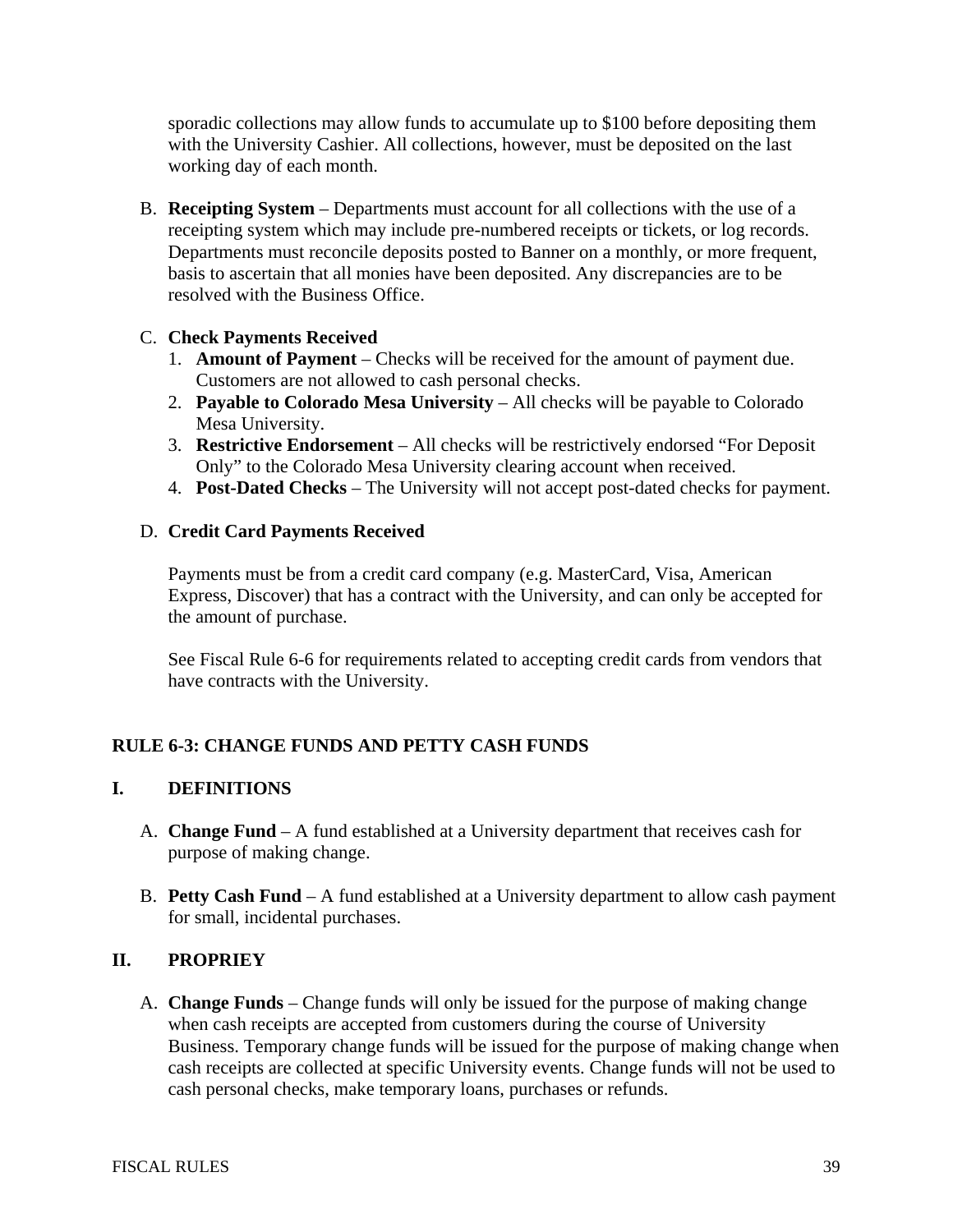B. **Petty Cash Funds** – Petty Cash funds will only be issued for the purpose of paying Incidental Expenses of nominal amounts that require cash payments that are not appropriately paid for by the use of the University procurement card or processed through Accounts Payable. Petty Cash funds will not be used to cash personal checks or to make temporary loans.

### **III. APPROVAL**

The University Controller or designee will approve the issue of Change and Petty Cash funds to custodians in amounts and denominations necessary to meet operating needs.

### **IV. AMOUNTS**

- A. **Change Funds** Permanent Change funds should be adequate to allow a reasonable amount of time before funds need to be replenished. Temporary Change funds should be sufficient to be able to make change for a particular event. The University Controller will not approve excessive amounts.
- B. **Petty Cash Funds** Petty Cash should be kept to a minimum. The University Controller will not approve excessive amounts.

#### **V. SAFEGUARDING THE FUNDS**

Fund custodians are responsible for ensuring funds are physically secure at all times. Funds must be locked and secure when not in use, and must be personally attended to when in use.

#### **VI. YEAR-END VERIFICATION**

- A. **Change Funds** At the end of each fiscal year, all Change Funds will be verified by the custodians. Any excess cash will be returned to the Business Office and the departments' revenue accounts will be credited. If there is a deficit, the fund will be replenished and the department's cash short account will be charged. The Controller will maintain yearend cash verification records and reconcile change funds to the accounting records.
- B. **Petty Cash Funds** At the end of each fiscal year, all Petty Cash funds will be verified by the custodians and replenished. The Department's expense accounts will be charged for expenditures made. The Assistant Controller will maintain year-end cash verification records and reconcile Petty Cash funds to the accounting records.

#### **RULE 6-4: BANK ACCOUNTS**

**Deposit of Public Funds** – Public funds are required by statute to be deposited in eligible public depositories. C.R.S. 11-10.5-111 states in part,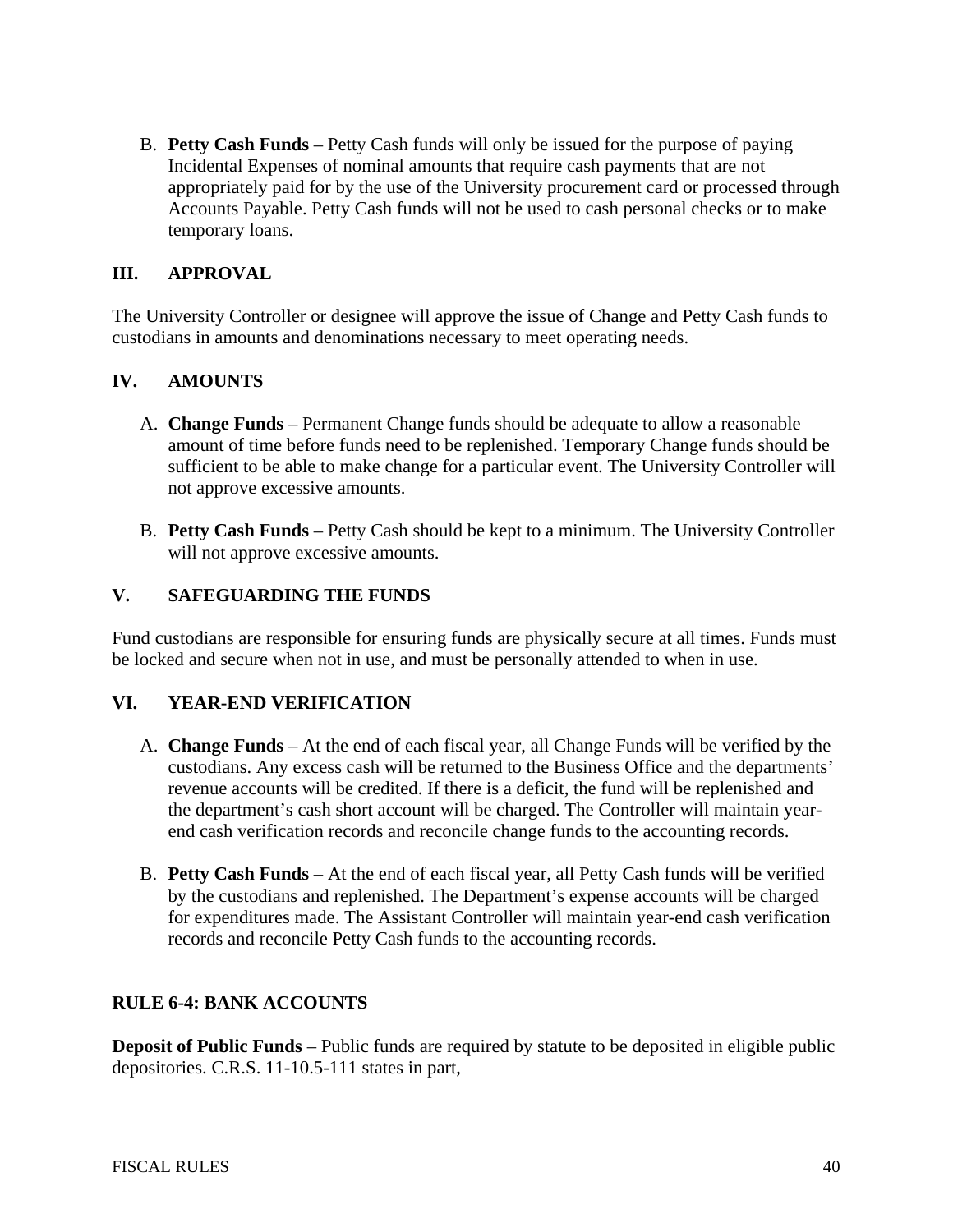"Any official custodian may deposit public funds in any bank which has been designated by the banking board as an eligible public depository. It is unlawful for an official custodian to deposit public funds in any bank other than one that has been so designated…Each official custodian shall inform an eligible public depository that the public funds on deposit are subject to the provisions of this article before entering into a depository agreement with the eligible public depository."

The University will only deposit funds into banks that have been approved by the Vice President for Finance and Administration and the University Controller are designated as eligible public depositories by the Colorado Banking Board.

# **RULE 6-5: CHECKS RETURNED FOR INSUFFICIENT FUNDS**

The University will assess a reasonable fee on checks returned for insufficient funds. The fee will be at least equal to the additional bank charges incurred by the University and may include up to an additional 25% to cover administrative costs. This penalty is in addition to any other penalty provided by statute except the penalty provided by C.R.S. 24-35-114.

# **RULE 6-6: PAYMENT CARD INDUSTRY (PCI) COMPLIANCE**

# **I. INTRODUCTION**

This Rule explains the University's credit card security requirements as required by the Payment Card Industry Data Security Standard (PCI DSS) Program. University management is committed to these security policies to protect information utilized by the University in attaining its business goals. All employees are required to adhere to the policies described within this document.

# **II. SCOPE OF COMPLIANCE**

The PCI requirements apply to all systems that store, process, or transmit cardholder data. Currently, the University's cardholder dataflow includes only paper media and electronic data transmittals using the University's ecommerce provider, TouchNet. Information is processed by the vendor which is PCI compliant. Electronic storage of cardholder data is not permitted. Other service providers, including the University's food services provider and others, may attach to the University network to conduct legitimate transactions for student services. PCI compliance for those vendors is addressed in Section III of this Rule. Due to the limited nature of the in-scope environment; this document is intended to meet the PCI requirements as defined in Self-Assessment Questionnaire (SAQ) B ver. 1.2, October, 2008.

## **III. REQUIREMENTS**

## A. **Protect Stored Cardholder Data**

## 1. **Prohibited Data**

Sensitive authorization data will be retained only until completion of the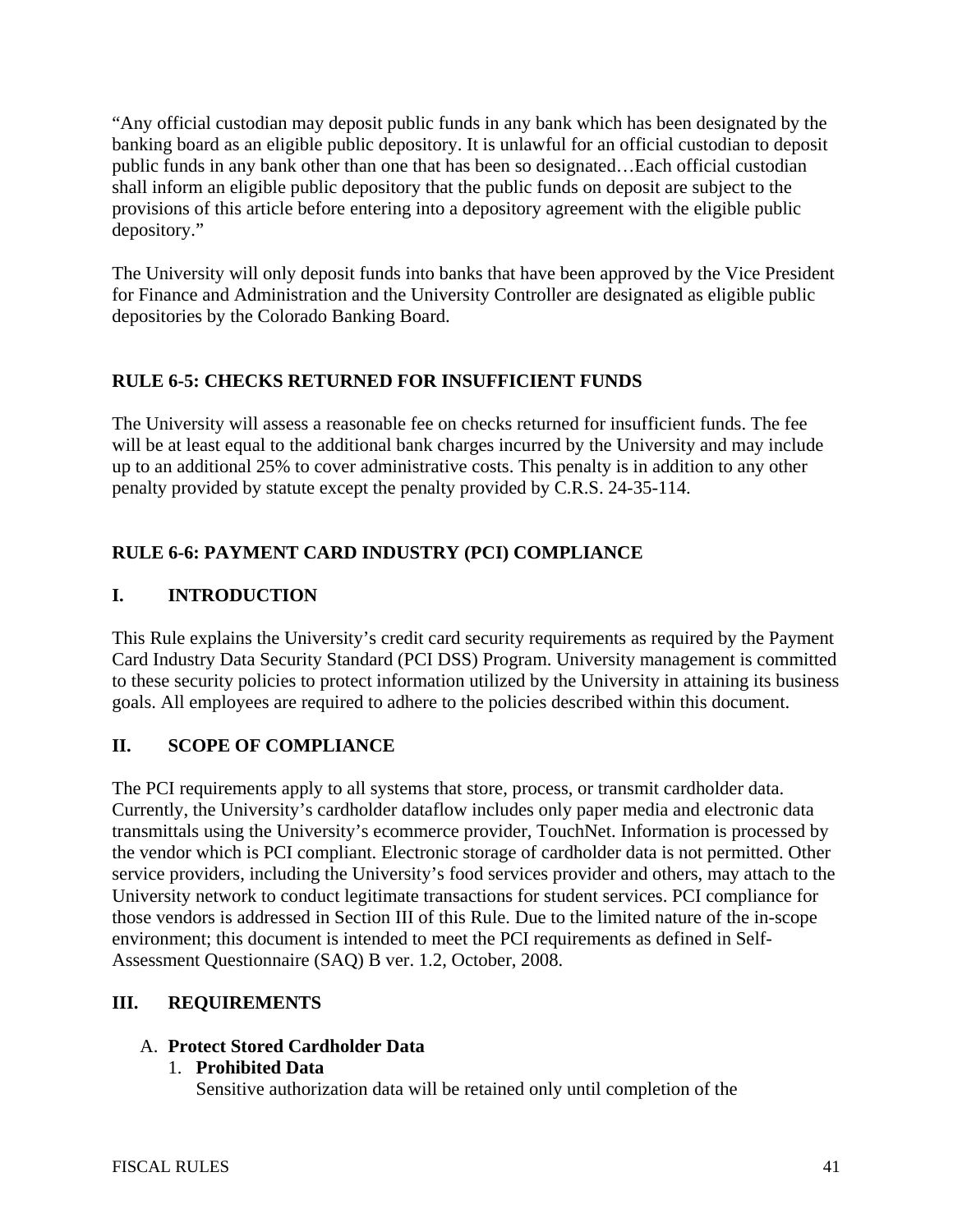authorization of transaction. Storage of sensitive authorization data post-authorization is forbidden. Specifically, sensitive authorization data includes the following

- a. The full contents of any track from the magnetic stripe (located on the back of a card, contained in a chip, or elsewhere). This data is alternatively called full track, track, track 1, track 2, and magnetic-stripe data. (PCI requirement 3.2.1)
- b. The card verification code or value (three- or four-digit number printed on the front or back of a payment card) used to verify card-not-present transactions. (PCI requirement 3.2.2)
- c. The personal identification number (PIN) or the encrypted PIN block. (PCI requirement 3.2.3)
- 2. **Displaying PAN**

The University will mask the display of PANs (primary account numbers), and limit viewing of PANs to only those employees and other parties with a legitimate need. A properly masked number will show only the last four digits of the PAN. (PCI requirement 3.3)

3. **Encrypt Transmission of Cardholder Data Across Open, Public Networks** Sending unencrypted PANs by end-user messaging technologies is prohibited. Examples of end-user technologies include email, instant messaging and chat. (PCI requirement 4.2)

#### B. **Restrict Access to Cardholder Data by Business Need to Know**

Access to University cardholder data is limited to only those individuals whose job requires such access. (PCI requirement 7.1)

- 1. Restriction of access rights to cardholder data to the least access needed to perform job responsibilities.
- 2. Access to cardholder data is based on an individual's job classification and function.
- 3. Access to cardholder data will be granted only after completing an authorization request form. This request and agreement will be approved by the University Controller.

#### C. **Restrict Physical Access to Cardholder Data**

**Physically Secure all Paper Containing Cardholder Data.** University procedure is to shred materials containing confidential or sensitive information when the transaction is complete. No paper containing such information is to be retained or stored. (PCI requirements 9.6, 9.7.1, 9.7.2, 9.8, 9.10 and 9.10.1)

#### D. **Maintain a Policy that Addresses Information Security for Employees and Contractors**

#### 1. **Security Policy**

The University maintains its Electronic Communication Policy that addresses security and cardholder data protection. This policy is reviewed at least annually, and updated as needed to reflect changes to business objectives or the risk environment. (PCI requirement 12.1.1, 12.1.3)

Employees shall not use or otherwise employ employee-facing technologies to store, process or otherwise handle cardholder data. Employee-facing technologies include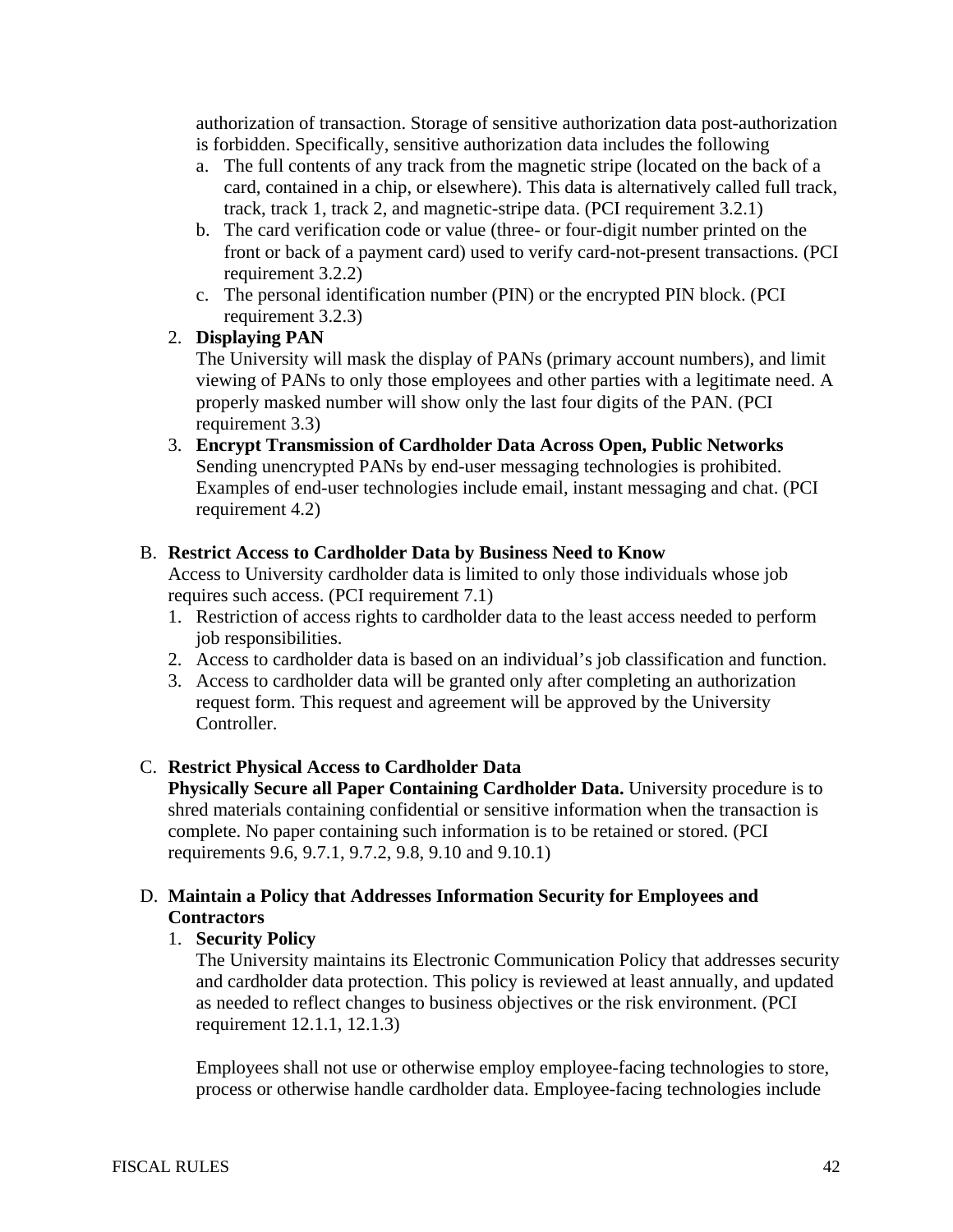remote-access technologies, wireless technologies, removable electronic media, laptops, personal data/digital assistants (PDAs), email and internet usage. (PCI requirement 12.3)

The policies and procedures delineated in this document will apply to all employees and contractors involved in the processing, storage, or other handling of cardholder data. The University obtains PCI certifications from contractors that attach to the University's network. (PCI requirement 12.4)

## 2. **Reporting an Incident**

Employees must be aware of their responsibilities in detecting security incidents to facilitate the incident response plan and procedures. All employees have the responsibility to assist in the incident response procedures within their particular areas of responsibility. (PCI requirement 12.5.3)

- a. Contact the University Controller to report any suspected or actual incidents.
- b. No one should communicate with anyone outside of their supervisor or the University Controller about any details or generalities surrounding any suspected or actual incident.
- c. Document any information you know while waiting for the University Controller to respond to the incident. If known, this must include date, time, and the nature of the incident. Any information you can provide will aid in responding in an appropriate manner.

#### 3. **Incident Response**

Responses can include or proceed through the following stages: identification, severity classification, containment, eradication, recovery and root cause analysis resulting in improvement of security controls. The University Controller will notify the University's merchant bank and work with the bank to notify all necessary parties including but not limited to

- a. Applicable card associations
- b. Local authorities
- c. Federal authorities
- d. The University IT Department and the service provider where the intrusion occurred

## 4. **Security Awareness**

The University shall implement and maintain an security awareness program with the intent of ensuring all employees that process, store, or are otherwise involved in handling cardholder data are aware of the importance of cardholder data security. (PCI requirement 12.6)

The University will ensure employees receive security awareness training upon hire and at least annually. The security awareness program must provide multiple methods of educating employees, including, memos, web-based training, meetings, etc. (PCI requirement 12.6.1)

#### 5. **Service Providers**

The University will implement policies and procedures to manage service providers. (PCI requirement 12.8) This process must include the following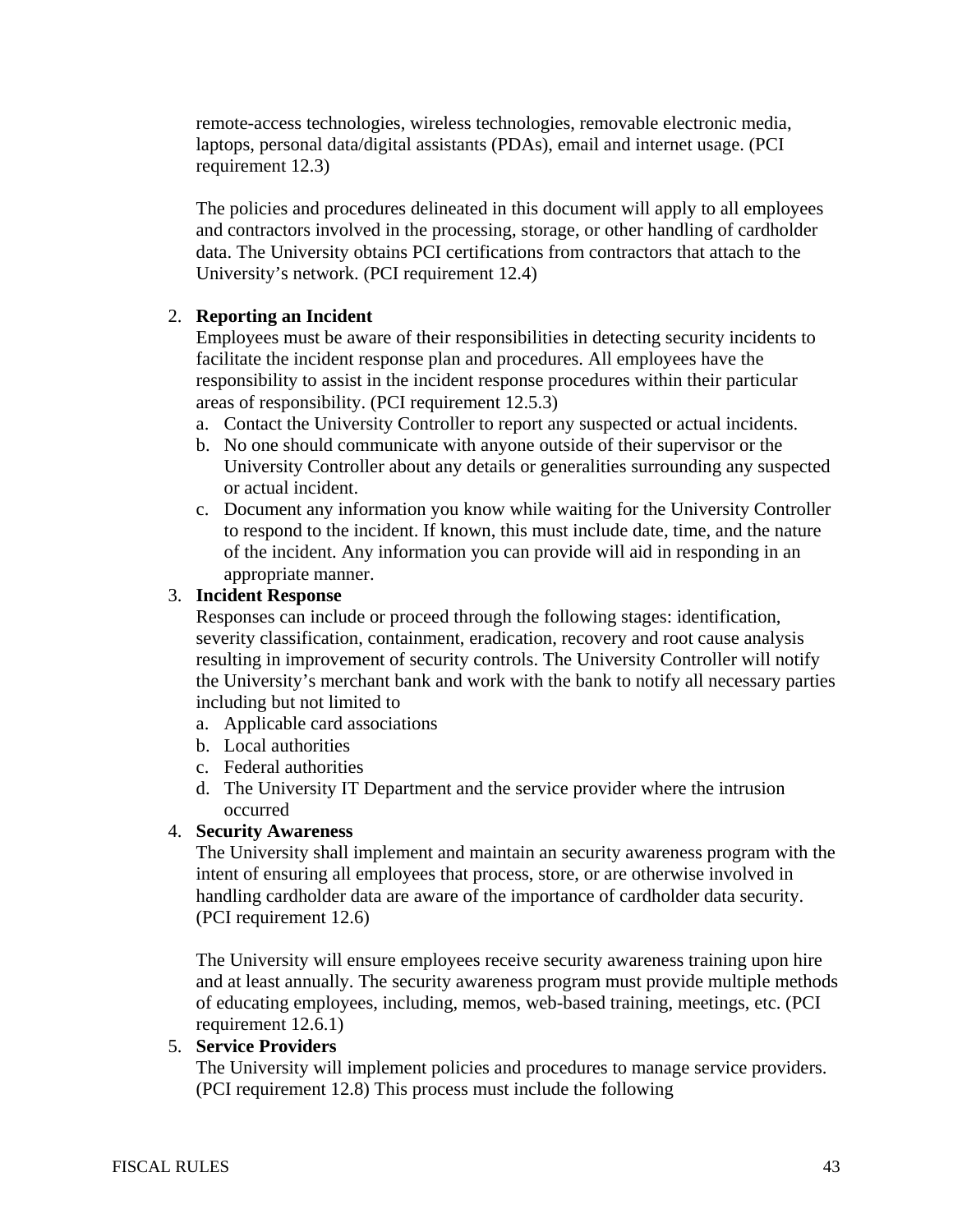- a. Maintain a list of service providers (PCI requirement 12.8.1)
- b. Maintain a written agreement that includes an acknowledgement that the service providers are responsible for the security of the cardholder data the service providers possess (PCI requirement 12.8.2)
- c. Implement a process to perform proper due diligence prior to engaging a service provider (PCI requirement 12.8.3)
- d. Monitor service providers' PCI DSS compliance status (PCI requirement 12.8.4)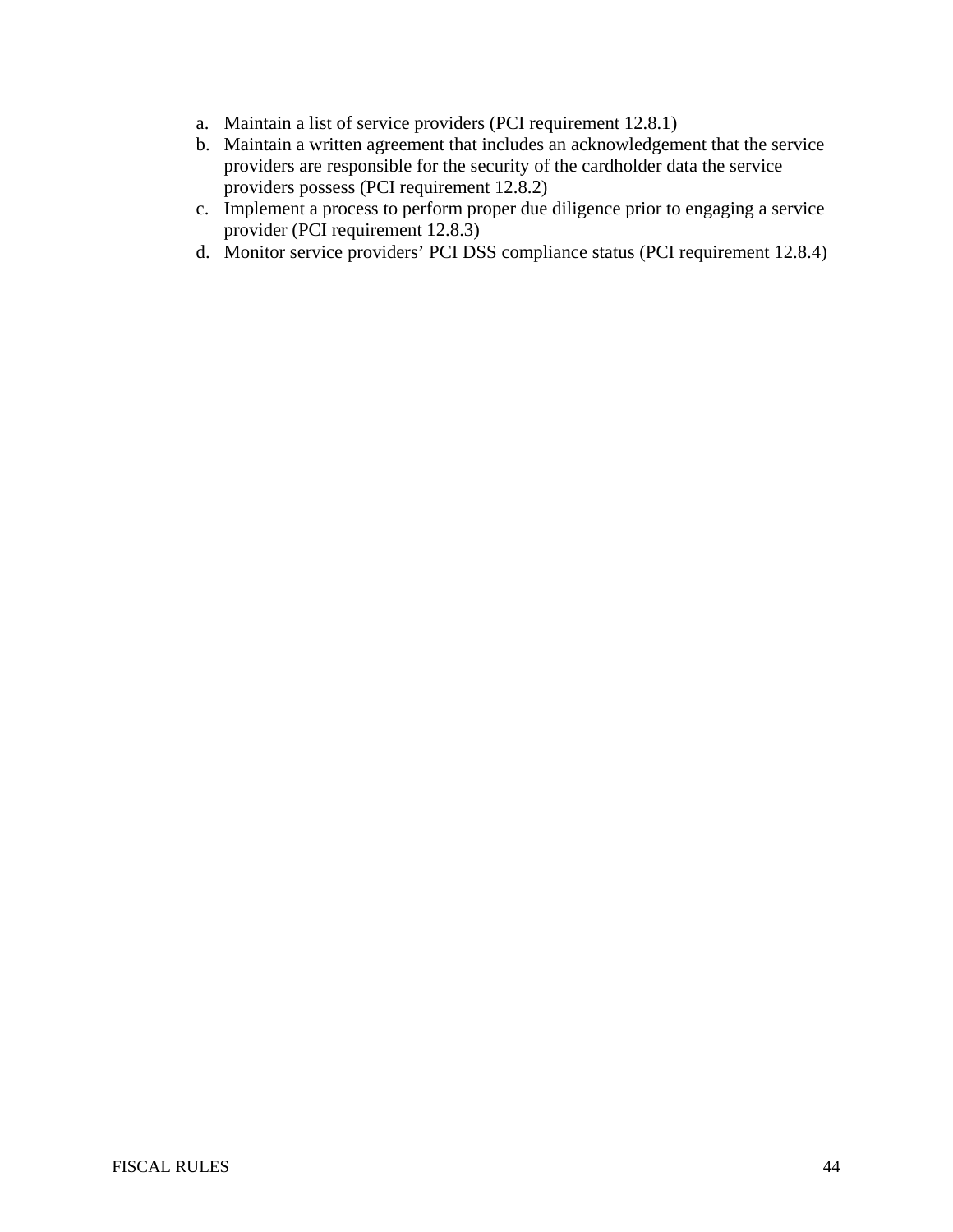## **CHAPTER 7: BUDGET**

In accordance with C.R.S. 23-53-104, the University Board of Trustees has general supervision and exclusive control of all funds of and appropriations to the University. The University Chief Financial Officer has established policies and practices related to the University budget in accordance with the policies of the Board. Accordingly, these Rules do not address this area.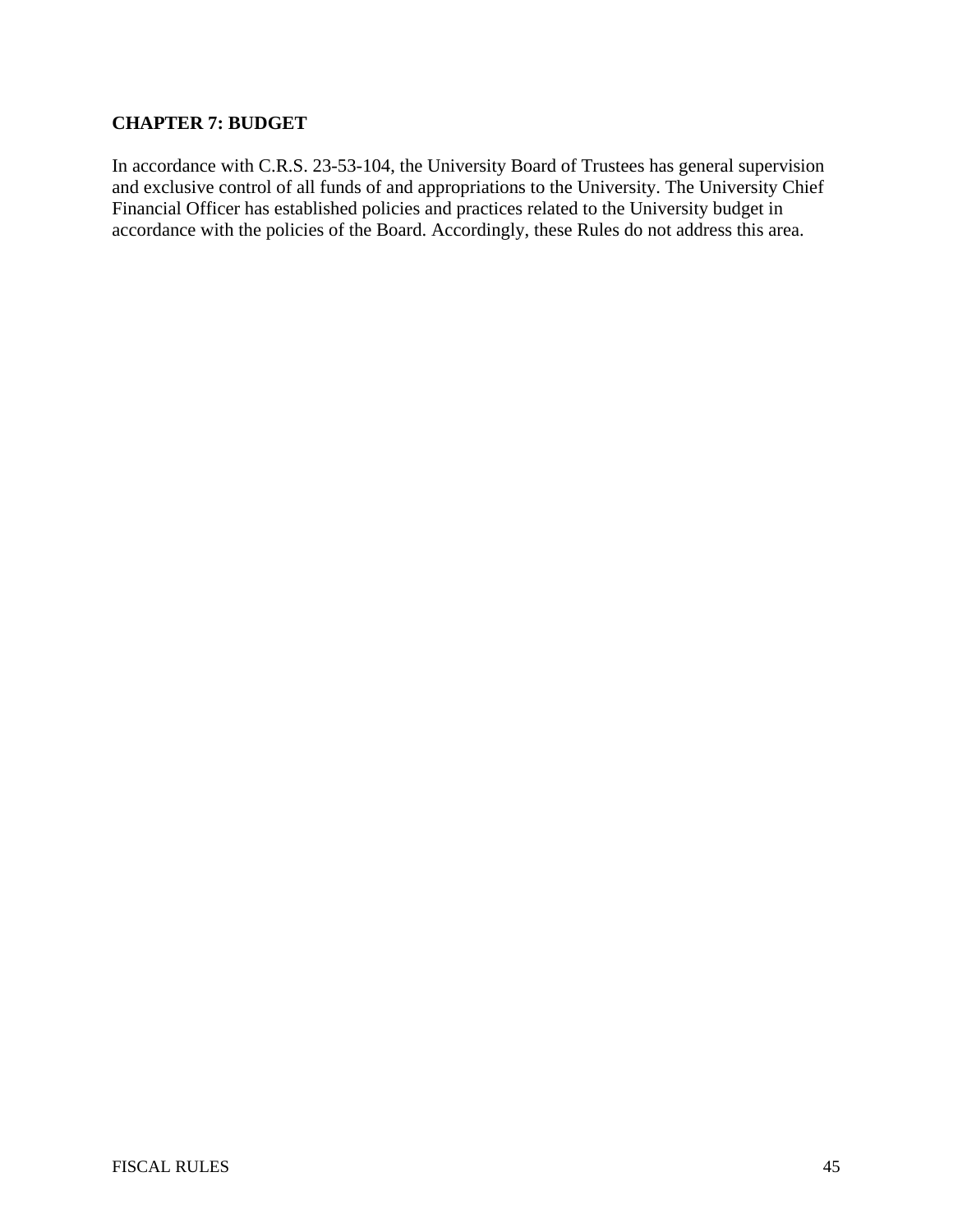### **CHAPTER 8: REPORTING**

### **FISCAL RULE NUMBER**

- **8-1 Financial Statements**
- **8-2 Quarterly Reporting**
- **8-3 Cost Allocation Plans**

### **RULE 8-1: FINANCIAL STATEMENTS**

Annual Financial Statements prepared by the University shall be submitted to and approved by the Board. Annual Financial Statements shall be prepared by the University Controller in accordance with generally accepted accounting principles and shall reflect the financial activities of University.

The University will provide draft Financial Statements to the Office of the State Auditor to facilitate a timely and efficient audit. Draft Financial Statements and accountant work papers are not public records.

#### **State-Generated Financial Statements for the University**

The State financial system generates a balance sheet and an income statement for the University utilizing the State's financial system. These system generated statements are considered acceptable Financial Statements for any purposes of the State Controller. The University shall continue to provide information to the State Controller, including exhibit information required in the fiscal year-end closing instructions issued by the State Controller and any post-closing adjustments, as necessary for the State Controller to the meet the obligations set forth in C.R.S. 24-30-202(11), 24-17-102 and 24-20-204, as described in C.R.S. 24-30-202(13).

#### **Required Reconciliation to the State Financial System**

Financial Statements prepared by the University shall be reconciled to the State financial system. A copy of this reconciliation shall be provided to the State Controller

#### **RULE 8-2: QUARTERLY REPORTING**

The University shall prepare regular Financial Reports. The Financial Reports shall be available for use by the Board of Trustees and others for planning purposes and decision making.

- A. The University's financial system shall be the system used to record the University's financial information and the system from which standard reports shall be prepared.
- B. The Vice President for Finance and Administration shall determine what is reasonable and necessary to be included in the report, the funds to be included and the date reports are due.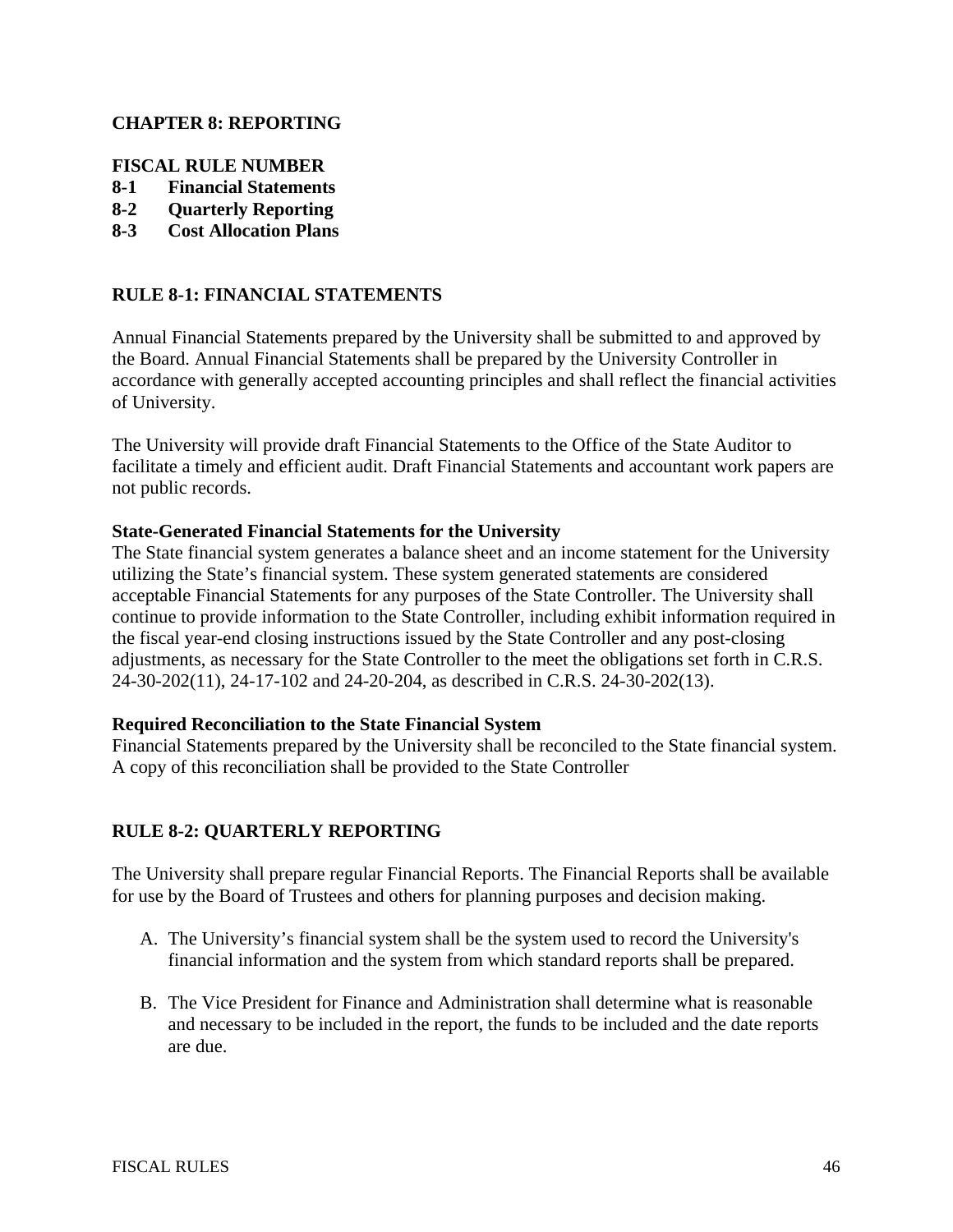## **RULE 8-3: COST ALLOCATION PLAN**

The University shall prepare a documented Indirect Cost Allocation or Indirect Cost rate proposal/plan that assigns indirect costs to their programs, activities, and services relative to their benefits received from the activities whose costs are being allocated or on another equitable relationship. The allocated costs shall be used as the basis of recovering indirect costs from the federal government, determining fees for program services and activities, and assessing the cost effectiveness of a program or activity.

The University shall use a cost allocation methodology that assures that the allocations made through the methodology represent a service/benefit or other equitable relationship between the costs of the services provided and the value of the benefits received by users of the services.

The University shall periodically review its cost allocation methodology to ensure that the methodology represents the best allocation attainable. Allocations should be reconciled to actual expenditures to ensure all costs have been captured and allocated.

#### **Indirect Cost Allocations Made for Federal Indirect Cost Recovery Purposes**

When the University receives federal funds, it shall prepare a federal indirect cost rate proposal/plan in accordance with OMB A-21 and sign an indirect cost rate or allocation methodology agreement with the federal government. The University's federal indirect cost rate proposal/plan shall include all costs allocated to the University in the federal indirect cost Allocation plan and other approved cost allocation plans.

Grants, contracts, and other agreements that do not allow for the recovery of the full cost incurred under the agreement should be closely evaluated to determine if their acceptance is cost effective and in the best interest of the University.

#### **Accounting for Indirect Cost Recoveries**

Indirect cost recoveries shall be recorded when earned in separately identifiable accounts as determined by the University Controller. Revenues from indirect cost recoveries shall not be deferred at the end of the fiscal year.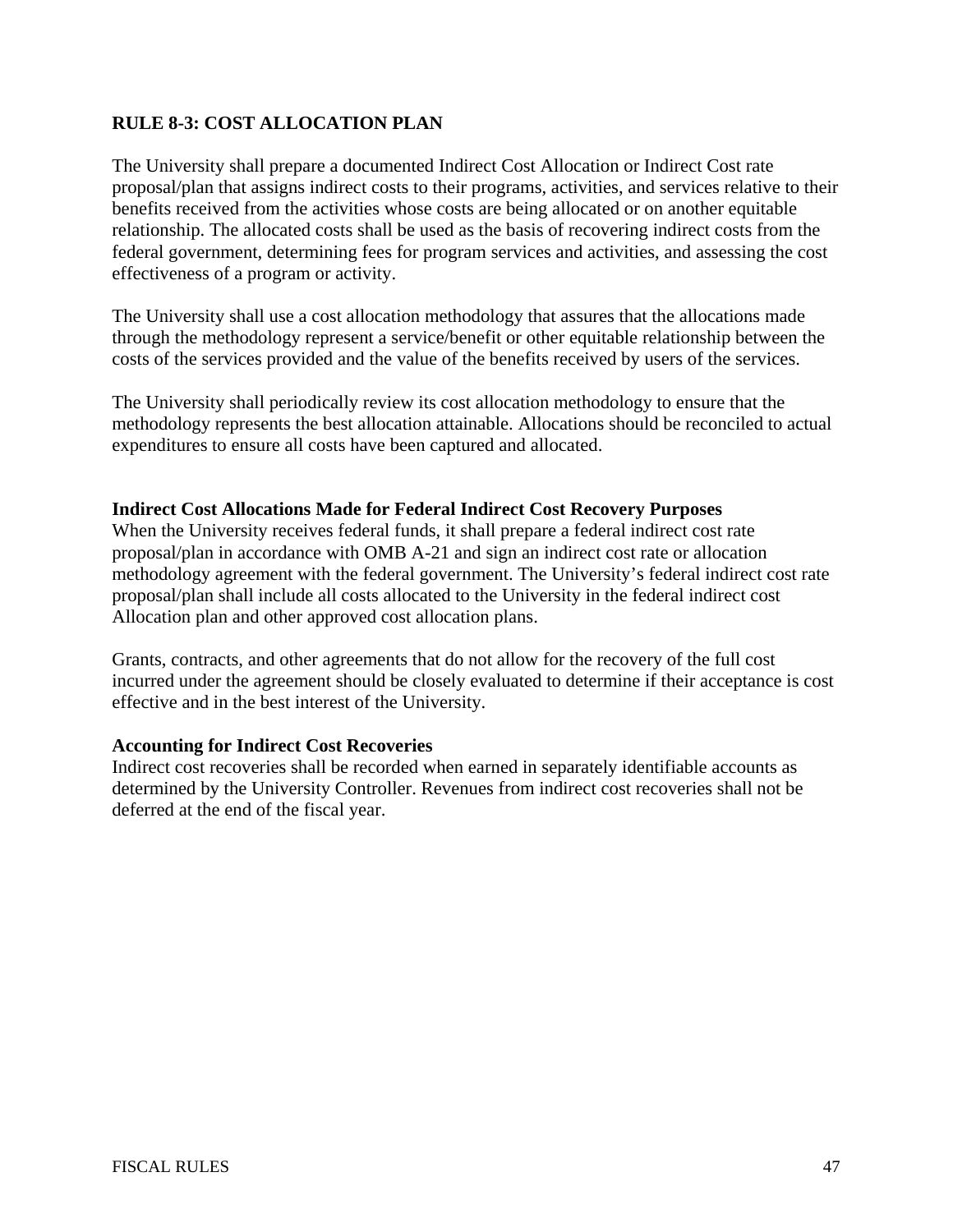### **CHAPTER 9: PAYROLL**

#### **FISCAL RULE NUMBER**

- **9-1 Propriety of Expenditures**
- **9-2 Use of the Payroll System**
- **9-3 Pay Periods and Advances**
- **9-4 Deductions**
- **9-5 Final Pay for Terminating Employees**

### **RULE 9-1: PROPRIETY OF EXPENDITURES**

The University will generate payrolls for only those with approved employment authorizations.

### **RULE 9-2: USE OF THE UNIVERSITY PAYROLL SYSTEM**

All payments for employee compensation will be generated through Banner, the University's integrated information system.

### **RULE 9-3: PAY PERIODS AND ADVANCES**

- A. Professional personnel and State classified employees are paid once a month, on the last working day of the month, except for June which is paid on July 1. Faculty members employed on nine- or ten-month assignments are paid in twelve equal installments, August-July.
- B. Student employees, including work-study and student assist, will be paid on the last working day before the  $10^{th}$  and  $25^{th}$  of each month.
- C. Direct deposit of earnings is required for all faculty, professional staff, and State classified employees.
- D. There will be no advances on salaries or hourly wages.

#### **RULE 9-4: DEDUCTIOINS**

- A. **Mandatory Deductions** The University will withhold mandatory deductions (e.g. state and federal income taxes, retirement) and remit the withholdings by required dates.
- B. **Voluntary Deductions** Employees can authorize payroll deductions only for those deductions approved by the University and by the Executive Director of the State Department of Personnel Administration. No voluntary deductions will be honored until the appropriate written authorization is received from the employee.